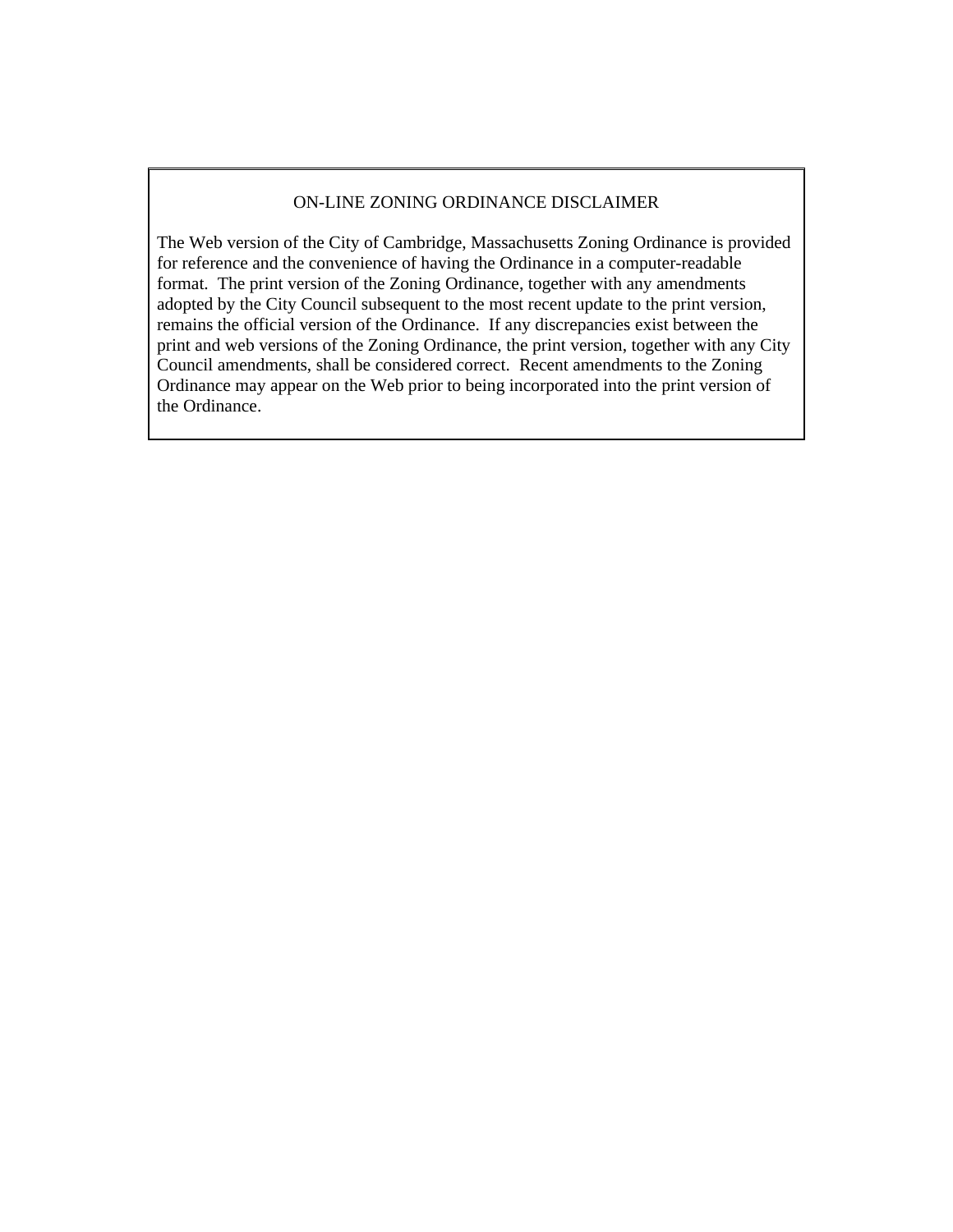# **ARTICLE 6.000 OFF STREET PARKING AND LOADING REQUIREMENTS AND NIGHTTIME CURFEW ON LARGE COMMERCIAL THROUGH TRUCKS**

Text current through Ordinance #1397 of August 7, 2017.

- **6.10 INTENT AND APPLICABILITY**
- **6.20 OFF STREET PARKING REGULATIONS**
- **6.30 PARKING QUANTITY REQUIREMENTS**
- **6.40 DESIGN AND MAINTENANCE OF OFF STREET PARKING FACILITIES**
- **6.50 PARKING PLAN INFORMATION REQUIREMENTS**
- **6.60 PURPOSE AND INTENT OF LOADING REQUIREMENTS**
- **6.70 APPLICATION OF LOADING REQUIREMENTS**
- **6.80 REQUIRED AMOUNT OF LOADING FACILITIES**
- **6.90 LOCATION AND LAYOUT OF LOADING FACILITIES**
- **6.100 BICYCLE PARKING**

## **6.10 INTENT AND APPLICABILITY OF PARKING, BICYCLE PARKING AND LOADING REQUIREMENTS**

- night-time by large commercial trucks with points of origin and destinations outside the **6.11** *Intent.* It is the intent of this Article 6.000 to reduce traffic congestion, noise, vibrations, fumes and safety hazards caused by large commercial trucks, thereby promoting the safety, health and welfare of the public, by establishing requirements for off street parking, bicycle parking and loading and restrictions on the use of City street during the City of Cambridge in order to implement the purposed of the The Zoning Act, Section 2A of Chapter 808, and Article 1.000. Section 1.30 of the Cambridge Zoning Ordinance, including:
	- to lessen congestion in the streets
	- to conserve health
	- to conserve the value of land and buildings
	- to prevent pollution of the environment
	- to protect residential neighborhoods from incompatible activities, and
	- to preserve and increase the amenities of the city.

The number of parking and loading spaces required herein varies according to type, location and intensity of development in the different zoning districts, and to proximity of public transit facilities. This Article 6.000 requires development of adequate parking facilities to meet the reasonable needs of all building and land users without establishing regulations which unnecessarily encourage automobile usage. The parking and bicycle parking standards contained herein are intended to encourage public transit, bicycle usage and walking in lieu of automobiles where a choice of travel mode exists. It is also the purpose of this Article to allow flexibility in providing required parking through shared or off site arrangements in order to accommodate the automobile in the urban environment in a less disruptive way. Development regulations and design standards have been established to reduce hazard to pedestrians on public sidewalks, to ensure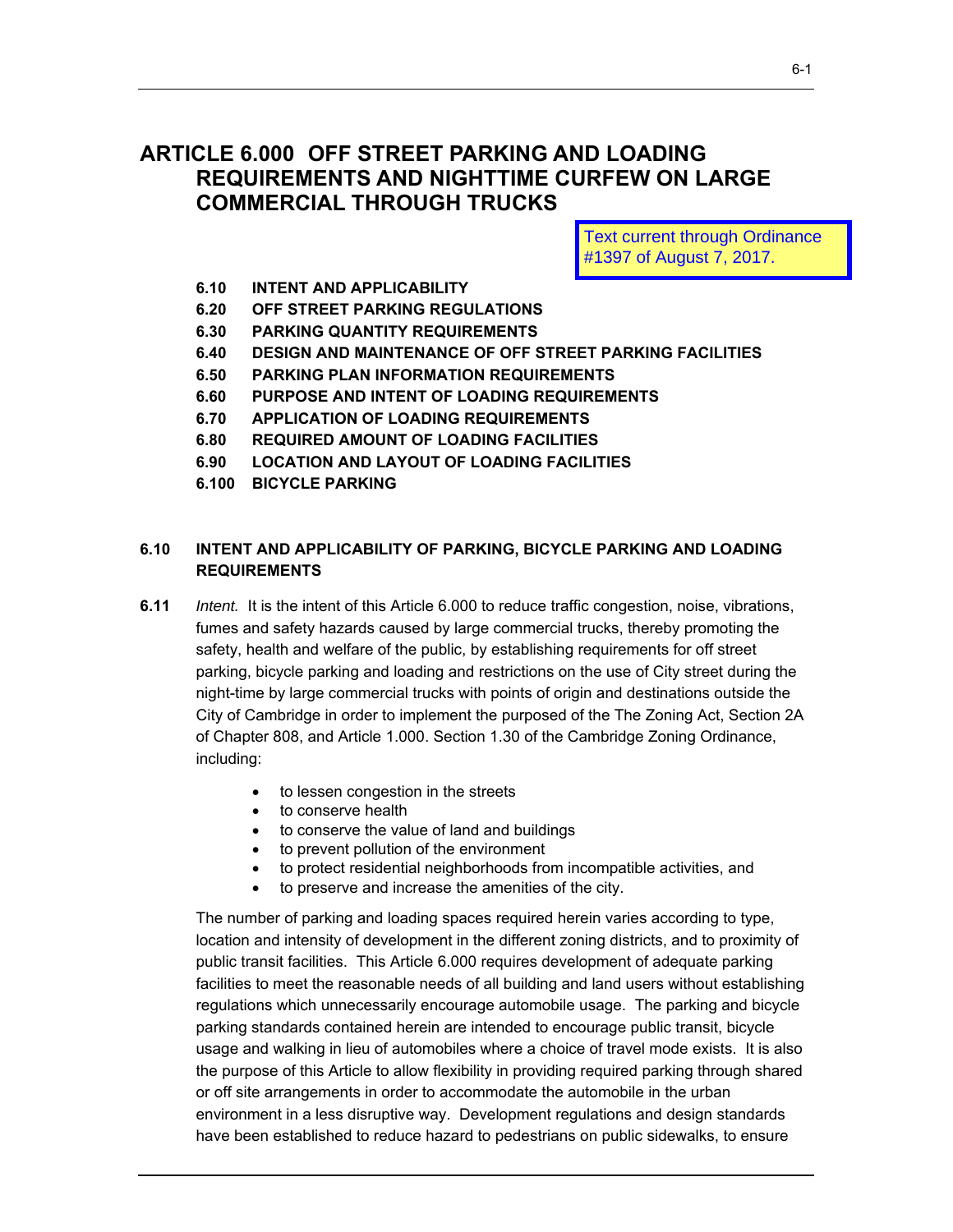the usefulness of parking, bicycle parking and loading facilities, and where appropriate, to avoid potential adverse impacts on adjacent land uses, and to enhance the visual quality of the city.

- **6.12** Applicability. The off street parking and loading provisions of this Article 6.000 shall apply as follows:
	- (a) For new structures erected and new uses of land established or authorized after the effective date of this Article 6.000 or any amendment thereto, as well as for external additions of Gross Floor Area to existing structures for any use, accessory off street parking and loading facilities shall be provided as required by the regulations for the districts in which such structures or uses are located.

In the case of an addition of Gross Floor Area to an existing structure (lawfully erected prior to the effective date of this Article 6.000 or any amendment thereto), which addition contains nonresidential uses, off street parking and loading facilities shall only be required when the total of such additions occurring from the effective date of this Article 6.000 or any amendment thereto increases the Gross Floor Area of the existing structure by fifteen (15) percent or more. If such an increase occurs, additional off street parking or loading facilities as required herein shall be provided for the total increase in intensity subsequent to the effective date of this Article 6.000 or any amendment thereto.

(b) When the intensity of an existing use within any existing structure (or lot in the case of 6.36.7 l and m and 6.36.8 f and g) is increased through addition of dwelling units, floor area, seating capacity or other units of measurement specified in Section 6.30 or Section 6.60 (but not including any uses in a new external addition to that structure, which shall be subject to the provisions of Paragraph (a) above), off street parking and loading facilities shall be provided as required for such increase in intensity of use.

However, a nonresidential use lawfully established prior to the effective date of this Article 6.000 or any amendment thereto shall not be required to provide off street parking and loading facilities for such increase unless and until the aggregate increase in units of measure shall equal fifteen (15) percent or more of the units of measurement existing upon said effective date. If such an increase occurs, additional off street parking or loading facilities as required herein shall be provided for the total increase in intensity subsequent to the effective date of this Article 6.000 or any amendment thereto.

(c) When the use of an existing structure (but not including the use of a new external addition to that structure, which shall be subject to the provisions of Paragraph (a) above) is changed to a new nonresidential use, off street parking and loading facilities shall be provided as required in the schedule of parking requirements in Subsection 6.36 and the schedule of loading requirements in Subsection 6.60. Any maximum requirements specified in Subsection 6.36, as well as minimum requirements, shall be applicable to such changes in use.

However, if said structure was lawfully erected prior to the effective date of this Article 6.000 or any amendment thereto, additional off street parking and loading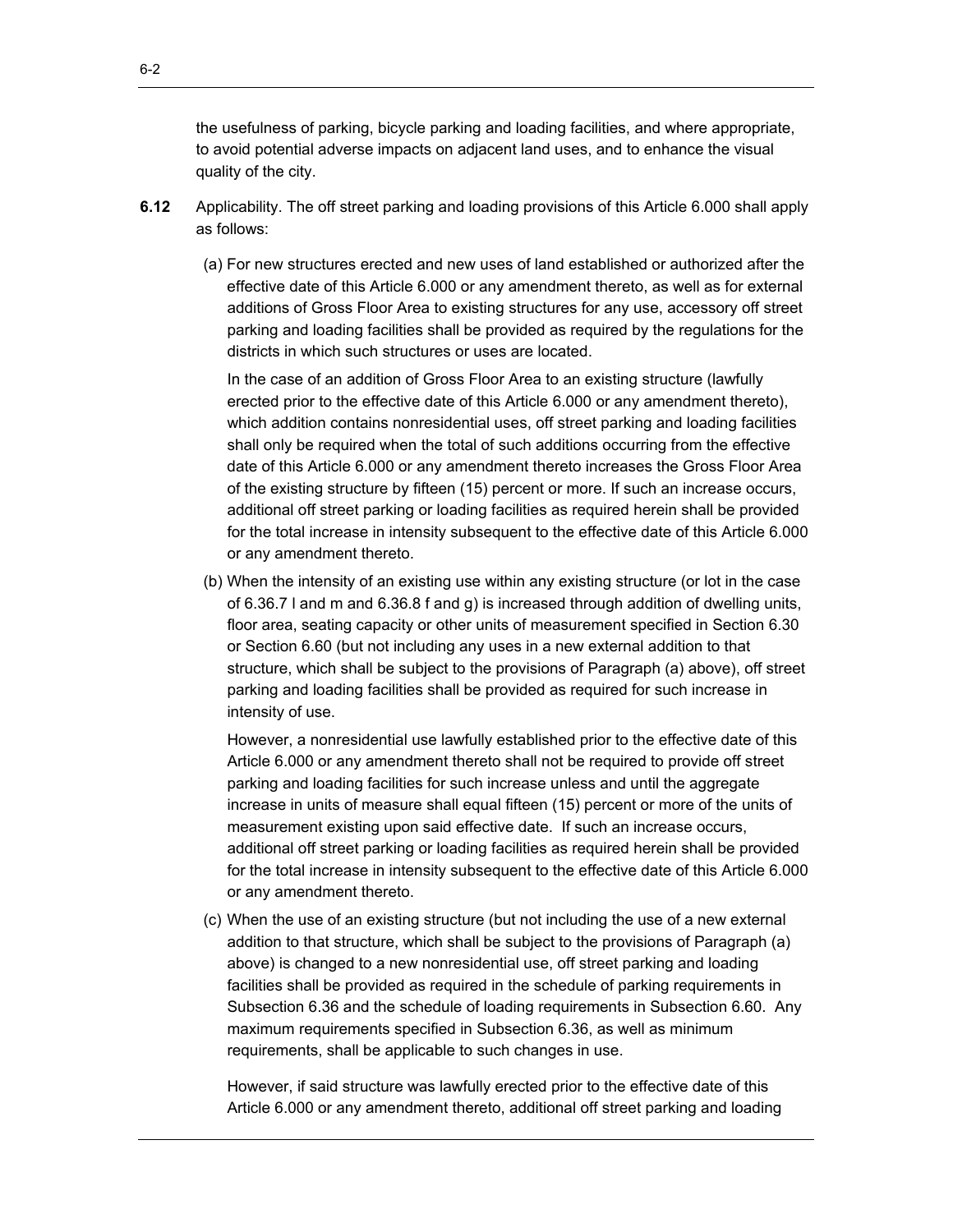facilities shall be required only to the extent that the required amount for the new nonresidential use would exceed the amount required for the previous use if said previous use were subject to the schedule of parking and loading requirements.

In either case, the first four (4) spaces required need not be provided.

- (d) When the nonresidential use of an existing structure is changed to a residential use, off street parking facilities shall be provided as required in the schedule of parking requirements in Subsection 6.36. Any maximum requirements specified in Subsection 6.36, as well as minimum requirements, shall be applicable to such changes in use.
- (e) *Bicycle Parking.* Bicycle parking shall be provided according to the requirements set forth in Section 6.100. Wherever the term "parking" is used in this Zoning Ordinance without specific reference to bicycles, such term shall refer to parking for motor vehicles and not bicycles.

However, if said structure was lawfully erected prior to the effective date of this Article 6.000 or any amendment thereto and the nonresidential use of the structure is proposed to be changed to an Affordable Housing Project as herein defined, additional off street parking facilities shall be required as provided above, except that for that portion of the Project consisting of Affordable Units additional off street parking shall be provided at the rate of 60% of the parking otherwise required in Section 6.36.

For purposes of this Section 6.12 (d) an Affordable Housing Project shall be a residential development in which at least fifty percent (50%) of the dwelling units are considered Affordable Units for occupancy by Eligible Households as defined in Section 11.200 of the Zoning Ordinance.

- **6.13** *Scope of Off Street Parking Regulations.* All accessory parking facilities shall conform to all regulations set forth in this Article governing the use, design and operation of such facilities. However, the provisions of this Article 6.000, notwithstanding, any special parking requirements for townhouse developments specified in Section 11.10, for planned unit developments specified in Article 13.000, for projects in the Mixed Use Development District specified in Article 14.000 or for special permits specified elsewhere in this Ordinance shall be applicable for those projects.
- **6.14** *Restoration.* When an existing structure or use is restored and resumes operation after being destroyed or damaged by fire, explosion, or other catastrophe, off street parking, bicycle parking and loading facilities shall be provided at least equivalent to that in existence at the time of such destruction or damage. If the extent of such damage is such that the cost of restoration is fifty (50) percent or more of the replacement value of the structure or use, then parking, bicycle parking and loading facilities meeting the requirements of this Article 6.000 shall be provided. However, in no case shall it be necessary to replace or continue any parking, bicycle parking or loading facilities which were in excess of those required by the schedules of parking and loading requirements for equivalent amounts of new uses or construction.
- **6.15** *Existing Parking Facilities.* Accessory off street parking facilities established after March 15, 1961, shall not hereafter be reduced below - of if already less than, shall not be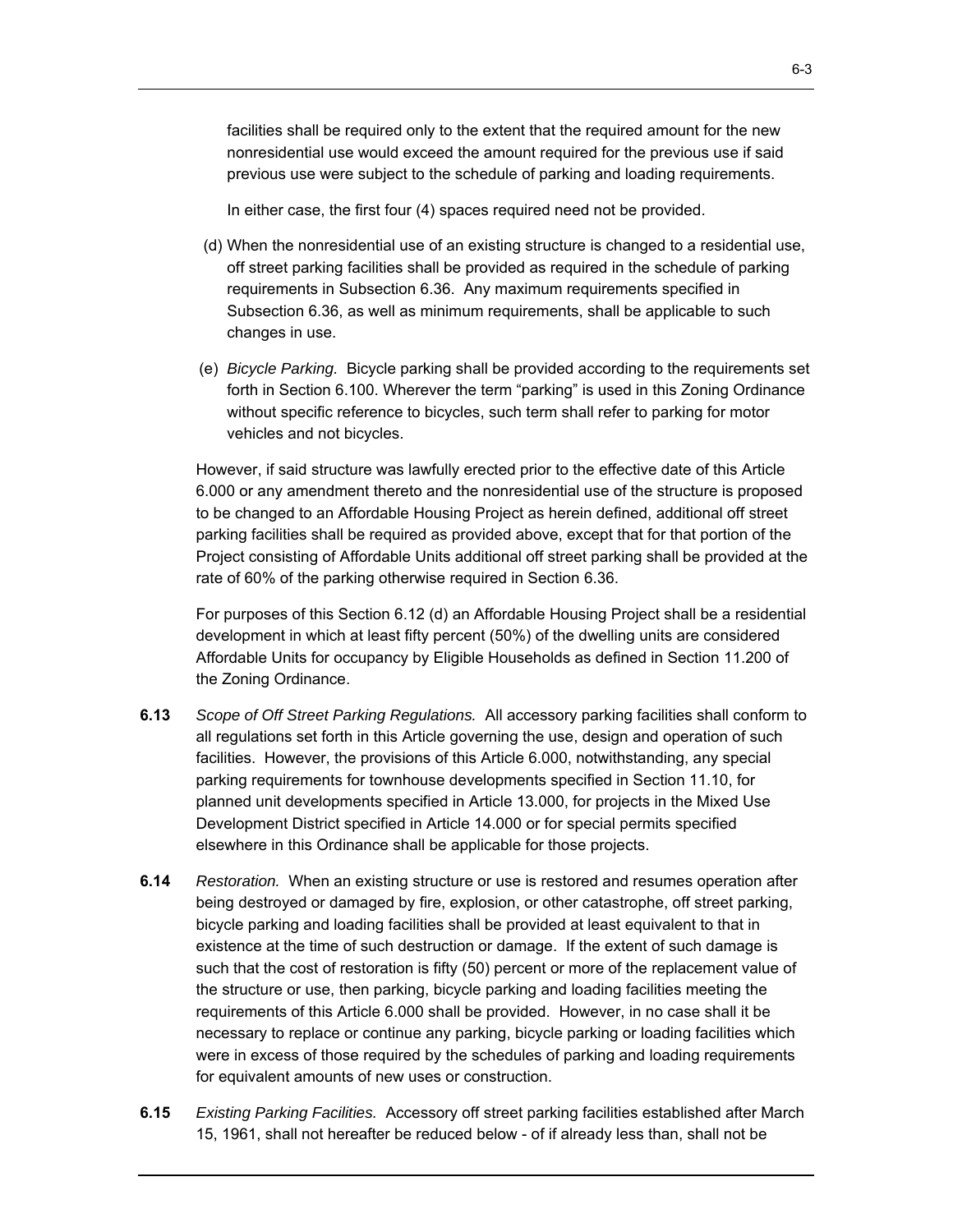further reduced below - the minimum requirements under the provisions of this Article 6.000. Accessory off street parking facilities in existence as of March 15, 1961 shall only be required if such facilities have been used to satisfy parking requirements after March 15, 1961.

- **6.16** *Dedicated Off Street Parking Facilities.* Required off street parking facilities which after development are later dedicated to and accepted by the City and maintained by the City for off street parking purposes, shall be deemed to continue to serve the structures or uses to meet the requirements for which they were originally provided.
- **6.17** *Compatibility with the E.P.A. Clean Air Regulations* In addition to the regulations contained in this Article, all off street parking facilities must comply with restrictions contained in the Transportation Control Plan for the Metropolitan Boston Interstate Air Quality Control Region as promulgated by the United State Environmental Protection Agency to the extent the same are in force and effect.
- **6.18** *Compatibility with Handicapped Access Rules.* In addition to the regulations contained in this Article 6.000, all off street parking facilities must comply with the currently applicable "Rules and Regulations of the Architectural Barriers Board of the Commonwealth of Massachusetts" to the extent the same are in force and effect.

## **6.20 OFF STREET PARKING REGULATIONS**

- **6.21** *Use.* All accessory parking facilities provided in accordance with this Article shall be maintained exclusively for the parking of motor vehicles so long as the use exists which the facilities were designed to serve. Such facilities shall not be used for automobile sales, dead storage, or repair work, dismantling or servicing of any kind, with the exception of emergency service when needed. Notwithstanding anything to the contrary in this Ordinance, parking facilities maintained in accordance with this Article 6.000 may be used by Carsharing Vehicles subject to the provisions and limitations set forth in Section 6.24 of this Zoning Ordinance.
- **6.22** *Location.* All accessory off street parking facilities shall be located in accordance with the provisions of subsections 6.22.1, 6.22.2 and 6.22.3. For purposes of this Section 6.22 lot shall also mean the Development Parcel of any Planned Unit Development regulated by the provisions of Article 12.000 and Article 13.000 without regard to a lot or lots that may initially constitute the Development Parcel or any lot or lots created within the Development Parcel subsequent to the approval of the PUD by the Planning Board.
- **6.22.1** Accessory off street parking facilities may be located on the same lot as the use being served or on another lot that has the same or less restrictive zoning classification as the lot on which the use being served is located in accordance with the following conditions:
	- (a) (1) said other lot is contiguous to the lot on which the use being served is located; or
		- (2) said other lot is within three hundred (300) feet of the lot on which the use being served is located and the use being served is nonresidential; or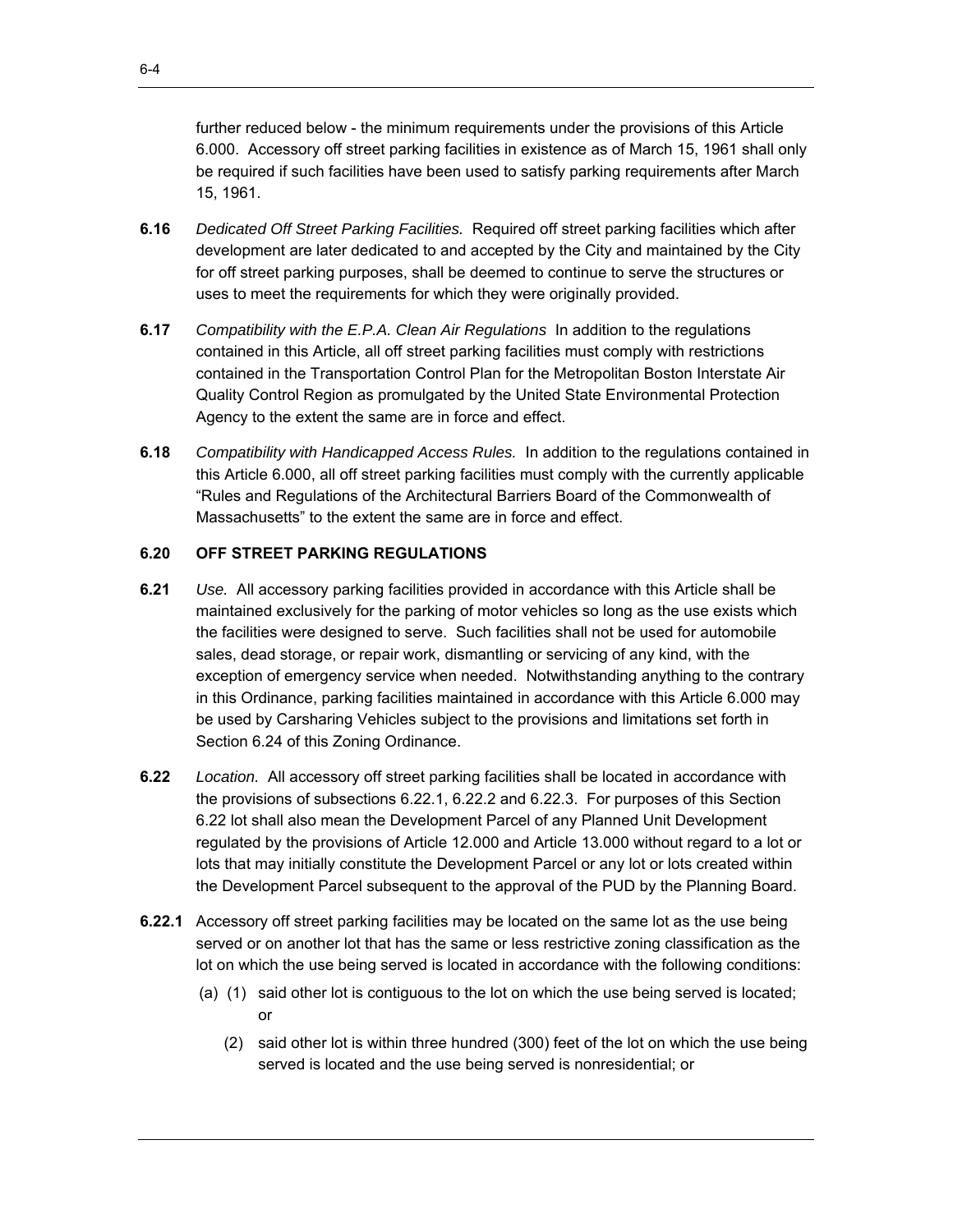- (3) said lot is within three thousand (3000) feet of the lot on which the use being served is located, such use is an institutional use listed in Subsection 6.36.3b and said use is located within a five acre area containing one or more lots, contiguous except for streets, owned by a single institution; and
- (b) said lot is not now and was not within the past five (5) years the location of a preferably preserved significant building (as defined in the General Ordinances of Cambridge) as determined by the Cambridge Historical Commission.
- (c) however, no off site accessory parking facilities shall be allowed to meet the requirements for Subsection 6.36.5h "Theatre or hall for public gatherings".
- **6.22.2** The Board of Zoning Appeal may grant a special permit for off site accessory parking not allowed in Subsection 6.22.1 (a) provided that convenient and safe access from the parking facility to the use being served is provided in accordance with the following conditions:
	- (a) No off site accessory parking facility may be located on a lot which has a more restrictive zoning classification than the lot on which the use being served is located.
	- (b) Off site accessory parking facilities shall be located within four hundred (400) feet of the lot being served for residential uses and within one thousand (1000) feet of the lot for other uses.
- **6.22.3** [PARAGRAPH DELETED]
- **6.22.4** Accessory off street parking spaces required under the provisions of this Article 6.000 need not be in the City of Cambridge.
- **6.22.5** Distance Measurements For Parking Facilities. In all cases where distance measurements between a lot and off site parking facilities or other specified area are specified in this Article 6.000, such distance shall be measured as a straight line from the nearest point for the lot on which the off site accessory parking is located, to the nearest transit station entrance, or to the nearest street line or other boundary of another specified area.
- **6.23** *Control of Off Site Parking Facilities.* Where accessory parking facilities are allowed on land other than the lot on which the use being served is located said other land shall be in identical ownership or binding commitments shall exist to guarantee, to the reasonable satisfaction of the Superintendent of Buildings or to the special permit granting authority, that the off site parking will continue to be available for the period during which the use or uses that the parking serves may be expected to be in existence. Such commitments shall be evidenced by negotiated lease agreement, recorded covenant or comparable legal instrument. Such instrument shall be duly recorded at the Middlesex County Registry of Deeds and certification of such recording provided to the Superintendent of Buildings or the special permit granting authority.
- **6.24** *Carsharing Provisions.* The provisions of this Section 6.24 shall govern the allowed use parking spaces for Carsharing. Where the provisions of this Section 6.24 may conflict with any requirements set forth elsewhere in this Ordinance, the provisions of this Section shall control.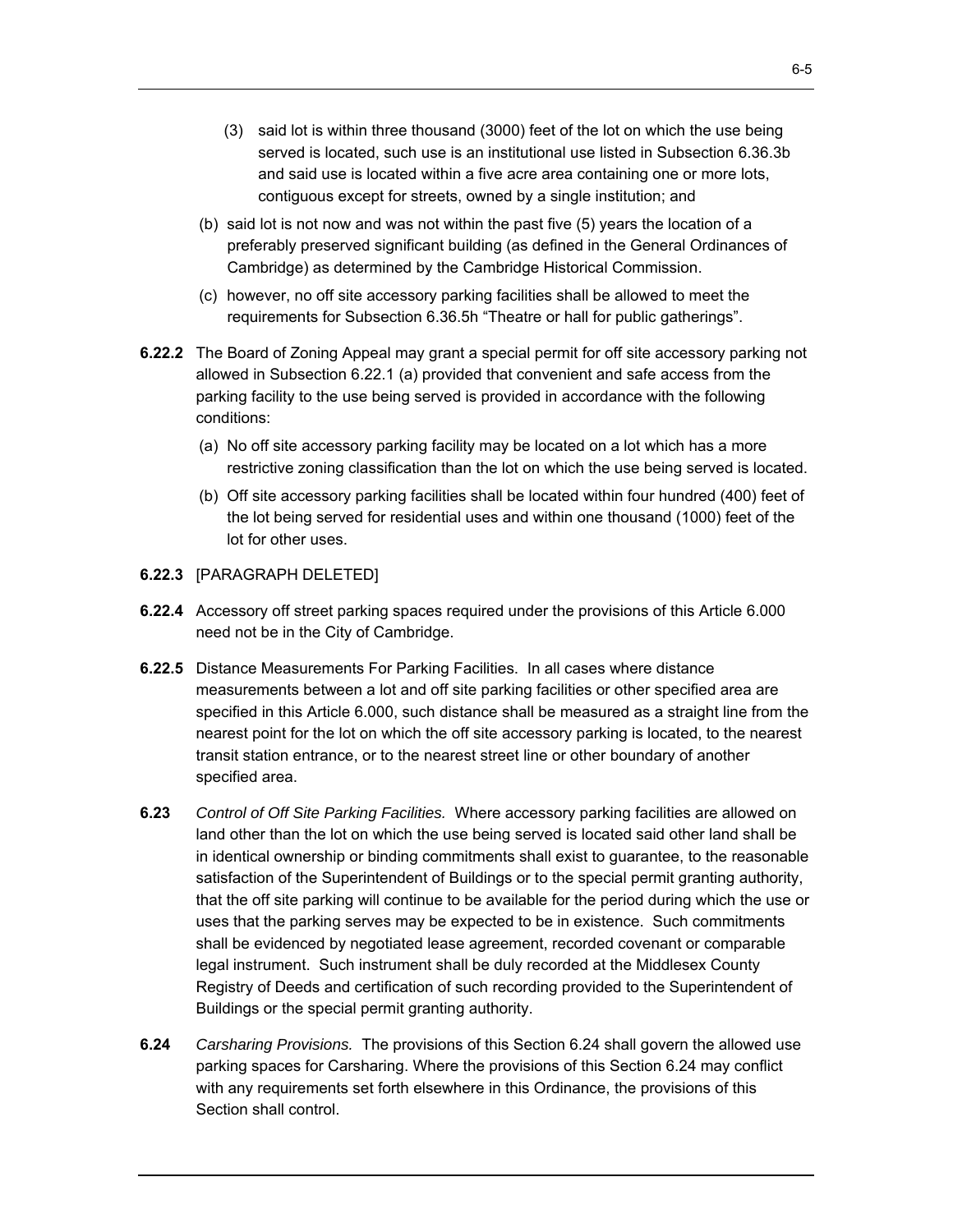- **6.24.1** Intent. This Section 6.24 is intended to allow the limited use of parking spaces for Carsharing as a means to provide mobility options for Cambridge residents, employees and visitors who may not possess a private automobile, thereby promoting City goals by increasing mobility, reducing reliance on automobile ownership and use, and lessening the total demand for parking spaces.
- **6.24.2** Definitions. For the purpose of this Ordinance, Carsharing shall mean the use of parking spaces by Carsharing Vehicles and Carsharing Organizations, as defined below:
	- (a) Carsharing Vehicle shall be defined as a private motor vehicle that is made available to members of a Carsharing Organization primarily for hourly or other short-term use through a self-service fully automated reservation system, but no by mean of a separate written agreement that is entered into each time a vehicle is transferred to a customer. A Carsharing Vehicle must be owned, maintained or administered by a Carsharing Organization.
	- (b) Carsharing Organization shall be defined as a membership-based entity with a distributed fleet of Carsharing Vehicles that charges a use-based fee related to a specific vehicle.
- **6.24.3** General Limitations
	- (a) Carsharing Vehicles shall only be allowed in parking facilities that are lawfully established and conforming to the dimensional and other requirements of Article 6.000, or, if not, are lawfully non-conforming.
	- (b) A Carsharing Vehicle authorized to this Section 6.24 shall be properly registered with the Registry of Motor Vehicle.
	- (c) A Carsharing Vehicle located within an authorized parking facility shall be maintained for active use by authorized operators and not stored for other purposes. No sales, servicing, dead storage, repair, administrative or similar functions shall occur and no personnel shall be employed on the site except for occasional short-term maintenance of vehicles (such as interior vacuuming) unless otherwise permitted by the use regulations in the zoning district.
	- (d) Carsharing Vehicles administered by a Carsharing Organization shall be routinely accessed directly by users without any assistance or supervision by company personnel.
	- (e) All owners of that portion of a lot accommodating the operation or parking of a Carsharing Vehicle, or their legally authorized representative, including a condominium association where applicable, shall be required to grant permission for the operation or parking of a Carsharing Vehicle on their property.
	- (f) Parking spaces devoted to Carsharing Vehicles shall be registered with the Traffic, Parking and Transportation Department (TPTD), which shall keep a recorded of the address, location, number of spaces, property ownership, and Carsharing Organization if applicable, and certify that such spaces may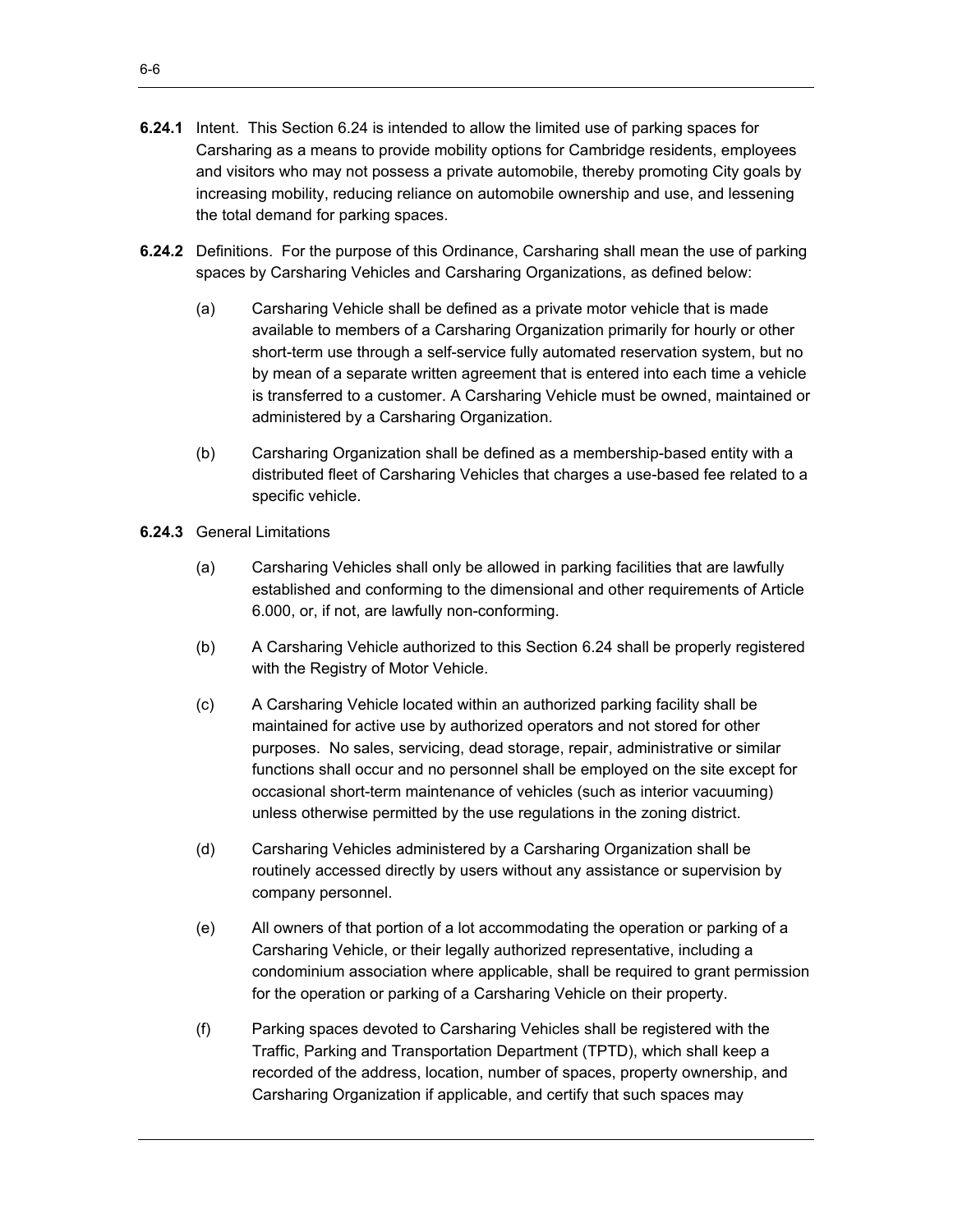accommodate the operation of Carsharing Vehicles in accordance with all applicable laws, rules, or regulations. If any such spaces are relocated within a facility, or if the property ownership or Carsharing Organization is changed, then the registration with TPTD shall be updated accordingly within one month. TPTD may promulgate more detailed regulations pertaining to the safe operation as to which parking spaces on a lot are best suited to Carsharing Vehicles operations.

- (g) Prior to assigning parking spaces for use by Carsharing Vehicles, the Carsharing Organization shall send a written notification to all residential dwellings within one hundred (100) feet of the facility in which the spaces are located, including any access and egress drives. Notifications shall be sent to individual dwelling units or to a residential building manager if applicable, to distributed to residents. The notification shall, at a minimum, provide contact information for the Carsharing Organization so that residents may ask questions or report concerns related to the operation of the Carsharing Vehicles. A copy of notification and a list of the addresses to which it was sent shall be provided to TPTD upon register the parking spaces.
- **6.25.4** Principal Use Parking Provisions
	- (a) Within principal use parking facilities established under the provisions of Section 4.32(b) (Automobile Parking Lot for Private Passenger Car) or Commercial Parking Facilities registered with the Department of Traffic, Parking and Transportation per the provisions of Chapter 10.16 of the Cambridge Municipal Code, there shall be no limitations on the number of Carsharing Vehicles that may be maintained for active use at the facility.
	- (b) Notwithstanding anything to the contrary in this Ordinance, the maintenance of Carsharing Vehicles for active use within a principal use or commercial parking facility in accordance with this Section 6.24 shall not cause any change in the use designation of that facility or affect any other regulation that may be applicable to that facility.
- **6.24.4** Accessory Parking Provisions.
	- (a) Within parking facilities that are accessory to non-residential uses, there shall be no limitation on the number of Carsharing Vehicles that may be maintained for active use at the facility.
	- (b) Within parking facilities that are accessory to residential uses, the number of parking spaces maintained for active use by Carsharing Vehicles shall not exceed twenty-five percent (25%) of either the minimum number of parking spaces required by zoning or special permit or the number of parking spaces provided to serve the principal residential use on the lot, whichever is greater.
	- (c) Driveways of single-family residential homes may not be used by Carsharing Vehicles, except when the Carsharing Vehicle is being used by a resident of or visitor to the single family home.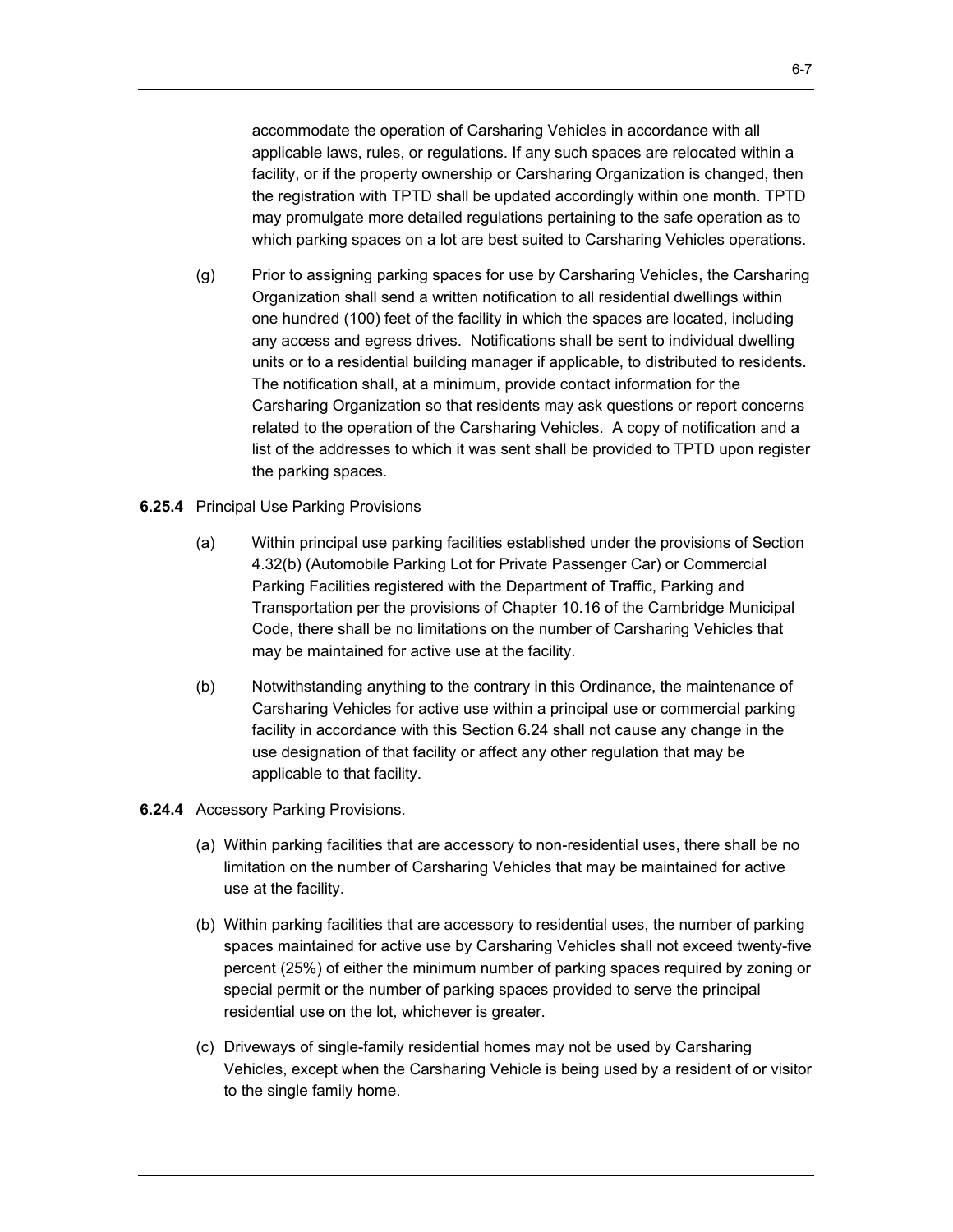(d) Notwithstanding anything to the contrary in this Ordinance, the maintenance of Carsharing Vehicles within an accessory parking facility in accordance with this Section 6.24 shall not cause any change in the use of that facility nor any violation of the accessory parking requirements applicable to the principal uses served by that facility, provided that such Carsharing Vehicles are available for use by any occupant of the principal use that is otherwise qualified to operate a motor vehicle. Where a Carsharing Vehicle is owned or operated by a Carsharing Organization, ordinary fees and other terms of service may apply.

## **6.24.5** Allowed Modifications

- (a) Grandfathering. Parking spaces that were lawfully used by Carsharing Vehicles as of the date of the first publication of notice of the public hearing by the Planning Board of this Section 6.24 shall be allowed to continue to be maintained for active use by Carsharing Vehicles regardless of whether or not the limitations of this Section 6.24 are met. All such parking spaces must be registered with the Cambridge Traffic, Parking and Transportation Department in accordance with Section 6.24.3, paragraph (g) within six months of the date of adoption of this Section.
- (b) Special Permit. The Planning Board may approve any modifications to the limitations set forth in Section 6.24.5 upon issuance of a special permit, which shall be granted if the Planning Board finds that the requested modification is consistent with the intent set forth in Section 6.24.1 and conforms to the general special permit criteria set forth in Section 10.43 of this Zoning Ordinance.

# **6.30 PARKING QUANTITY REQUIREMENTS**

- **6.31** *Required Amount of Parking.* Off street parking facilities shall be provided for each use of a lot or structure in the amount specified in the schedule of parking requirements contained in Subsection 6.36. Said schedule specifies the amount of accessory off street parking required for each type of land use listed in "Table of Use Regulations" in this Ordinance. The amount of required parking is also based on the intensity of development permitted in the district in which the use is located.
- **6.31.1** The schedule of parking requirements in Subsection 6.36 specifies the unit of measure requiring the provision of one parking space. Square footage requirements are geared to gross floor area. Each unit of measure, however, shall specifically not apply to any Gross Floor Area devoted to parking facilities, which shall not require the provision of any accessory parking.
- **6.31.2** In general the schedule in Subsection 6.36 specifies a minimum requirement, but in some instances a maximum amount of parking is stipulated [Example: for a general office use (6.36.4 d) in a Business C district, the minimum requirement is one space per 800 square feet of gross floor area and the maximum is one space per 400 square feet of gross floor area.] Where there are two such listings the first is the minimum requirement and the second is the maximum limitation. Relief from both the minimum parking requirement and maximum parking limitation may be obtained only after the grant of a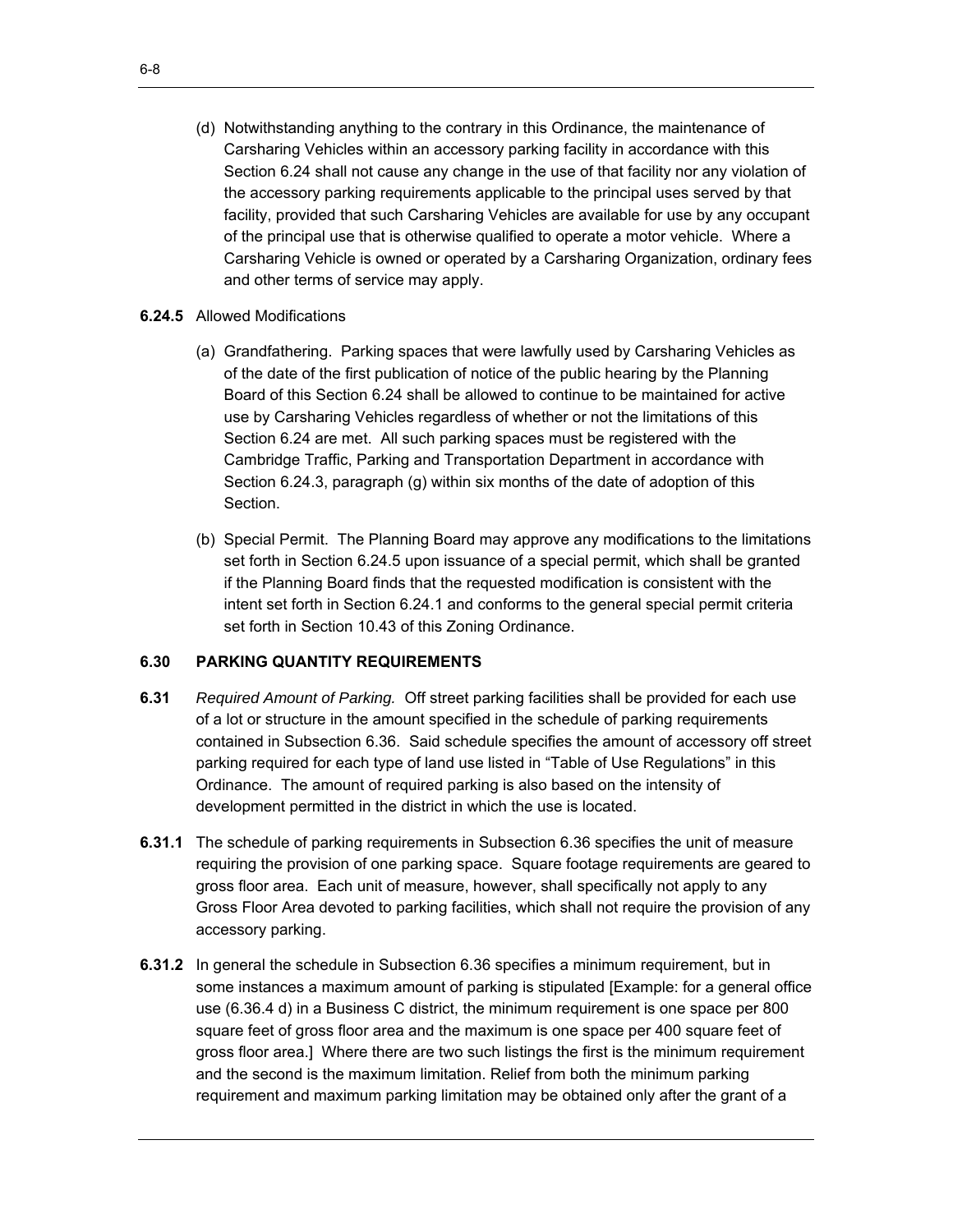special permit as provided in Section 6.35 below. With the grant of a special permit the maximum parking limitation may be exceeded provided, however, that the provisions with regard to gross floor area as set forth in Section 6.31.3 are met.

- Section 6.36 shall be counted in determining Gross Floor Area. In such cases a **6.31.3** Any parking spaces provided in excess of the maximum requirements specified in proportional share of the entire parking facility (not only the area of the spaces) shall be credited toward Gross Floor Area. The area counted as Gross Floor Area shall be determined by multiplying the total area of the parking facility by the percentage that the proposed number of spaces exceeds the maximum allowed number of spaces.
- **6.31.4** For uses not listed in Subsection 6.36, the Board of Zoning Appeal shall determine the required amount of parking if it issues a use variance for such use.
- **6.31.5** All commercial uses shall also be required to provide a parking space for each commercial vehicle customarily used in conjunction with the operation of such use at such location.
- **6.32** *Parking Exemptions*
- **6.32.1** Small Business. The minimum amount of parking required by Subsection 6.36 Schedule buildings which contains a total of ten thousand (10,000) square feet or less of gross of Parking and Loading Requirements shall be waived for any nonresidential use in an office, business, or industrial district if such use would require four (4) or fewer spaces. However, such nonresidential use shall be located in a building or row of attached floor area devoted to nonresidential use.
- **6.32.2** *Institutions.* Where an institution provides dormitory, fraternity, faculty, employee or other residence accommodations, the number of parking spaces provided as a result thereof may be deducted from the requirements established to satisfy the needs of classrooms, libraries, lecture halls, laboratories, similar educational areas or dining facilities normally used by such residential occupants. In order to qualify for such deduction, the institutional applicant shall submit to the Building Department the institution's current residential parking plan clearly indicating the location of all existing and proposed residential parking facilities available at the institution.
- **6.33** *Computation.* Where a building or lot is used by two or more activities that fall into different classes of use in Subsection 6.36, the off street parking required shall be the sum of the requirements for each individual use. Required parking spaces for accessory uses shall be determined in the same manner as for principal use. Where the computation results in a fractional number, only a fraction of one half or more shall be counted as one. Where the computation of required parking for a building with more than one class of use results in multiple fractional numbers, such fractions shall be carried to the final sum.
- **6.34** *Parking Space Size Allocation.* In all parking facilities required to have five or more spaces, a combination of regular and compact spaces may be provide; however, no more than fifty (50) percent of the required spaces shall be designed for compact cars (as specified in Subsection 6.42). All off street parking facilities shall contain spaces designed for handicapped access. The number of such spaces shall be determined by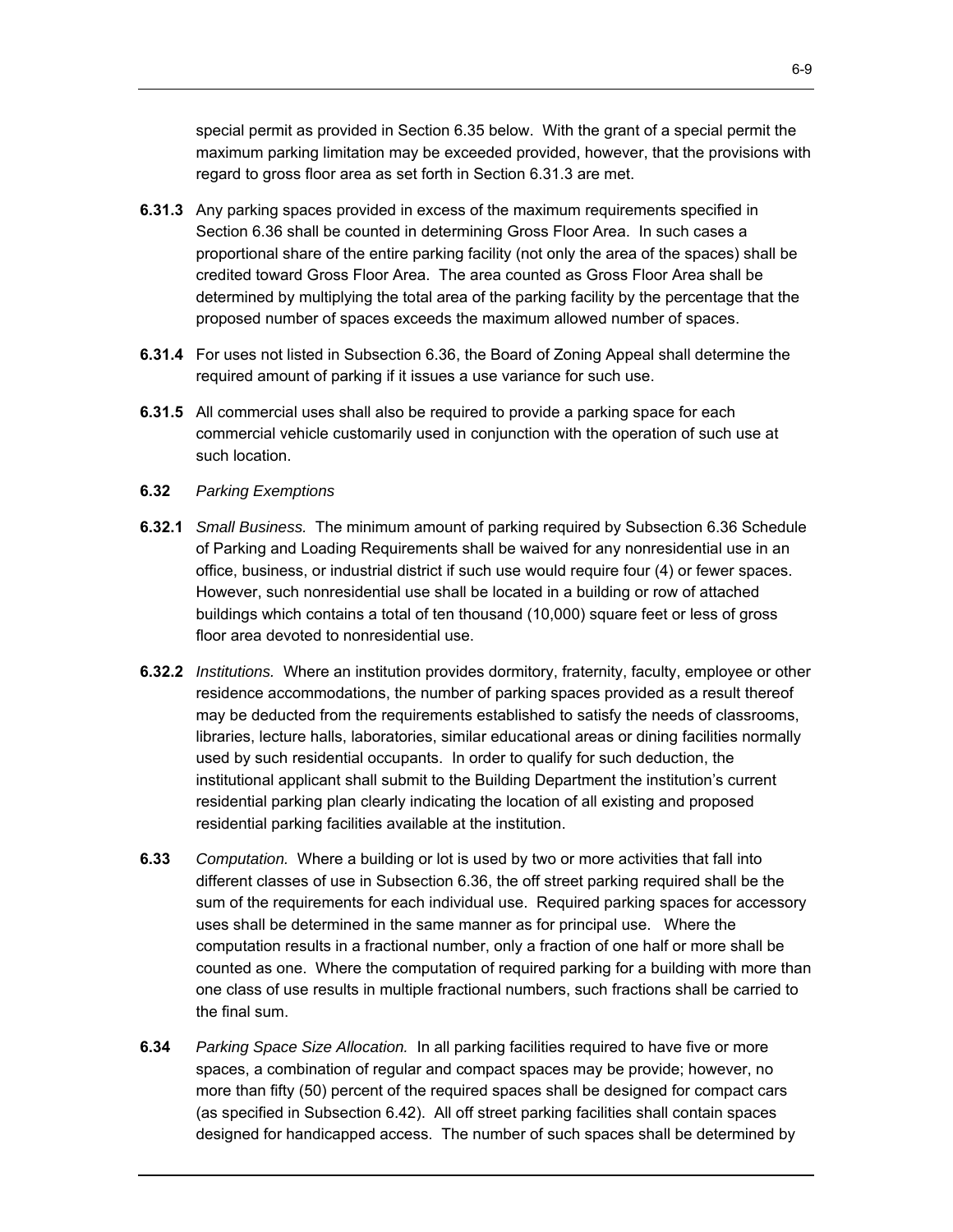the requirements of the currently applicable "Rules and Regulations of the Architectural Barriers Board of the Commonwealth of Massachusetts."

- **6.35** *Relief from Parking Requirements.* Any required amount of parking may be reduced by issuance of a special permit from Board of Zoning Appeals, as provided below. However, handicapped parking required by Subsection 6.34, and commercial vehicle parking required by Subsection 6.31.5 shall not be reduced from the original requirement. Bicycle parking requirements may not be modified pursuant to this Section 6.35, and may be modified only as allowed in Section 6.100. The parking maximum limitation may be exceeded only with the grant of a special permit from the Planning Board, as provided below, subject to the provisions with regard to Gross Floor Area as provided in Section 6.31.3.
- **6.35.1** Reduction of Required Parking. Any minimum required amount of parking may be reduced only upon issuance of a special permit from the Board of Zoning Appeals. A special permit shall be granted only if the Board determines and cites evidence in its decision that the lesser amount of parking will not cause excessive congestion, endanger public safety, substantially reduce parking availability for other uses or otherwise adversely impact the neighborhood, or that such lesser amount of parking will provide positive environmental or other benefits to the users of the lot and the neighborhood, including specifically, among other benefits, assisting in the provision of affordable housing units. In making such a determination the Board shall also consider whether or not less off street parking is reasonable in light of the following:
	- (1) The availability of surplus off street parking in the vicinity of the use being served and/or the proximity of an MBTA transit station.
	- (2) The availability of public or commercial parking facilities in the vicinity of the use being served provided the requirements of Section 6.23 are satisfied.
	- (3) Shared use of off street parking spaces serving other uses having peak user demands at different times, provided that no more than seventy-five (75) percent of the lesser minimum parking requirements for each use shall be satisfied with such shared spaces and that the requirements of Subsection 6.23 are satisfied.
		- Example: Office and Theatre uses with peak user demands at different times. Office requires a minimum of one hundred and fifty (150) spaces and the theatre requires a minimum of one hundred (100). Seventy-five (75) percent of the lesser minimum requirement is seventy-five (75) (75% of 100). Therefore seventy-five (75) spaces can be shared but twenty-five (25) (100-25) would still be required, making the total amount or required parking for both uses (150 + 25) one hundred and seventy-five (175).
	- (4) Age or other occupancy restrictions which are likely to result in a lower level of auto usage; and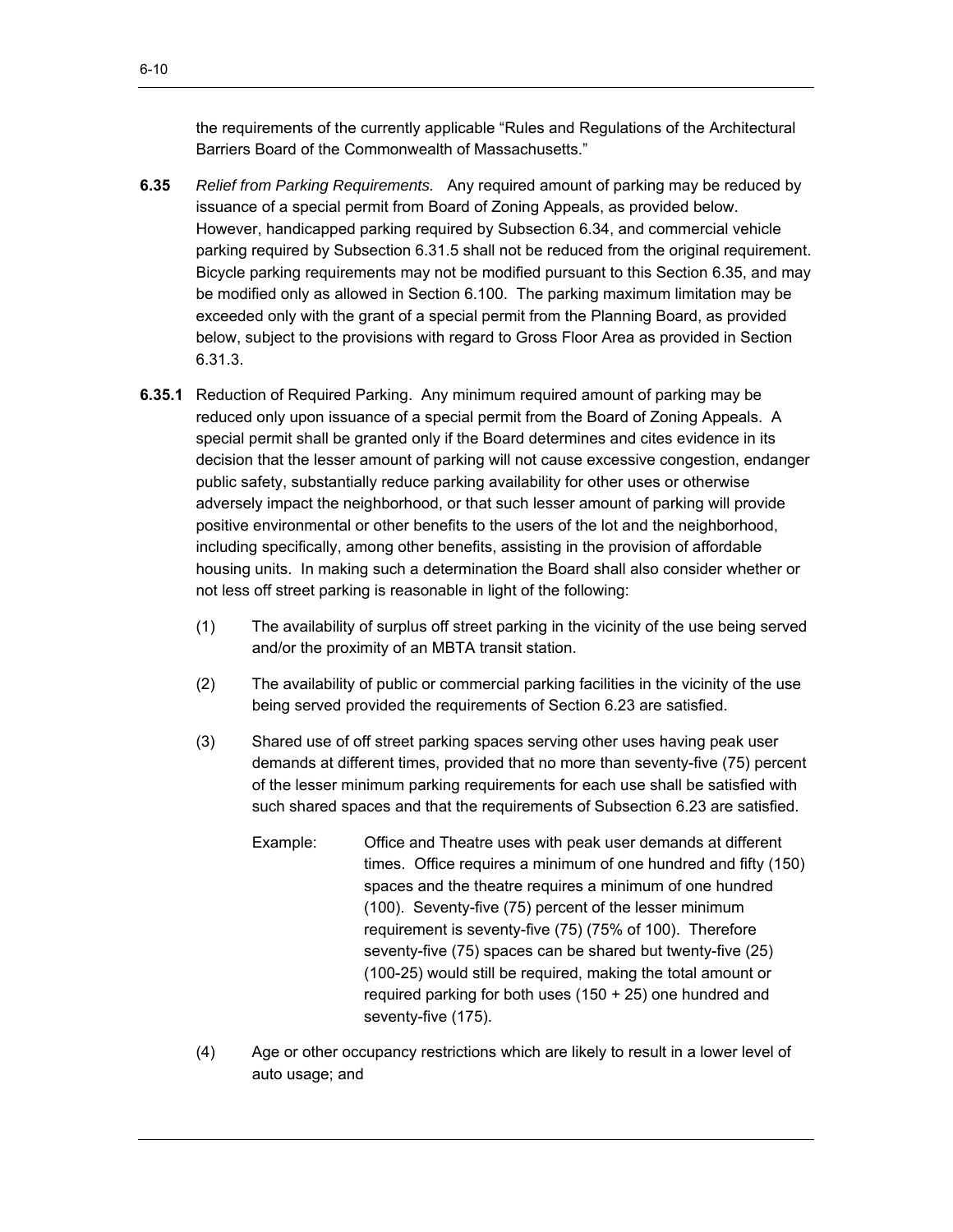- (5) Impact of the parking requirement on the physical environment of the affected lot or the adjacent lots including reduction in green space, destruction of significant existing trees and other vegetation, destruction of existing dwelling units, significant negative impact on the historic resources on the lot, impairment of the urban design objectives of the city as set forth in Section 19.30 of the Zoning Ordinance, or loss of pedestrian amenities along public ways.
- (6) The provision of required parking for developments containing affordable housing units, and especially for developments employing the increased FAR and Dwelling unit density provisions of Section 11.200, will increase the cost of the development, will require variance relief from other zoning requirements applicable to the development because of limitations of space on the lot, or will significantly diminish the environmental quality for all residents of the development.

For a project seeking a reduction in required off-street parking for residential uses, a Parking Analysis shall be required as part of the Special Permit Application as set forth in Section 6.35.3.

- **6.35.2** Exceeding Maximum Allowed Parking. Any maximum allowed amount of parking may be exceeded only upon issuance of a special permit from the Planning Board. Any parking area in excess of the maximum limitation will have an impact on calculation of gross floor area as provided at Section 6.31.3. The Planning Board shall grant a special permit to allow exceedance of a maximum limitation only upon making the following determinations:
	- (1) Reasonable parking and transportation demand management measures are being implemented to reduce the need for the additional off street parking;
	- (2) The additional spaces reflect parking demand that exceeds that which is common for this use as categorized in Section 6.36, owing to unique characteristics of the users or the activity that result in a high level of automobile parking demand;
	- (3) The additional parking demand cannot reasonably be accommodated through contract or other arrangement making use of available off-site parking;
	- (4) The additional parking will provide positive environmental or other benefits to the users of the lot, to the neighborhood and the City which outweigh adverse effects, after consideration of the following: congestion, traffic increases on residential streets, danger to public safety or deterioration of travel conditions for pedestrians, cyclists or users of public transit.

In its decision the Planning Board shall cite evidence supporting its determinations, and may impose such conditions as are necessary to mitigate all negative impacts on the neighborhood and the environment which would otherwise result from the greater allowed amount of parking.

### **6.35.3** *Parking Analysis*

**6.35.31** The purpose of a Parking Analysis is to provide quantitative data to assist a special permit granting authority in considering certain projects. A Parking Analysis shall be submitted where it is specifically required by any provision of this Zoning Ordinance. A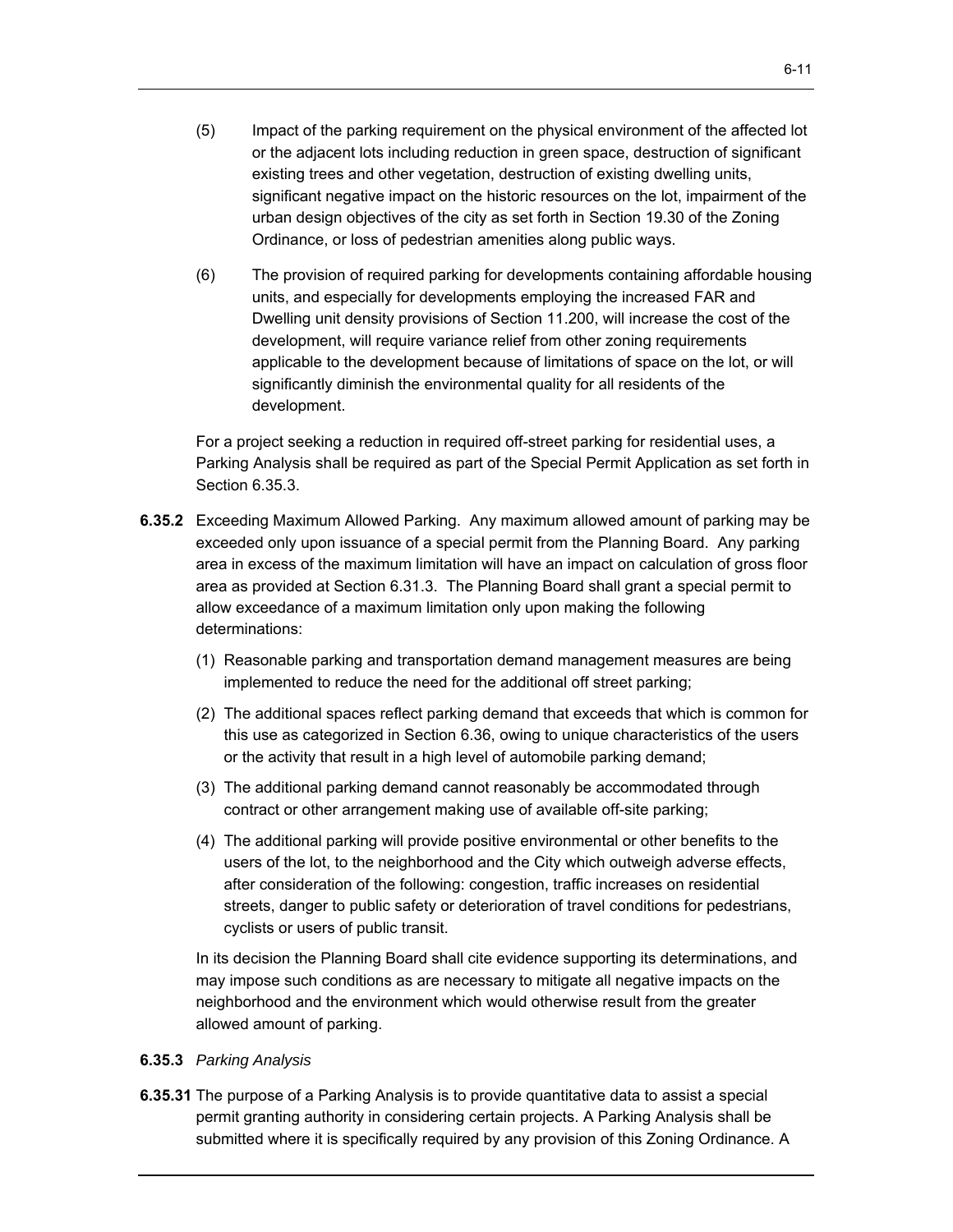special permit granting authority may also request that elements of a Parking Analysis be provided when considering a project that proposes a deviation from parking requirements specified in the Zoning Ordinance or an increase in development density above the maximum allowed as-of-right under base zoning regulations.

- **6.35.32** Where a Parking Analysis is specifically required by any provision of this Zoning Ordinance, the proponent shall first consult with the Traffic, Parking and Transportation Department to determine the scope and methodology of such an analysis. The results of the Parking Analysis shall be included in any Special Permit Application for the project.
- **6.35.33** For residential projects, a Parking Analysis shall include some or all of the following, with the specific type and level of analysis to be determined by the Traffic, Parking and Transportation Department based on the relevant characteristics of the proposal:
	- (a) Estimates of the project's parking demand, as evidenced by vehicle ownership rates and peak parking occupancy data for comparable nearby residential projects, resident parking permit and motor vehicle registration data for the area, and/or other indicators of parking demand. These estimates should account for daytime and nighttime parking. Estimates may account for differences in parking demand given the occupancy of units, such as owner-occupied vs. rental units, market-rate vs. below-market-rate units, or elderly-oriented vs. conventional units. Estimates may also account for anticipated vacancy rates.
	- (b) Maps showing the distance to alternate transportation options in the area, including MBTA rapid transit stations and bus routes, bike facilities, and car-sharing services.
	- (c) Studies of on-street parking capacity and utilization in the vicinity of the project. Such studies should be conducted at night, and should account for the normal activity hours of other land uses in the area.
	- (d) Where applicable, inventories and peak occupancy data for nearby off-site parking that will be available to the project's residents or visitors, either on a round-the-clock basis or by way of a shared use arrangement. Private, off-site parking shall only be applicable to the analysis if a long-term leasing arrangement is proposed to be made. Shared parking arrangements should be studied thoroughly to determine the minimum amount of parking required to satisfy the demand from all proposed land uses during any given time period.
	- (e) A description of measures that will be implemented to reduce demand for private automobile use, such as the availability of car-sharing programs and/or incentives for residents or employees to walk, bicycle, or use public transportation, and estimates of the anticipated impact of those measures on parking demand.
- **6.36** *Schedule of Parking and Loading Requirements.* Off street parking shall be provided as shown in the following table. Where one entry is given in the table, it is the minimum requirement. All square foot measurements refer to gross floor area unless specified otherwise. The abbreviation "d.u." means dwelling unit. The abbreviation n/a means not applicable. In cases where a requirement is expressed in number of seats, twenty (20)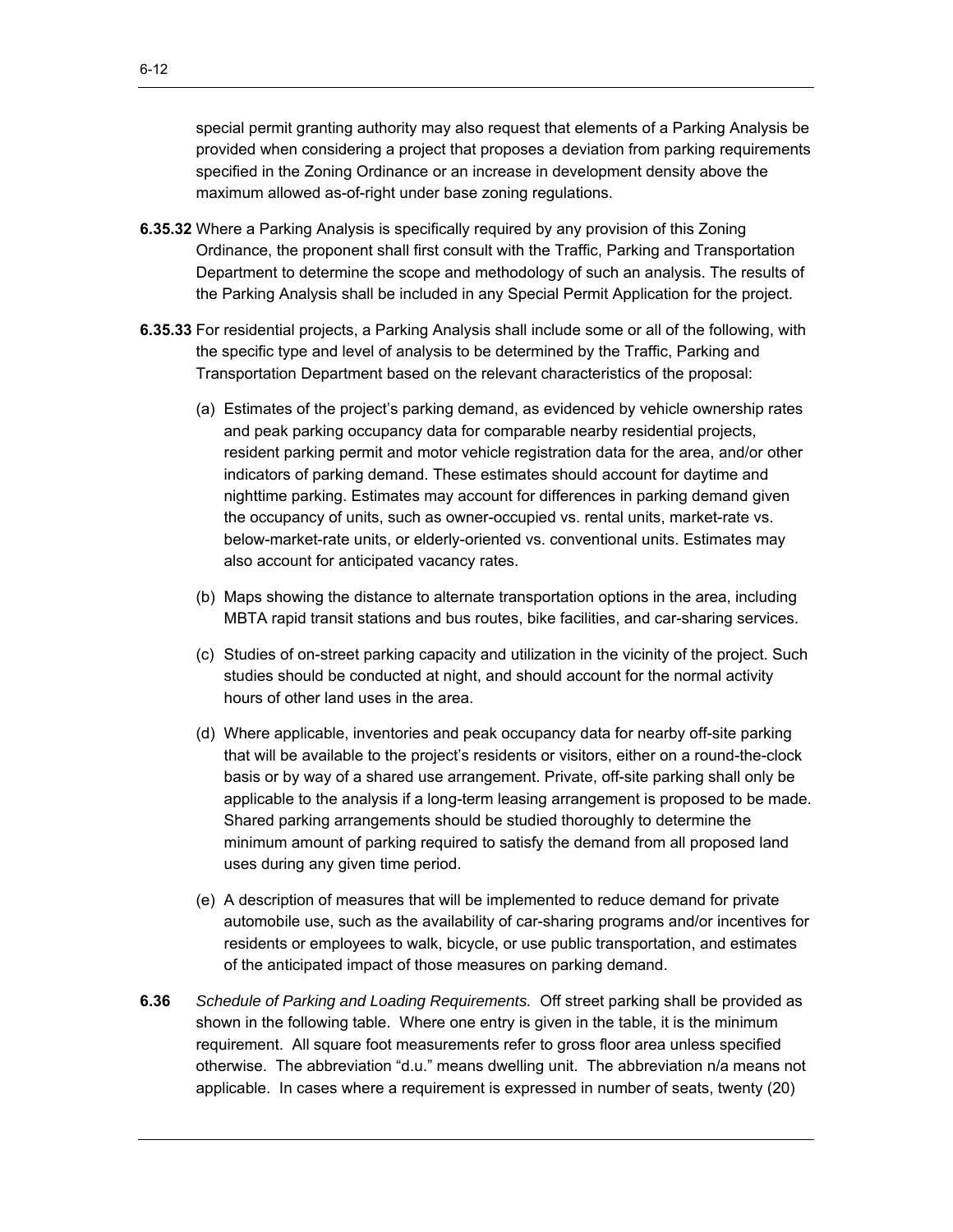square feet of public floor area shall equal one seat if there are no fixed seats. One column of the table contains the loading requirement standard applicable under Section 6.80 for each use and two columns refer to the Long-Term Bicycle Parking and Short-Term Bicycle Parking requirements applicable under Section 6.107 for each use.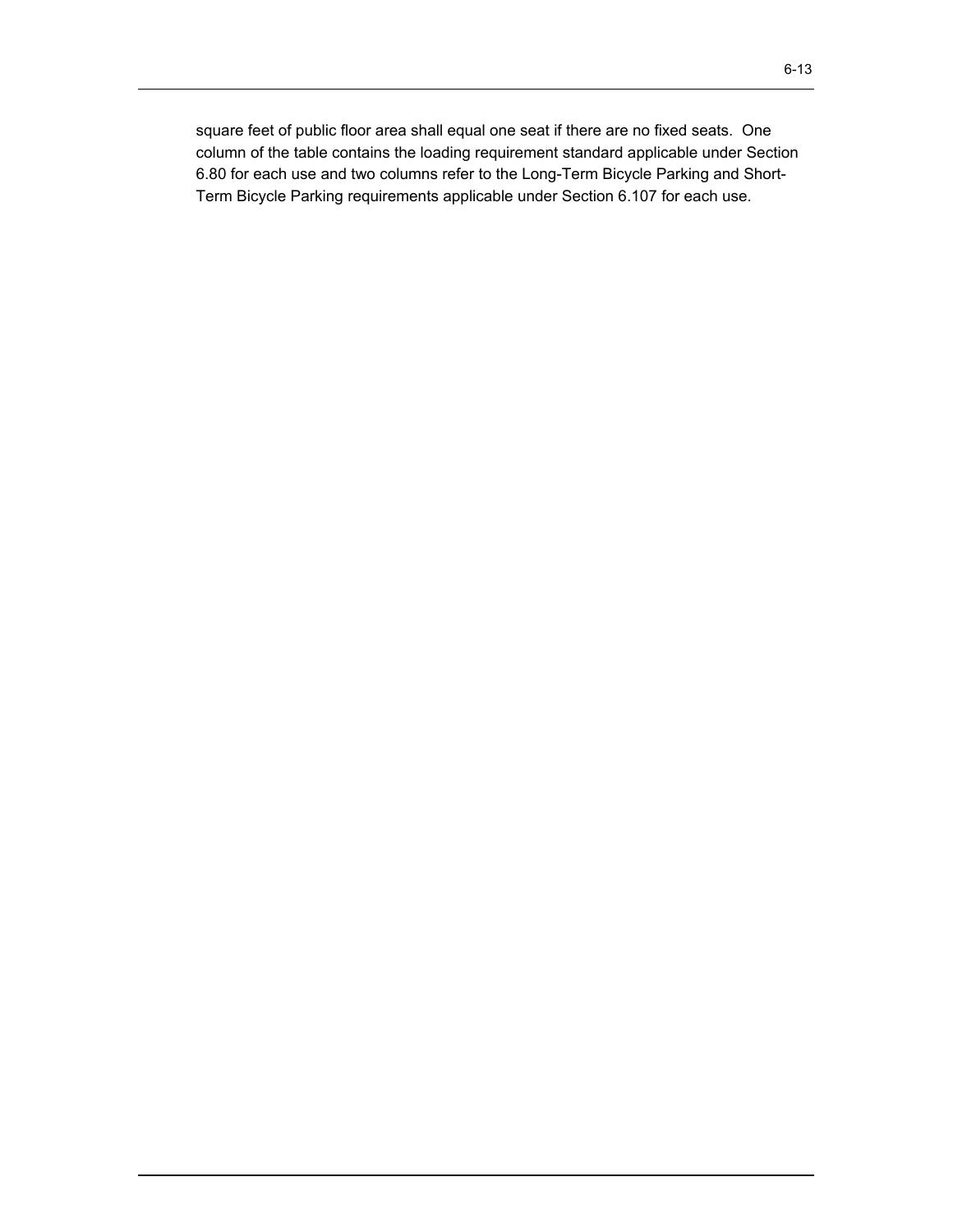|             | <b>Land Use Category</b>                                               | Open Space,<br>Res A-1, A-2,<br>Res B | Res C, C-1, C-1A,<br>Off 1, Bus A<br>(Comm), Bus A-<br>1, A-2, Bus A-3 <sup>14</sup> ,<br>A-4, Ind A-1, Ind<br>$B-2$ , Ind $C$ | <b>Bus. C, C-1, Ind</b><br>A, Off 2, 2A, Res<br>C-2, C-2A, Res<br>C-2B, Bus A<br>(res) | Ind B-1, Res C-3,<br>C-3A, C-3B, Off<br>3-A, 3, Bus B,<br>Ind A-2, Ind B,<br><b>Bus B-1, B-2</b> | Loading<br><b>Facility</b><br>Category | Long-Term<br><b>Bicycle</b><br>Parking<br>(6.107.2) | <b>Short-Term</b><br><b>Bicycle</b><br>Parking<br>(6.107.3) |
|-------------|------------------------------------------------------------------------|---------------------------------------|--------------------------------------------------------------------------------------------------------------------------------|----------------------------------------------------------------------------------------|--------------------------------------------------------------------------------------------------|----------------------------------------|-----------------------------------------------------|-------------------------------------------------------------|
| 6.36.1      | <b>Residential Uses</b>                                                |                                       |                                                                                                                                |                                                                                        |                                                                                                  |                                        |                                                     |                                                             |
| а.          | Detached dwelling occupied by not more<br>than one family              | 1 per d.u.                            | 1 per d.u.                                                                                                                     | 1 per d.u.                                                                             | 1 per d.u.                                                                                       | n/a                                    | R1                                                  | R1                                                          |
| b.          | Two family dwelling                                                    | 1 per d.u.                            | 1 per d.u.                                                                                                                     | 1 per d.u.                                                                             | 1 per d.u.                                                                                       | n/a                                    | R2                                                  | R2                                                          |
| C.          | Existing one-family detached dwelling<br>converted for two families    | 1 per d.u.                            | 1 per d.u. <sup>1</sup>                                                                                                        | 1 per d.u. $1$                                                                         | 1 per d.u. <sup>1</sup>                                                                          | n/a                                    | R1                                                  | R <sub>1</sub>                                              |
| d.          | Townhouse development <sup>2</sup>                                     | 1 per d.u. $3$                        | 1 per d.u. $3$                                                                                                                 | 1 per d.u.                                                                             | 1 per d.u.                                                                                       | n/a                                    | R2                                                  | R <sub>2</sub>                                              |
| e.          | Elderly oriented housing, elderly oriented<br>congregate housing       | 1 per 2 d.u.'s $^{4}$                 | 1 per 2 d.u.'s $4$                                                                                                             | 1 per 2 d.u.'s $4$                                                                     | 1 per 2 d.u.'s $4$                                                                               | n/a                                    | R <sub>3</sub>                                      | R <sub>3</sub>                                              |
| $f_{\cdot}$ | Existing dwelling converted for elderly<br>oriented congregate housing | 1 per 2 d.u.'s $4$                    | 1 per 2 d.u.'s $4$                                                                                                             | 1 per 2 d.u.'s $4$                                                                     | 1 per 2 d.u.'s $4$                                                                               | n/a                                    | R <sub>3</sub>                                      | R <sub>3</sub>                                              |
| g.          | Multifamily dwelling                                                   | n/a                                   | 1 per d.u. $3$                                                                                                                 | 1 per d.u.                                                                             | 1 per d.u.                                                                                       | n/a                                    | R <sub>2</sub>                                      | R <sub>2</sub>                                              |
| h.          | Existing dwelling converted for more than<br>two families              | n/a                                   | 1 per d.u. $1$                                                                                                                 | 1 per d.u. $1$                                                                         | 1 per d.u. <sup>1</sup>                                                                          | n/a                                    | R2                                                  | R2                                                          |
| i.          | Transient and nonfamily accommodations                                 |                                       |                                                                                                                                |                                                                                        |                                                                                                  |                                        |                                                     |                                                             |
|             | 1. Tourist house in an existing dwelling                               | n/a                                   | 1 per d.u. $+$ 1 per<br>4 guest rooms                                                                                          | 1 per d.u. $+$ 1 per<br>4 guest rooms                                                  | 1 per d.u. $+$ 1 per<br>4 guest rooms                                                            | n/a                                    | R <sub>5</sub>                                      | R <sub>5</sub>                                              |
|             | 2. Hotel                                                               | n/a                                   | 1 per 2 sleeping<br>rooms <sup>5</sup>                                                                                         | 1 per 2 sleeping<br>rooms <sup>5</sup>                                                 | 1 per 2 sleeping<br>rooms <sup>5</sup>                                                           | E                                      | R <sub>5</sub>                                      | R <sub>5</sub>                                              |
|             | 3. Motel                                                               | n/a                                   | 1 per motel unit <sup>5</sup>                                                                                                  | 1 per motel unit <sup>5</sup>                                                          | 1 per motel unit <sup>5</sup>                                                                    | E                                      | R5                                                  | R5                                                          |
|             | 4. Lodging House                                                       | n/a                                   | 1 per 4 bedrooms<br>+ one                                                                                                      | 1 per 4 bedrooms<br>+ one                                                              | 1 per 4 bedrooms<br>+ one                                                                        | E                                      | R <sub>4</sub>                                      | R <sub>4</sub>                                              |
|             | Trailer park or mobile home park                                       | n/a                                   | 1 per d.u.                                                                                                                     | 1 per d.u.                                                                             | n/a                                                                                              | n/a                                    | R2                                                  | R <sub>2</sub>                                              |
| 6.36.2      | <b>Transportation, Communication &amp;</b><br><b>Utility Uses</b>      |                                       |                                                                                                                                |                                                                                        |                                                                                                  |                                        |                                                     |                                                             |
| a.          | Bus or railroad passenger station                                      | n/a                                   | 1 per 300 sq. ft.                                                                                                              | 1 per 500 sq. ft.                                                                      | 1 per 900 sq. ft.                                                                                | n/a                                    | N <sub>5</sub>                                      | N3                                                          |
| b.          | Automobile parking lot or parking garage<br>for private passenger cars | n/a                                   | n/a                                                                                                                            | n/a                                                                                    | n/a                                                                                              | n/a                                    | P                                                   | P                                                           |
| C.          | Railroad freight terminal, railroad yards<br>and shops                 | n/a                                   | n/a                                                                                                                            | n/a                                                                                    | 1 per 2400 sq. ft.                                                                               | Α                                      | N <sub>5</sub>                                      | N <sub>5</sub>                                              |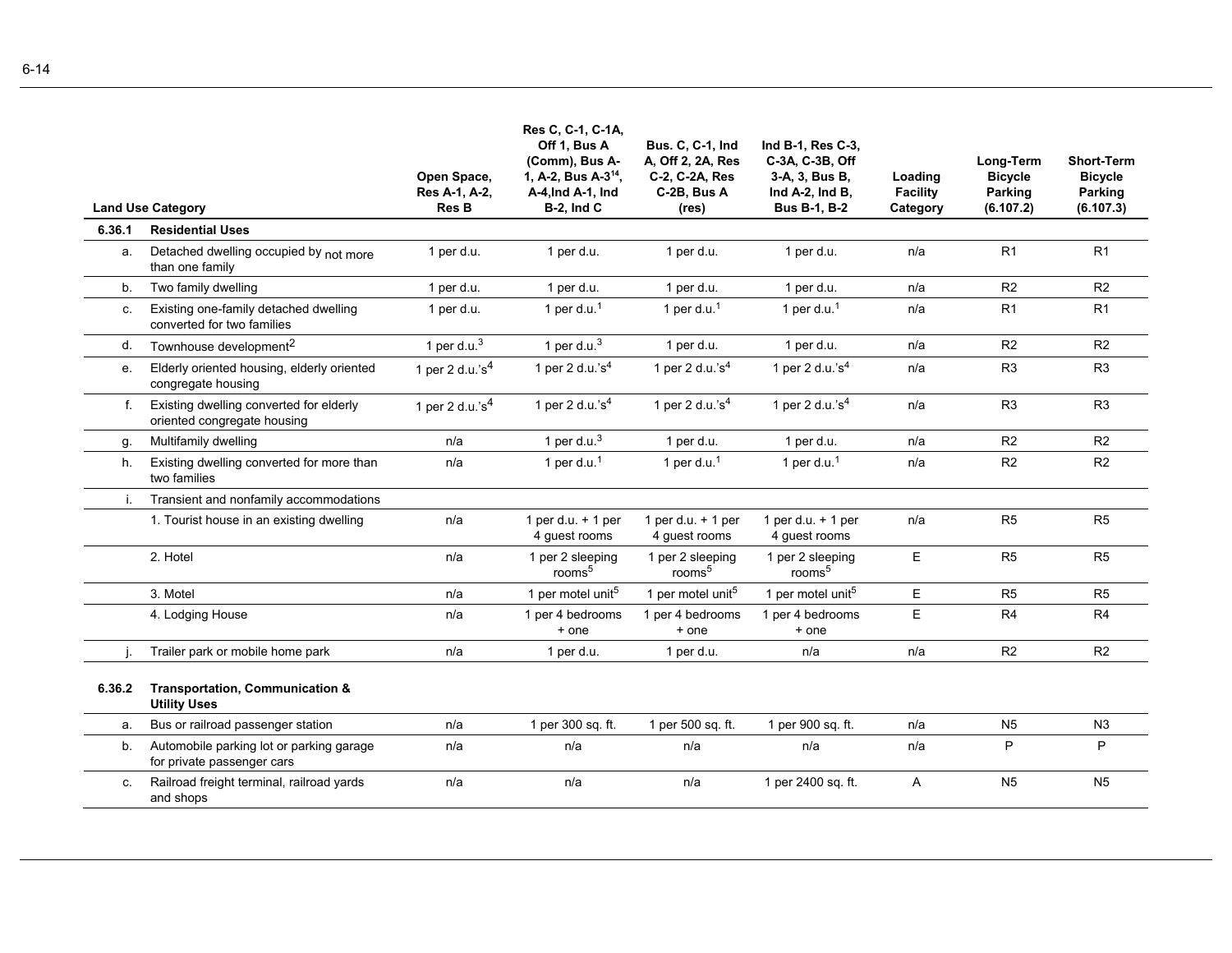|                | <b>Land Use Category</b>                                                                                                                                                                              | Open Space,<br>Res A-1, A-2,<br>Res B                                | Res C, C-1, C-1A,<br>Off 1, Bus A<br>(Comm), Bus A-<br>1, A-2, Bus A-3 <sup>14</sup> ,<br>A-4, Ind A-1, Ind<br><b>B-2, Ind C</b> | <b>Bus. C. C-1, Ind</b><br>A, Off 2, 2A, Res<br>C-2, C-2A, Res<br>C-2B, Bus A<br>(res) | Ind B-1, Res C-3,<br>C-3A, C-3B, Off<br>3-A, 3, Bus B,<br>Ind A-2, Ind B,<br><b>Bus B-1, B-2</b> | Loading<br><b>Facility</b><br>Category | Long-Term<br><b>Bicycle</b><br>Parking<br>(6.107.2) | <b>Short-Term</b><br><b>Bicycle</b><br><b>Parking</b><br>(6.107.3) |
|----------------|-------------------------------------------------------------------------------------------------------------------------------------------------------------------------------------------------------|----------------------------------------------------------------------|----------------------------------------------------------------------------------------------------------------------------------|----------------------------------------------------------------------------------------|--------------------------------------------------------------------------------------------------|----------------------------------------|-----------------------------------------------------|--------------------------------------------------------------------|
| d.             | Truck or bus terminal, yard or building for<br>storage or servicing of trucks, trailers or<br>buses; parking lot for trucks                                                                           | n/a                                                                  | n/a                                                                                                                              | 1 per 2000 sq. ft.                                                                     | 1 per 2400 sq. ft.                                                                               | A                                      | N <sub>5</sub>                                      | N <sub>5</sub>                                                     |
| $e_{1}$        | Radio and television transmission station.<br>including towers                                                                                                                                        | n/a                                                                  | 1 per 600 sq. ft. of<br>office space                                                                                             | 1 per 800 sq. ft. of<br>office space                                                   | 1 per 1000 sq. ft.<br>of office space                                                            | $\mathsf{A}$                           | N <sub>5</sub>                                      | N <sub>5</sub>                                                     |
| f.             | Radio and television studio                                                                                                                                                                           | n/a                                                                  | 1 per 600 sq. ft.                                                                                                                | 1 per 800 sq. ft.                                                                      | 1 per 1000 sq. ft.                                                                               | D                                      | N <sub>1</sub>                                      | N <sub>5</sub>                                                     |
| g.             | Telephone exchange, transformer station,<br>substation, gas regulator, or pumping<br>station                                                                                                          | n/a <sup>6</sup>                                                     | 1 per 600 sq. ft. of<br>office space                                                                                             | 1 per 800 sq. ft. of<br>office space                                                   | 1 per 1000 sq. ft.<br>of office space                                                            | A                                      | N <sub>5</sub>                                      | N <sub>5</sub>                                                     |
| 6.36.3         | <b>Institutional Uses</b>                                                                                                                                                                             |                                                                      |                                                                                                                                  |                                                                                        |                                                                                                  |                                        |                                                     |                                                                    |
| a.             | Religious Purposes                                                                                                                                                                                    |                                                                      |                                                                                                                                  |                                                                                        |                                                                                                  |                                        |                                                     |                                                                    |
|                | 1. Place of worship                                                                                                                                                                                   | 1 per 5 seats or<br>100 sq. ft. of<br>public floor area <sup>7</sup> | 1 per 8 seats or<br>100 sq. ft. or<br>public floor area <sup>7</sup>                                                             | 1 per 15 seats or<br>300 sq. ft. of<br>public floor area <sup>7</sup>                  | 1 per 20 seats or<br>400 sq. ft. of<br>public area <sup>7</sup>                                  | F                                      | N <sub>5</sub>                                      | N <sub>3</sub>                                                     |
|                | 2. Rectory, parsonage                                                                                                                                                                                 | 1 per dwelling unit                                                  | 1 per dwelling unit                                                                                                              | 1 per dwelling unit                                                                    | 1 per dwelling unit                                                                              | n/a                                    | R <sub>1</sub>                                      | R <sub>1</sub>                                                     |
|                | 3. Convent, monastery                                                                                                                                                                                 | 1 per 4 sleeping<br>rooms                                            | 1 per 4 sleeping<br>rooms                                                                                                        | 1 per 4 sleeping<br>rooms                                                              | 1 per 4 sleeping<br>rooms                                                                        | n/a                                    | R4                                                  | R <sub>4</sub>                                                     |
|                | 4. Social or recreation center                                                                                                                                                                        | 1 per 1000 sq. ft.                                                   | 1 per 1000 sq. ft.                                                                                                               | 1 per 1500 sq. ft.                                                                     | 1 per 2000 sq. ft.                                                                               | F                                      | N <sub>5</sub>                                      | N <sub>3</sub>                                                     |
|                | 5. Other use with religious purposes                                                                                                                                                                  | 1 per 1000 sq. ft.                                                   | 1 per 1000 sq. ft.                                                                                                               | 1 per 1500 sq. ft.                                                                     | 1 per 2000 sq. ft.                                                                               | F                                      | N <sub>5</sub>                                      | N <sub>3</sub>                                                     |
| b <sub>1</sub> | <b>Educational Purposes</b>                                                                                                                                                                           |                                                                      |                                                                                                                                  |                                                                                        |                                                                                                  |                                        |                                                     |                                                                    |
|                | 1. Preschool, day care center kindergarten                                                                                                                                                            |                                                                      | 3 per 2 instructional rooms, or 1 per 5 seats in the main auditorium, whichever is                                               | greater                                                                                |                                                                                                  | F                                      | E1                                                  | E1                                                                 |
|                | 2. Primary School                                                                                                                                                                                     |                                                                      | 3 per 2 instructional rooms, or 1 per 5 seats in the main auditorium, whichever is                                               | greater                                                                                |                                                                                                  | F                                      | E1                                                  | E <sub>1</sub>                                                     |
|                | 3. Secondary School                                                                                                                                                                                   |                                                                      | 5 per instructional room or 1 per 5 seats in the main auditorium, whichever is                                                   | greater                                                                                |                                                                                                  | F                                      | E1                                                  | E <sub>1</sub>                                                     |
|                | 4. College or university athletic facility,<br>auditorium, theater or similar facility, any<br>of which is customarily accessible to the<br>general public on a paid admission fee or<br>other basis. | n/a                                                                  | 1 per 5 seats or<br>100 sq. ft. public<br>floor area                                                                             | 1 per 15 seats or<br>300 sq. ft. public<br>floor area                                  | 1 per 20 seats or<br>400 sq. ft. public<br>floor area                                            | F                                      | $E2^{15}$                                           | $E3^{15}$                                                          |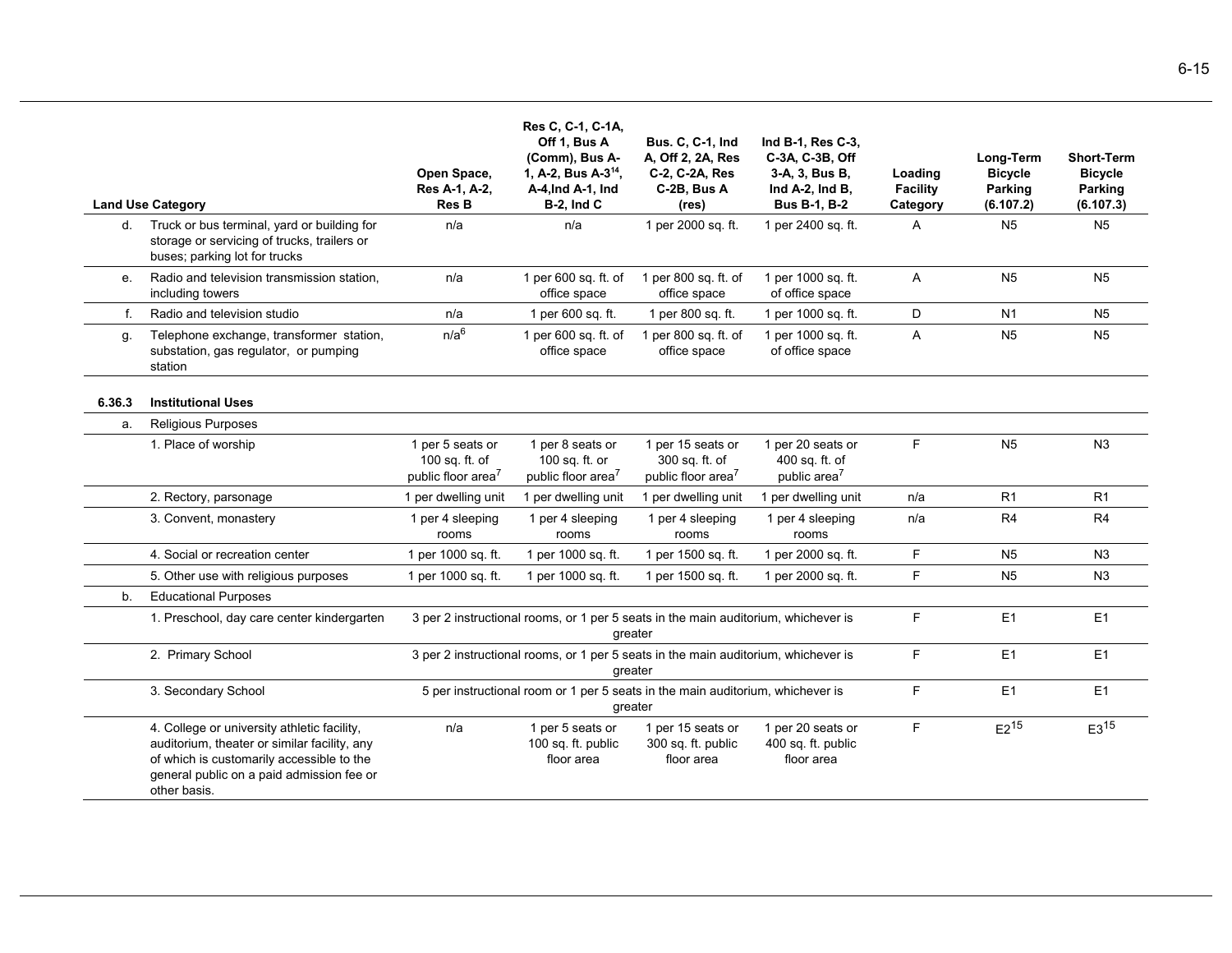|    | <b>Land Use Category</b>                                                                                                                                                                                                                                                                             | Open Space,<br>Res A-1, A-2,<br>Res B  | Res C, C-1, C-1A,<br>Off 1, Bus A<br>(Comm), Bus A-<br>1, A-2, Bus A-3 <sup>14</sup> ,<br>A-4, Ind A-1, Ind<br><b>B-2, Ind C</b> | <b>Bus. C, C-1, Ind</b><br>A, Off 2, 2A, Res<br>C-2, C-2A, Res<br>C-2B, Bus A<br>(res) | Ind B-1, Res C-3,<br>C-3A, C-3B, Off<br>3-A, 3, Bus B,<br>Ind A-2, Ind B,<br><b>Bus B-1, B-2</b> | Loading<br><b>Facility</b><br>Category | Long-Term<br><b>Bicycle</b><br>Parking<br>(6.107.2) | <b>Short-Term</b><br><b>Bicycle</b><br>Parking<br>(6.107.3) |
|----|------------------------------------------------------------------------------------------------------------------------------------------------------------------------------------------------------------------------------------------------------------------------------------------------------|----------------------------------------|----------------------------------------------------------------------------------------------------------------------------------|----------------------------------------------------------------------------------------|--------------------------------------------------------------------------------------------------|----------------------------------------|-----------------------------------------------------|-------------------------------------------------------------|
|    | 5. College or university laboratory or<br>research facility customarily involving<br>radioactive materials and other controlled<br>substances, high intensity<br>electromagnetic radiation or chemical or<br>biological processes which could entail a<br>high level of danger to the public health. | n/a                                    | 1 per 600 sq. ft.<br>1 per 300 sq. ft.                                                                                           | 1 per 1000 sq. ft.<br>1 per 500 sq. ft.                                                | 1 per 1800 sq. ft.<br>1 per 1200 sq. ft.                                                         | F.                                     | E2                                                  | E2                                                          |
|    | 6. Other college or university faculty                                                                                                                                                                                                                                                               |                                        |                                                                                                                                  |                                                                                        |                                                                                                  |                                        |                                                     |                                                             |
|    | a. Dining halls, canteens and similar<br>eating facilities                                                                                                                                                                                                                                           | 1 per 20 seats                         | 1 per 20 seats                                                                                                                   | 1 per 40 seats                                                                         | 1 per 60 seats                                                                                   | E                                      | E <sub>2</sub>                                      | E <sub>3</sub>                                              |
|    | b. Administrative faculty and staff offices,<br>teaching facilities, libraries, museums,<br>service facilities and facilities not<br>specified in 6.36.3-4, 5, or 8.                                                                                                                                 | 1 per 600 sq. ft.<br>1 per 300 sq. ft. | 1 per 600 sq. ft<br>1 per 300 sq. ft                                                                                             | 1 per 1000 sq. ft<br>1 per 500 sq. ft                                                  | 1 per 1800 sq. ft.<br>1 per 1200 sq. ft.                                                         | F.                                     | E <sub>2</sub>                                      | E <sub>2</sub>                                              |
|    | 7. Vocational or other schools                                                                                                                                                                                                                                                                       | n/a                                    | 6 per instructional<br>room                                                                                                      | 6 per instructional<br>room                                                            | 6 per instructional<br>room                                                                      | F.                                     | E1                                                  | E1                                                          |
|    | 8. Group residential and related facilities                                                                                                                                                                                                                                                          |                                        |                                                                                                                                  |                                                                                        |                                                                                                  |                                        |                                                     |                                                             |
|    | a. Dormitories                                                                                                                                                                                                                                                                                       | n/a                                    | 1 per 4 beds $+1$                                                                                                                | 1 per 8 beds $+1$                                                                      | 1 per 8 beds $+1$                                                                                | E.                                     | R <sub>4</sub>                                      | R4                                                          |
|    | b. Fraternities and sororities                                                                                                                                                                                                                                                                       | n/a                                    | 1 per 2 beds                                                                                                                     | 1 per 4 beds                                                                           | 1 per 4 beds                                                                                     | E                                      | R <sub>4</sub>                                      | R <sub>4</sub>                                              |
| C. | Non-Commercial Research Facilities                                                                                                                                                                                                                                                                   |                                        |                                                                                                                                  |                                                                                        |                                                                                                  |                                        |                                                     |                                                             |
|    | 1. Laboratory or other research facility<br>customarily involving research with<br>radioactive materials, controlled<br>substances, radiation or chemical or<br>biological processes potentially entailing a<br>high level of danger to the public health<br>and safety                              | n/a                                    | 1 per 600 sq. ft.<br>1 per 300 sq. ft.                                                                                           | 1 per 800 sq. ft.<br>1 per 400 sq. ft.                                                 | 1 per 1000 sq. ft.<br>1 per 670 sq. ft.                                                          | F                                      | N <sub>2</sub>                                      | N <sub>5</sub>                                              |
|    | 2. Private library or study center                                                                                                                                                                                                                                                                   | 1 per 300 sq. ft.                      | 1 per 300 sq. ft.                                                                                                                | 1 per 600 sq. ft.                                                                      | 1 per 1200 sq. ft.                                                                               | F                                      | N <sub>5</sub>                                      | N <sub>3</sub>                                              |
|    | 3. Other noncommercial research facilities                                                                                                                                                                                                                                                           | n/a                                    | 1 per 600 sq. ft.<br>1 per 300 sq. ft.                                                                                           | 1 per 800 sq. ft.<br>1 per 400 sq. ft.                                                 | 1 per 1000 sq. ft.<br>1 per 670 sq. ft.                                                          | F.                                     | N <sub>2</sub>                                      | N <sub>5</sub>                                              |
| d. | <b>Health Care Facilities</b>                                                                                                                                                                                                                                                                        |                                        |                                                                                                                                  |                                                                                        |                                                                                                  |                                        |                                                     |                                                             |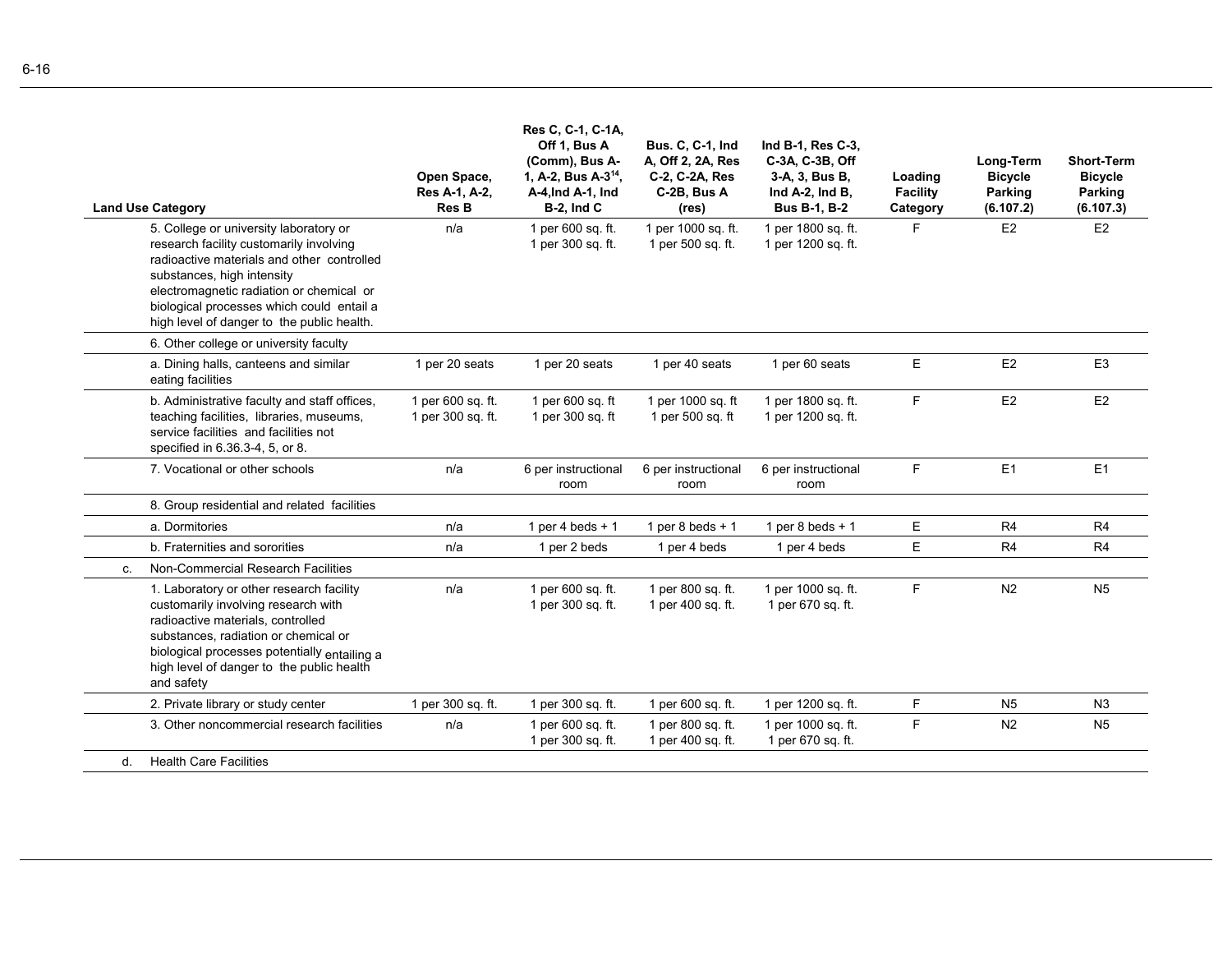|    | <b>Land Use Category</b>                                                        | Open Space,<br>Res A-1, A-2,<br><b>Res B</b>                                              | Res C, C-1, C-1A,<br>Off 1, Bus A<br>(Comm), Bus A-<br>1, A-2, Bus A-3 <sup>14</sup> ,<br>A-4, Ind A-1, Ind<br>$B-2$ , Ind C | <b>Bus. C, C-1, Ind</b><br>A, Off 2, 2A, Res<br>C-2, C-2A, Res<br>C-2B, Bus A<br>(res)       | Ind B-1, Res C-3,<br>C-3A, C-3B, Off<br>3-A, 3, Bus B,<br>Ind A-2, Ind B,<br><b>Bus B-1, B-2</b> | Loading<br><b>Facility</b><br>Category | Long-Term<br><b>Bicycle</b><br>Parking<br>(6.107.2) | <b>Short-Term</b><br><b>Bicycle</b><br>Parking<br>(6.107.3) |
|----|---------------------------------------------------------------------------------|-------------------------------------------------------------------------------------------|------------------------------------------------------------------------------------------------------------------------------|----------------------------------------------------------------------------------------------|--------------------------------------------------------------------------------------------------|----------------------------------------|-----------------------------------------------------|-------------------------------------------------------------|
|    | 1. Hospital                                                                     | n/a                                                                                       | 1 per 3 beds plus<br>1 per emergency<br>or outpatient<br>examining table,<br>bed or facility                                 | 1 per 4 beds plus<br>1 per emergency<br>or outpatient<br>examining table,<br>bed or facility | 1 per 5 beds plus<br>1 per emergency<br>or outpatient<br>examining table,<br>bed or facility     | E                                      | N3                                                  | N <sub>4</sub>                                              |
|    | 2. Infirmary                                                                    | n/a                                                                                       | 1 per 6 beds                                                                                                                 | 1 per 8 beds                                                                                 | 1 per 10 beds                                                                                    | E                                      | N <sub>3</sub>                                      | N <sub>4</sub>                                              |
|    | 3. Nursing home, convalescent home                                              | n/a                                                                                       | 1 per 6 beds                                                                                                                 | 1 per 8 beds                                                                                 | 1 per 10 beds                                                                                    | E                                      | N <sub>3</sub>                                      | N <sub>4</sub>                                              |
|    | 4. Clinic not affiliated with any other<br>institution                          | n/a                                                                                       | 1 per 300 sq. ft.                                                                                                            | 1 per 400 sq. ft.                                                                            | 1 per 500 sq. ft.                                                                                | Ε                                      | N3                                                  | N <sub>3</sub>                                              |
|    | 5. Clinic affiliated with a hospital or<br>accredited university medical school | n/a                                                                                       | 1 per 300 sq. ft.                                                                                                            | 1 per 400 sq. ft.                                                                            | 1 per 500 sq. ft.                                                                                | E                                      | N3                                                  | N <sub>3</sub>                                              |
|    | 6. Clinic connected to a community center                                       | 1 per 300 sq. ft.                                                                         | 1 per 300 sq. ft.                                                                                                            | 1 per 400 sq. ft.                                                                            | 1 per 500 sq. ft.                                                                                | E                                      | N3                                                  | N3                                                          |
|    | 7. Other health care facilities                                                 | n/a                                                                                       | 1 per 300 sq. ft.                                                                                                            | 1 per 400 sq. ft.                                                                            | 1 per 500 sq. ft.                                                                                | E                                      | N3                                                  | N <sub>3</sub>                                              |
|    | <b>Social Service Facilities</b>                                                |                                                                                           |                                                                                                                              |                                                                                              |                                                                                                  |                                        |                                                     |                                                             |
|    | 1. Social service center                                                        | 1 per 600 sq. ft.                                                                         | 1 per 600 sq. ft.                                                                                                            | 1 per 1000 sq. ft.                                                                           | 1 per 1800 sq. ft.                                                                               | F.                                     | N <sub>5</sub>                                      | N <sub>3</sub>                                              |
|    | 2. Community center                                                             | 1 per 600 sq. ft.                                                                         | 1 per 600 sq. ft.                                                                                                            | 1 per 1000 sq. ft.                                                                           | 1 per 1800 sq. ft.                                                                               | F                                      | N <sub>5</sub>                                      | N3                                                          |
|    | 3. Community residence                                                          | n/a <sup>6</sup>                                                                          | n/a <sup>6</sup>                                                                                                             | n/a <sup>6</sup>                                                                             | n/a <sup>6</sup>                                                                                 | E                                      | R <sub>4</sub>                                      | R <sub>4</sub>                                              |
|    | 4. Personal Care lodging house                                                  | n/a                                                                                       | n/a <sup>6</sup>                                                                                                             | n/a <sup>6</sup>                                                                             | n/a <sup>6</sup>                                                                                 | E                                      | R <sub>4</sub>                                      | R4                                                          |
| f. | Local government                                                                |                                                                                           |                                                                                                                              |                                                                                              |                                                                                                  |                                        |                                                     |                                                             |
|    | 1. Administrative office                                                        | n/a                                                                                       | 1 per 600 sq. ft.<br>1 per 300 sq. ft.                                                                                       | 1 per 800 sq. ft.<br>1 per 400 sq. ft.                                                       | 1 per 1000 sq. ft.<br>1 per 670 sq. ft.                                                          | F                                      | N <sub>1</sub>                                      | N3                                                          |
|    | 2. Fire or police station                                                       | 2 per engine<br>company for fire;<br>1 per 600 sq. ft. 1<br>per 300 sq. ft. for<br>police | 2 per engine<br>company for fire;<br>1 per 600 sq. ft. 1<br>per 300 sq. ft. for<br>police                                    | 2 per engine<br>company for fire;<br>1 per 800 sq. ft. 1<br>per 400 sq. ft. for<br>police    | 2 per engine<br>company for fire;<br>1 per 1000 sq. ft.<br>1 per 670 sq. ft.<br>for police       | n/a                                    | N3                                                  | N <sub>5</sub>                                              |
|    | 3. Library or museum                                                            | 1 per 600 sq. ft.                                                                         | 1 per 600 sq. ft.                                                                                                            | 1 per 1000 sq. ft.                                                                           | 1 per 800 sq. ft.                                                                                | F.                                     | N <sub>5</sub>                                      | N <sub>3</sub>                                              |
|    | 4. Municipal service facilities                                                 | 1 per $2$<br>employees                                                                    | 1 per $2$<br>employees                                                                                                       | 1 per $2$<br>employees                                                                       | 1 per $2$<br>employees                                                                           | A                                      | N <sub>1</sub>                                      | N3                                                          |
|    | 5. Public parks, playgrounds or public<br>recreation building                   | $\mathbf 0$                                                                               | 0                                                                                                                            | $\mathbf 0$                                                                                  | 0                                                                                                | n/a                                    | $N5^{15}$                                           | $N3^{15}$                                                   |
| q. | Other governmental facilities                                                   | n/a                                                                                       | n/a                                                                                                                          | n/a                                                                                          | n/a                                                                                              | n/a                                    | N <sub>3</sub>                                      | N <sub>5</sub>                                              |
| h. | Other institutional uses                                                        |                                                                                           |                                                                                                                              |                                                                                              |                                                                                                  |                                        |                                                     |                                                             |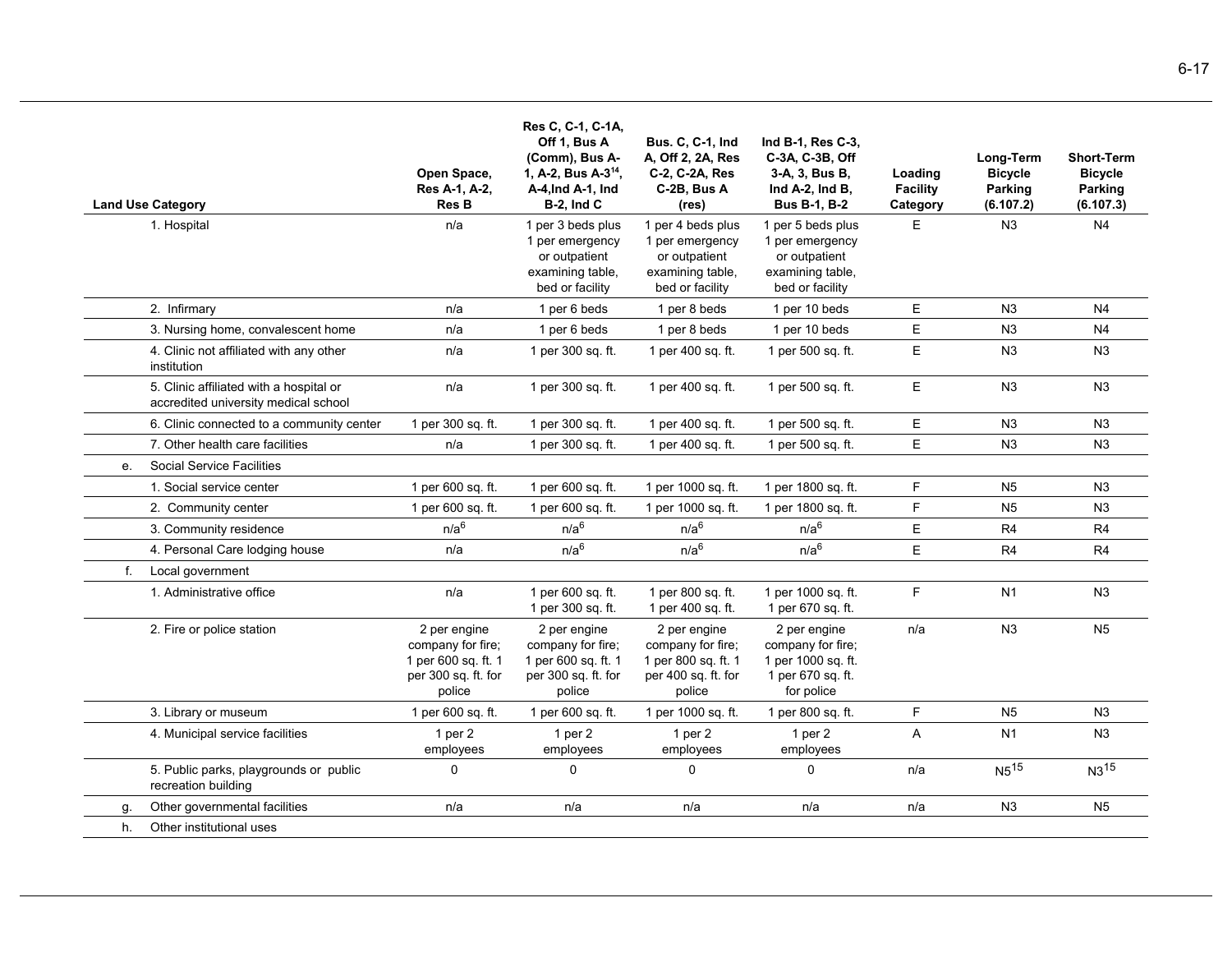|              | <b>Land Use Category</b>                                                                                                         | Open Space,<br>Res A-1, A-2,<br><b>Res B</b>             | Res C, C-1, C-1A,<br>Off 1, Bus A<br>(Comm), Bus A-<br>1, A-2, Bus A-3 <sup>14</sup> ,<br>A-4, Ind A-1, Ind<br><b>B-2, Ind C</b> | <b>Bus. C. C-1, Ind</b><br>A, Off 2, 2A, Res<br>C-2, C-2A, Res<br>C-2B, Bus A<br>(res) | Ind B-1, Res C-3,<br>C-3A, C-3B, Off<br>3-A, 3, Bus B,<br>Ind $A-2$ , Ind $B$ ,<br><b>Bus B-1, B-2</b> | Loading<br>Facility<br>Category | Long-Term<br><b>Bicycle</b><br>Parking<br>(6.107.2) | <b>Short-Term</b><br><b>Bicycle</b><br>Parking<br>(6.107.3) |
|--------------|----------------------------------------------------------------------------------------------------------------------------------|----------------------------------------------------------|----------------------------------------------------------------------------------------------------------------------------------|----------------------------------------------------------------------------------------|--------------------------------------------------------------------------------------------------------|---------------------------------|-----------------------------------------------------|-------------------------------------------------------------|
|              | 1. Club, lodge or other fraternal or sororal<br>meeting facility                                                                 | 1 per 6 members<br>based on<br>maximum rated<br>capacity | 1 per 6 members<br>based on<br>maximum rated<br>capacity                                                                         | 1 per 8 members<br>based on<br>maximum rated<br>capacity                               | 1 per 10 members<br>based on<br>maximum rated<br>capacity                                              | F.                              | N <sub>5</sub>                                      | N <sub>3</sub>                                              |
|              | 2. Museum or noncommercial gallery<br>(including facilities for cultural and ethnic<br>heritage appreciation)                    | 600 sq. ft.                                              | 600 sq., ft.                                                                                                                     | 1000 sq. ft.                                                                           | 1800 sq. ft.                                                                                           | F.                              | N <sub>5</sub>                                      | N <sub>3</sub>                                              |
|              | 3. Cemetery                                                                                                                      | $\Omega$                                                 | $\mathbf{0}$                                                                                                                     | 0                                                                                      | $\Omega$                                                                                               | n/a                             | N <sub>5</sub>                                      | N <sub>5</sub>                                              |
|              | 4. Other institutional use                                                                                                       | n/a <sup>6</sup>                                         | n/a <sup>6</sup>                                                                                                                 | n/a <sup>6</sup>                                                                       | n/a <sup>6</sup>                                                                                       | F.                              | n/a <sup>6</sup>                                    | n/a <sup>6</sup>                                            |
| 6.36.4       | <b>Office and Laboratory Use</b>                                                                                                 |                                                          |                                                                                                                                  |                                                                                        |                                                                                                        |                                 |                                                     |                                                             |
| a.           | Office of a physician, dentist or other<br>medical practitioner not located in a clinic<br>listed under Subsection 4.33(d) n/a   | n/a                                                      | 1 per 300 sq. ft.<br>1 per 150 sq. ft.                                                                                           | 1 per 400 sq. ft.<br>1 per 200 sq. ft.                                                 | 1 per 500 sq. ft.<br>1 per 330 sq. ft.                                                                 | F.                              | N <sub>1</sub>                                      | N <sub>5</sub>                                              |
| b.           | Office of an accountant, attorney, or other<br>nonmedical professional person n/a                                                | n/a                                                      | 1 per 500 sq. ft.<br>1 per 250 sq. ft.                                                                                           | 1 per 700 sq. ft.<br>1 per 350 sq. ft.                                                 | 1 per 900 sq. ft.<br>1 per 600 sq. ft.                                                                 | F                               | N <sub>1</sub>                                      | N <sub>5</sub>                                              |
| C.           | Real estate, insurance or other agency<br>office n/a                                                                             | n/a                                                      | 1 per 500 sq. ft.<br>1 per 250 sq. ft.                                                                                           | 1 per 700 sq. ft.<br>1 per 350 sq. ft.                                                 | 1 per 900 sq. ft.<br>1 per 600 sq. ft.                                                                 | F                               | N <sub>1</sub>                                      | N <sub>5</sub>                                              |
| $\mathsf{d}$ | General office use n/a                                                                                                           | n/a                                                      | 1 per 800 sq. ft.<br>1 per 400 sq. ft.                                                                                           | 1 per 800 sq. ft.<br>1 per 400 sq. ft.                                                 | 1 per 1000 sq. ft.<br>1 per 500 sq. ft.                                                                | F.                              | N1                                                  | N <sub>5</sub>                                              |
| е.           | Bank, trust company or similar financial<br>institution                                                                          | (ground floor)<br>n/a                                    | 1 per 400 sq. ft.<br>1 per 200 sq. ft.                                                                                           | 1 per 600 sq. ft.<br>1 per 300 sq. ft.                                                 | 1 per 800 sq. ft.<br>1 per 530 sq. ft.                                                                 | F.                              | N1                                                  | N <sub>3</sub>                                              |
|              |                                                                                                                                  | (upper floor)                                            | 11 per 600 sq. ft.<br>1 per 300 sq. ft.                                                                                          | 1 per 800 sq. ft.<br>1 per 400 sq. ft.                                                 | 1 per 1000 sq. ft.<br>1 per 670 sq. ft.                                                                | F.                              | N <sub>1</sub>                                      | N <sub>5</sub>                                              |
| f.           | Technical office for research development<br>laboratory or research facility subject to<br>the restrictions in Section $4.21(m)$ | n/a                                                      | 1 per 1050 sq. ft. $8$<br>1 per 525 sq. ft.                                                                                      | 1 per 1050 sq. ft. <sup>8</sup><br>1 per 525 sq. ft.                                   | 1 per 1340 sq. ft. <sup>8</sup><br>1 per 670 sq. ft.                                                   | F.                              | N <sub>2</sub>                                      | N <sub>5</sub>                                              |
| 6.36.5       | <b>Retail Business and Consumer Service</b><br><b>Establishments</b>                                                             |                                                          |                                                                                                                                  |                                                                                        |                                                                                                        |                                 |                                                     |                                                             |
| a.           | Store for retail sale of merchandise                                                                                             |                                                          |                                                                                                                                  |                                                                                        |                                                                                                        |                                 |                                                     |                                                             |
|              | 1) Establishment providing convenience<br>goods <sup>12</sup>                                                                    | n/a                                                      | 1 per 1000 sq. ft.<br>1 per 500 sq. ft.                                                                                          | 1 per 1400 sq. ft.<br>1 per 700 sq. ft.                                                | 1 per 1800 sq. ft.<br>1 per 1200 sq. ft.                                                               | B                               | N <sub>4</sub>                                      | N1                                                          |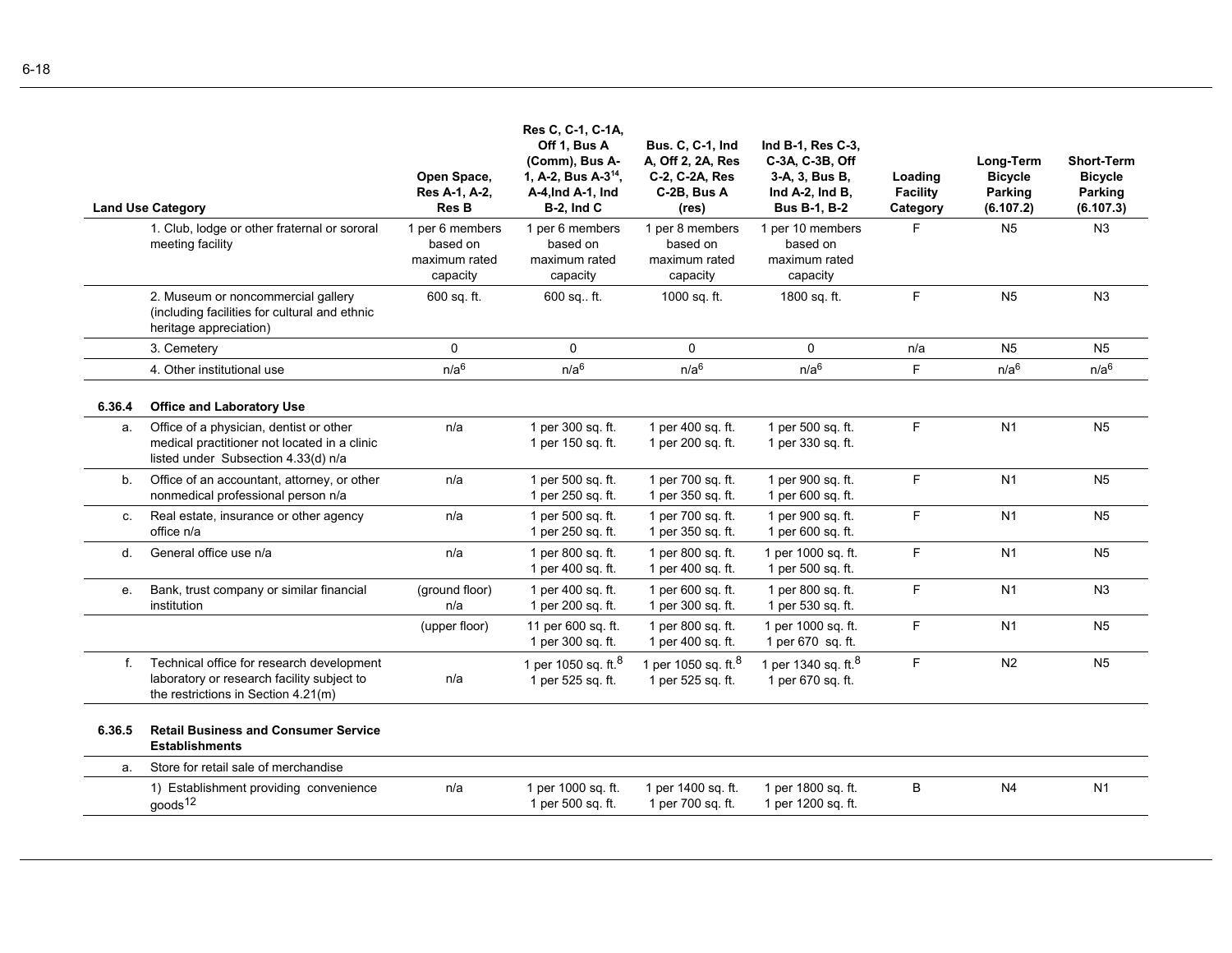|    | <b>Land Use Category</b>                                                                                                                                                            | Open Space,<br>Res A-1, A-2,<br><b>Res B</b> | Res C, C-1, C-1A,<br>Off 1, Bus A<br>(Comm), Bus A-<br>1, A-2, Bus A-3 <sup>14</sup> ,<br>A-4, Ind A-1, Ind<br><b>B-2, Ind C</b> | <b>Bus. C, C-1, Ind</b><br>A, Off 2, 2A, Res<br>C-2, C-2A, Res<br>C-2B, Bus A<br>(res) | Ind B-1, Res C-3,<br>C-3A, C-3B, Off<br>3-A, 3, Bus B,<br>Ind A-2, Ind B,<br><b>Bus B-1, B-2</b> | Loading<br><b>Facility</b><br>Category | Long-Term<br><b>Bicycle</b><br>Parking<br>(6.107.2) | <b>Short-Term</b><br><b>Bicycle</b><br>Parking<br>(6.107.3) |
|----|-------------------------------------------------------------------------------------------------------------------------------------------------------------------------------------|----------------------------------------------|----------------------------------------------------------------------------------------------------------------------------------|----------------------------------------------------------------------------------------|--------------------------------------------------------------------------------------------------|----------------------------------------|-----------------------------------------------------|-------------------------------------------------------------|
|    | 2) Other retail establishments                                                                                                                                                      | n/a                                          | 1 per 500 sq. ft.<br>1 per 250 sq. ft.                                                                                           | 1 per 700 sq. ft.<br>1 per 500 sq. ft.                                                 | 1 per 900 sq. ft.<br>1 per 600 sq. ft.                                                           | B                                      | N <sub>4</sub>                                      | N <sub>2</sub>                                              |
| b  | Place for the manufacturing, assembly or<br>packaging of consumer goods                                                                                                             | n/a                                          | 1 per 800 sq. ft.                                                                                                                | 1 per 1200 sq. ft.                                                                     | 1 per 1600 sq. ft.                                                                               | A                                      | N <sub>5</sub>                                      | N <sub>5</sub>                                              |
| C. | Barber shop, beauty shop, laundry and<br>dry cleaning pick-up agency, shoe repair,<br>self service laundry or other similar<br>establishment                                        | n/a                                          | 1 per 1000 sq. ft.<br>1 per 500 sq. ft.                                                                                          | 1 per 1400 sq. ft.<br>1 per 700 sq. ft.                                                | 1 per 1800 sq. ft.<br>1 per 1200 sq. ft.                                                         | D                                      | N <sub>4</sub>                                      | N <sub>2</sub>                                              |
| d. | Hand laundry, dry cleaning or tailoring<br>shop                                                                                                                                     | n/a                                          | 1 per 1000 sq. ft.<br>1 per 500 sq. ft.                                                                                          | 1 per 1400 sq. ft.<br>1 per 700 sq. ft.                                                | 1 per 1800 sq. ft.<br>1 per 1200 sq. ft.                                                         | D                                      | N <sub>4</sub>                                      | N2                                                          |
| e. | Lunchroom, restaurant, cafeteria                                                                                                                                                    | 1 per 5 seats $9$<br>n/a                     | 1 per 10 seats <sup>9</sup><br>1 per 2.5 seats                                                                                   | 1 per 15 seats <sup>9</sup><br>1 per 5 seats                                           | 1 per 10 seats                                                                                   | $\mathbf C$                            | N3                                                  | N <sub>1</sub>                                              |
| f. | Establishments where alcoholic beverages<br>are sold and consumed and where no<br>dancing or entertainment is provided.                                                             |                                              |                                                                                                                                  |                                                                                        |                                                                                                  |                                        |                                                     |                                                             |
|    | 1) Lunchroom, restaurant or cafeteria                                                                                                                                               | n/a                                          | 1 per 5 seats <sup>9</sup><br>1 per 2.5 seats                                                                                    | 1 per 10 seats <sup>9</sup><br>1 per 5 seats                                           | 1 per 15 seats <sup>9</sup><br>1 per 10 seats                                                    | $\mathsf{C}$                           | N <sub>3</sub>                                      | N <sub>1</sub>                                              |
|    | 2) Bar Saloon, or other establishment<br>serving alcoholic beverages but which is<br>not licensed to prepare or serve food                                                          | 1 per 5 seats <sup>9</sup><br>n/a            | 1 per 10 seats <sup>9</sup><br>1 per 2.5 seats                                                                                   | 1 per 15 seats <sup>9</sup><br>1 per 5 seats1 per<br>10 seats                          | 1 per 10 seats                                                                                   | $\mathsf{C}$                           | N <sub>3</sub>                                      | N <sub>1</sub>                                              |
| q. | Bar or other establishment where alcoholic<br>Beverages are sold or consumed and<br>where dancing and entertainment is<br>provided. Dance hall or similar place of<br>entertainment | n/a                                          | 1 per 5 seats<br>1 per 2.5 seats                                                                                                 | 1 per 10 seats<br>1 per 5 seats                                                        | 1 per 15 seats<br>1 per 10 seats                                                                 | $\mathsf C$                            | N <sub>3</sub>                                      | N <sub>1</sub>                                              |
| h. | Theatre or hall for public gathering                                                                                                                                                | n/a                                          | 1 per 5 seats<br>1 per 2.5 seats                                                                                                 | 1 per 10 seats<br>1 per 5 seats                                                        | 1 per 15 seats<br>1 per 10 seats                                                                 | $\mathsf F$                            | N <sub>5</sub>                                      | N <sub>1</sub>                                              |
| i. | Commercial recreation                                                                                                                                                               | n/a                                          | 1 per 6 persons<br>based on<br>maximum<br>permitted capacity                                                                     | 1 per 6 persons<br>based on<br>maximum<br>permitted capacity                           | 1 per 6 persons<br>based on<br>maximum<br>permitted capacity                                     | $\mathsf F$                            | N <sub>4</sub>                                      | N <sub>1</sub>                                              |
| j. | Mortuary, undertaking or funeral<br>establishment                                                                                                                                   | n/a                                          | 4 per chapel,<br>parlor<br>or reposing room                                                                                      | 4 per chapel,<br>parlor<br>or reposing room                                            | 4 per chapel,<br>parlor<br>or reposing room                                                      | F                                      | N <sub>4</sub>                                      | N <sub>2</sub>                                              |
| k. | Printing shop, photographer's studio                                                                                                                                                | 1 per 500 sq. ft.<br>n/a                     | 1 per 700 sq. ft.<br>1 per 250 sq. ft.                                                                                           | 1 per 900 sq. ft.<br>1 per 350 sq. ft.                                                 | 1 per 600 sq. ft.                                                                                | F                                      | N <sub>4</sub>                                      | N <sub>2</sub>                                              |
| I. | <b>Animal Services</b>                                                                                                                                                              |                                              |                                                                                                                                  |                                                                                        |                                                                                                  |                                        |                                                     |                                                             |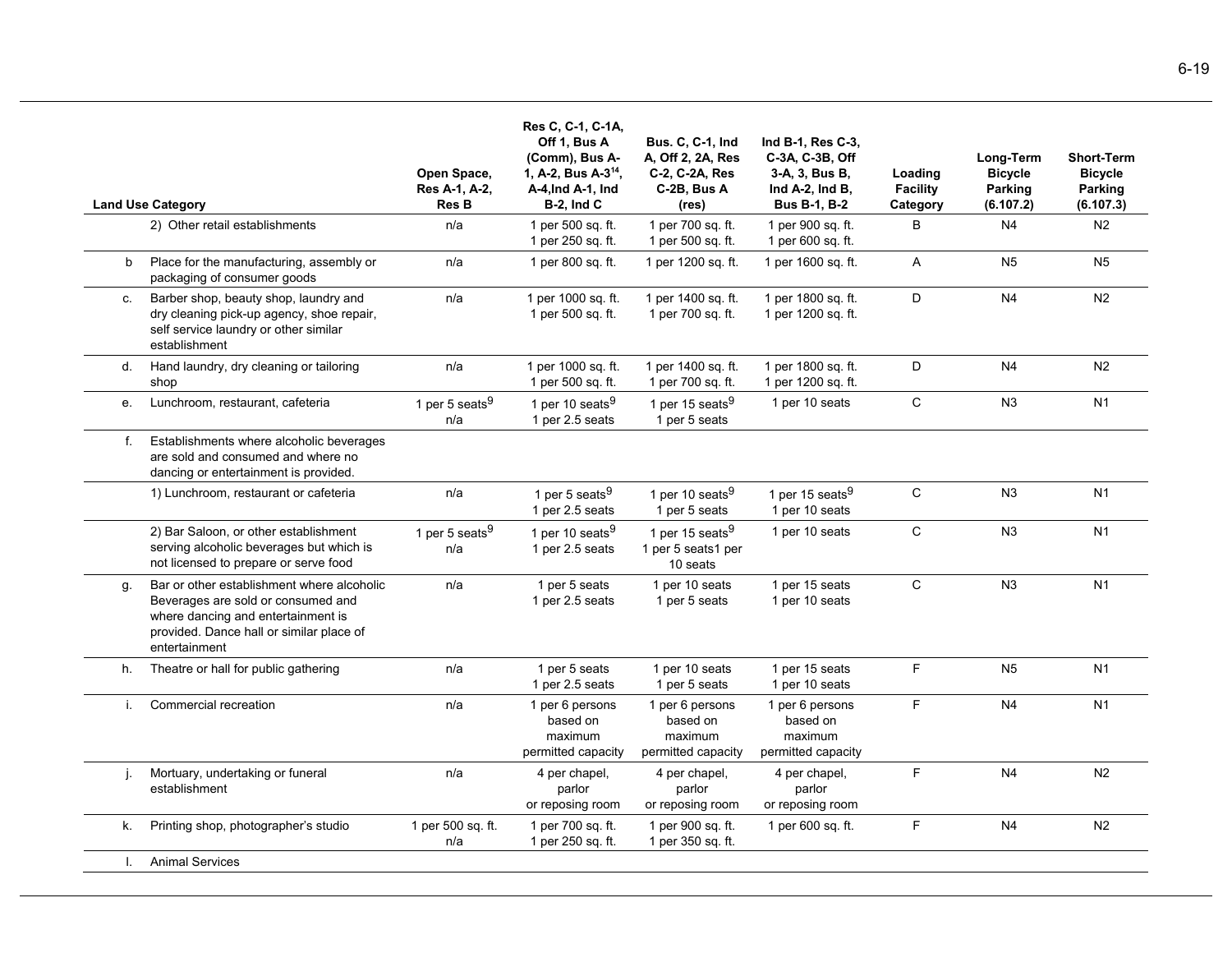|        | <b>Land Use Category</b>                                                                                                                                               | Open Space,<br>Res A-1, A-2,<br><b>Res B</b> | Res C, C-1, C-1A,<br>Off 1, Bus A<br>(Comm), Bus A-<br>1, A-2, Bus A-3 <sup>14</sup> ,<br>A-4, Ind A-1, Ind<br><b>B-2, Ind C</b> | <b>Bus. C. C-1, Ind</b><br>A, Off 2, 2A, Res<br>C-2, C-2A, Res<br>C-2B, Bus A<br>(res) | Ind B-1, Res C-3,<br>C-3A, C-3B, Off<br>3-A, 3, Bus B,<br>Ind A-2, Ind B,<br><b>Bus B-1, B-2</b> | Loading<br>Facility<br>Category | Long-Term<br><b>Bicycle</b><br>Parking<br>(6.107.2) | <b>Short-Term</b><br><b>Bicycle</b><br>Parking<br>(6.107.3) |
|--------|------------------------------------------------------------------------------------------------------------------------------------------------------------------------|----------------------------------------------|----------------------------------------------------------------------------------------------------------------------------------|----------------------------------------------------------------------------------------|--------------------------------------------------------------------------------------------------|---------------------------------|-----------------------------------------------------|-------------------------------------------------------------|
|        | 1) Veterinary establishment, kennel                                                                                                                                    | n/a                                          | 1 per 300 sq. ft.<br>1 per 150 sq. ft.                                                                                           | 1 per 400 sq. ft.<br>1 per 200 sq. ft.                                                 | 1 per 500 sq. ft.<br>1 per 330 sq. ft.                                                           | F                               | N <sub>3</sub>                                      | N <sub>3</sub>                                              |
|        | 2) Pet shop or similar establishment                                                                                                                                   | n/a                                          | 1 per 500 sq. ft.<br>1 per 250 sq. ft.                                                                                           | 1 per 700 sq. ft.<br>1 per 350 sq. ft.                                                 | 1 per 900 per<br>1 per 600 sq. ft.                                                               | F                               | N <sub>4</sub>                                      | N <sub>2</sub>                                              |
| m.     | Sales place for new and used cars, vehicle<br>rental agencies                                                                                                          | n/a                                          | 1 per 1000 sq. ft.<br>1 per 500 sq. ft.                                                                                          | 1 per 1400 sq. ft.<br>1 per 700 sq. ft.                                                | 1 per 1800 sq. ft.<br>1 per 1200 sq. ft.                                                         | C                               | N <sub>5</sub>                                      | N <sub>5</sub>                                              |
| n.     | Office including display or sales spaces of<br>a wholesale jobbing or similar<br>establishment                                                                         | n/a                                          | 1 per 600 sq. ft.<br>1 per 300 sq. ft.                                                                                           | 1 per 800 sq. ft.<br>1 per 400 sq. ft.                                                 | 1 per 1000 sq. ft.<br>1 per 670 sq. ft.                                                          | $\mathsf{C}$                    | N <sub>1</sub>                                      | <b>N5</b>                                                   |
| o.     | Fast Order Food Establishment                                                                                                                                          | n/a                                          | n/a <sup>6</sup>                                                                                                                 | n/a <sup>6</sup>                                                                       | n/a <sup>6</sup>                                                                                 | C                               | N3                                                  | N <sub>1</sub>                                              |
| p.     | Art/Craft Studio <sup>13</sup>                                                                                                                                         | n/a                                          | 1 per 1000 sq. ft.                                                                                                               | 1 per 1000 sq. ft.                                                                     | 1 per 1000 sq. ft.                                                                               | n/a                             | N <sub>1</sub>                                      | N <sub>5</sub>                                              |
| 6.36.6 | Open Air or Drive In Retail and Service                                                                                                                                |                                              |                                                                                                                                  |                                                                                        |                                                                                                  |                                 |                                                     |                                                             |
| a.     | Sales place for flowers, garden supplies,<br>agricultural produce conducted partly or<br>wholly outdoors, commercial greenhouse<br>or garden                           | n/a                                          | 1 per 330 sq. ft.<br>1 per 170 sq. ft.                                                                                           | 1 per 450 sq. ft.<br>1 per 230 sq. ft.                                                 | 1 per 600 sq. ft.<br>1 per 400 sq. ft.                                                           | D                               | $N4^{15}$                                           | N <sub>215</sub>                                            |
| b.     | Automobile oriented fast order food<br>service establishments                                                                                                          | n/a                                          | n/a <sup>6</sup>                                                                                                                 | n/a <sup>6</sup>                                                                       | n/a <sup>6</sup>                                                                                 | $\mathbf C$                     | N315                                                | $N1^{15}$                                                   |
| C.     | Drive in bank and other retail or consumer<br>service establishment where motorist does<br>not have to leave his car                                                   | n/a                                          | $n/a^{6,10}$                                                                                                                     | $n/a^{6,10}$                                                                           | $n/a^{6,10}$                                                                                     | D                               | $N1^{15}$                                           | N <sub>5</sub> 15                                           |
| d.     | Outdoor amusement park, outdoor sports<br>facility conducted for profit                                                                                                | n/a                                          | n/a <sup>6</sup>                                                                                                                 | n/a <sup>6</sup>                                                                       | n/a <sup>6</sup>                                                                                 | n/a                             | N415                                                | $N1^{15}$                                                   |
| e.     | Open air or drive in theatre or other open<br>air place of entertainment                                                                                               | n/a                                          | n/a                                                                                                                              | 1 per 2000 sq. ft.<br>of lot area                                                      | 1 per 2000 sq. ft.<br>of lot area                                                                | n/a                             | $N4^{15}$                                           | $N1^{15}$                                                   |
| f.     | Sale of new or used cars conducted partly<br>or wholly on open lots, or rental agency for<br>automobile, trailers, motorcycles,<br>conducted partly or wholly outdoors | n/a                                          | 1 per 1000 sq. ft.<br>of sales area                                                                                              | 1 per 1400 sq. ft.<br>of sales area                                                    | 1 per 1800 sq. ft.<br>of sales area                                                              | C                               | $N5^{15}$                                           | N <sub>5</sub> 15                                           |
| g.     | Automobile service station where no major<br>repairs are made                                                                                                          | n/a                                          | 2 spaces per bay<br>but not less than<br>1 space $10$                                                                            | 2 spaces per bay<br>but not less than<br>1 space $10$                                  | 2 spaces per bay<br>but not less than<br>1 space $10$                                            | D                               | N <sub>5</sub> 15                                   | N <sub>5</sub> 15                                           |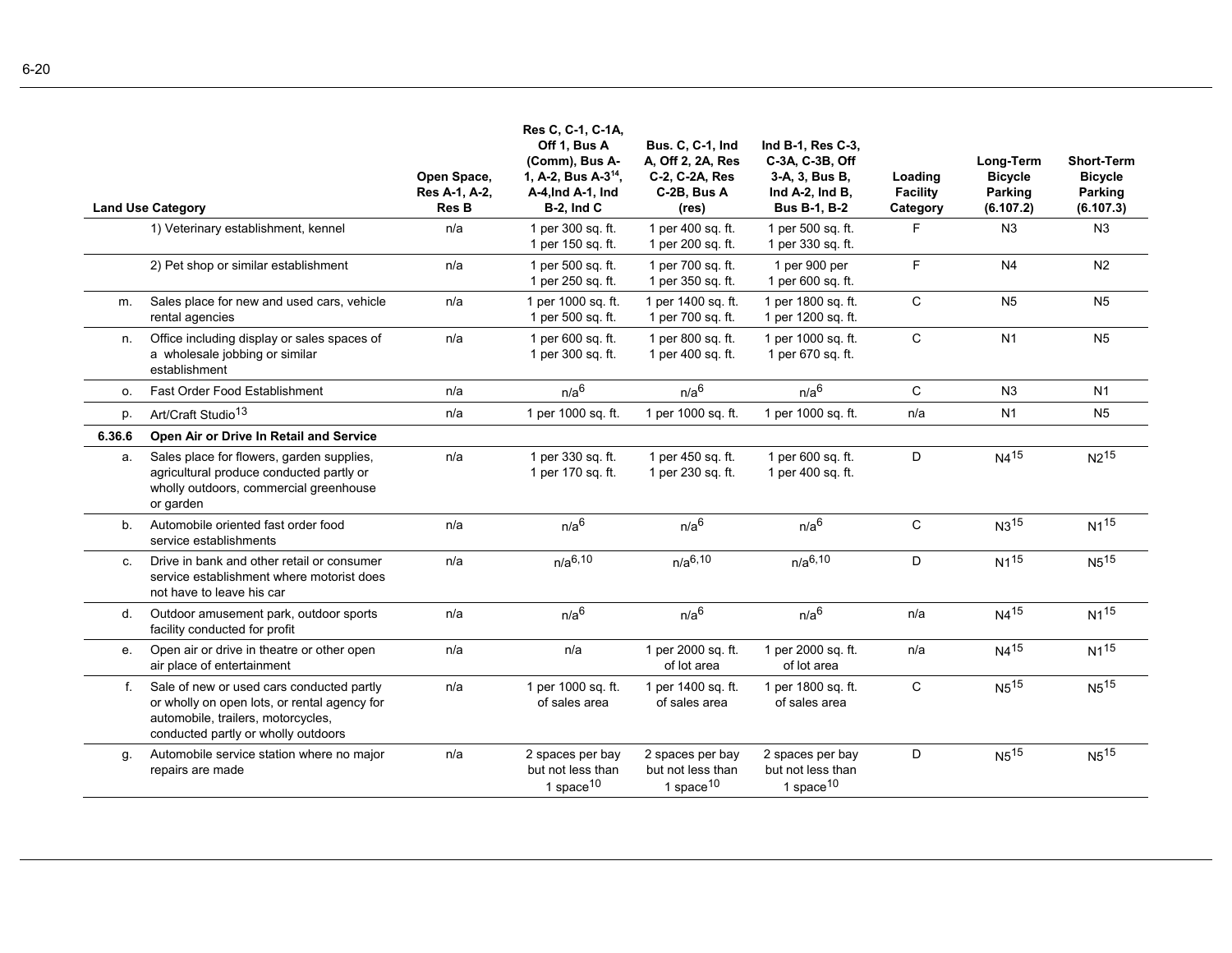|        | <b>Land Use Category</b>                                                                                                 | Open Space,<br>Res A-1, A-2,<br><b>Res B</b> | Res C, C-1, C-1A,<br>Off 1, Bus A<br>(Comm), Bus A-<br>1, A-2, Bus A-3 <sup>14</sup> ,<br>A-4, Ind A-1, Ind<br>$B-2$ , Ind C | <b>Bus. C, C-1, Ind</b><br>A, Off 2, 2A, Res<br>C-2, C-2A, Res<br>C-2B, Bus A<br>(res) | Ind B-1, Res C-3,<br>C-3A, C-3B, Off<br>3-A, 3, Bus B,<br>Ind $A-2$ , Ind $B$ ,<br><b>Bus B-1, B-2</b> | Loading<br><b>Facility</b><br>Category | Long-Term<br><b>Bicycle</b><br>Parking<br>(6.107.2) | <b>Short-Term</b><br><b>Bicycle</b><br>Parking<br>(6.107.3) |
|--------|--------------------------------------------------------------------------------------------------------------------------|----------------------------------------------|------------------------------------------------------------------------------------------------------------------------------|----------------------------------------------------------------------------------------|--------------------------------------------------------------------------------------------------------|----------------------------------------|-----------------------------------------------------|-------------------------------------------------------------|
|        | h. Car washing establishment using<br>mechanical equipment for the purpose of<br>cleaning automobiles and other vehicles | n/a                                          | $n/a^{6,10}$                                                                                                                 | $n/a^{6,10}$                                                                           | $n/a^{6,10}$                                                                                           | D                                      | $N5^{15}$                                           | $N5^{15}$                                                   |
| i.     | Place for exhibition, lettering or sale of<br>gravestones                                                                | n/a                                          | 1 per employee<br>plus 1 per<br>establishment                                                                                | 1 per employee<br>plus 1 per<br>establishment                                          | 1 per employee<br>plus 1 per<br>establishment                                                          | D                                      | $N5^{15}$                                           | N <sub>515</sub>                                            |
| 6.36.7 | Light Industry, Wholesale, Business<br>and Storage                                                                       |                                              |                                                                                                                              |                                                                                        |                                                                                                        |                                        |                                                     |                                                             |
| a.     | Assembly or packaging of articles                                                                                        | n/a                                          | 1 per 1200 sq. ft.                                                                                                           | 1 per 1600 sq. ft.                                                                     | 1 per 2000 sq. ft.                                                                                     | Α                                      | N <sub>5</sub>                                      | N <sub>5</sub>                                              |
| b.     | Manufacture, processing, assembly and<br>packaging the following:                                                        |                                              |                                                                                                                              |                                                                                        |                                                                                                        |                                        |                                                     |                                                             |
|        | 1. Clothing but not the manufacture of the<br>cloth or other material of which the cloth is<br>made                      | n/a                                          | 1 per 1200 sq. ft.                                                                                                           | 1 per 1600 sq. ft.                                                                     | 1 per 2000 sq. ft.                                                                                     | A                                      | N <sub>5</sub>                                      | N <sub>5</sub>                                              |
|        | 2. Food products, including bakery<br>confectionery and dairy products                                                   | n/a                                          | 1 per 1200 sq. ft.                                                                                                           | 1 per 1600 sq. ft.                                                                     | 1 per 2000 sq. ft.                                                                                     | Α                                      | N <sub>5</sub>                                      | N <sub>5</sub>                                              |
|        | 3. Drugs                                                                                                                 | n/a                                          | 1 per 1200 sq. ft.                                                                                                           | 1 per 1600 sq. ft.                                                                     | 1 per 2000 sq. ft.                                                                                     | Α                                      | N <sub>5</sub>                                      | N <sub>5</sub>                                              |
|        | 4. Electrical, electronic and<br>communication instruments                                                               | n/a                                          | 1 per 1200 sq. ft.                                                                                                           | 1 per 1600 sq. ft.                                                                     | 1 per 2000 sq. ft.                                                                                     | Α                                      | N <sub>5</sub>                                      | N <sub>5</sub>                                              |
|        | 5. Engineering, laboratory and scientific<br>instruments, temperature controls                                           | n/a                                          | 1 per 1200 sq. ft.                                                                                                           | 1 per 1600 sq. ft.                                                                     | 1 per 2000 sq. ft.                                                                                     | Α                                      | N <sub>5</sub>                                      | N <sub>5</sub>                                              |
|        | 6. Jewelry, insignia, emblems and<br>badges, lapidary, scale models, dolls,<br>costume jewelry and costume novelties     | n/a                                          | 1 per 1200 sq. ft.                                                                                                           | 1 per 1600 sq. ft.                                                                     | 1 per 2000 sq. ft.                                                                                     | A                                      | N <sub>5</sub>                                      | N <sub>5</sub>                                              |
|        | 7. Lamp shades except of glass or metal                                                                                  | n/a                                          | 1 per 1200 sq. ft.                                                                                                           | 1 per 1600 sq. ft.                                                                     | 1 per 2000 sq. ft.                                                                                     | Α                                      | N <sub>5</sub>                                      | N <sub>5</sub>                                              |
|        | 8. Leather goods, excluding footwear and<br>saddlery                                                                     | n/a                                          | 1 per 1200 sq. ft.                                                                                                           | 1 per 1600 sq. ft.                                                                     | 1 per 2000 sq. ft.                                                                                     | Α                                      | N <sub>5</sub>                                      | N <sub>5</sub>                                              |
|        | 9. Medical and dental instruments and<br>supplies, optical instruments and lenses                                        | n/a                                          | 1 per 1200 sq. ft.                                                                                                           | 1 per 1600 sq. ft.                                                                     | 1 per 2000 sq. ft.                                                                                     | Α                                      | N <sub>5</sub>                                      | N <sub>5</sub>                                              |
|        | 10. Paper and paperboard products                                                                                        | n/a                                          | 1 per 1200 sq. ft.                                                                                                           | 1 per 1600 sq. ft.                                                                     | 1 per 2000 sq. ft.                                                                                     | Α.                                     | N <sub>5</sub>                                      | N <sub>5</sub>                                              |
|        | 11. Pens and pencils                                                                                                     | n/a                                          | 1 per 1200 sq. ft.                                                                                                           | 1 per 1600 sq. ft.                                                                     | 1 per 2000 sq. ft.                                                                                     | A                                      | N <sub>5</sub>                                      | N <sub>5</sub>                                              |
|        | 12. Plaster of paris or paper mache<br>products                                                                          | n/a                                          | 1 per 1200 sq. ft.                                                                                                           | 1 per 1600 sq. ft.                                                                     | 1 per 2000 sq. ft.                                                                                     | Α                                      | N <sub>5</sub>                                      | N <sub>5</sub>                                              |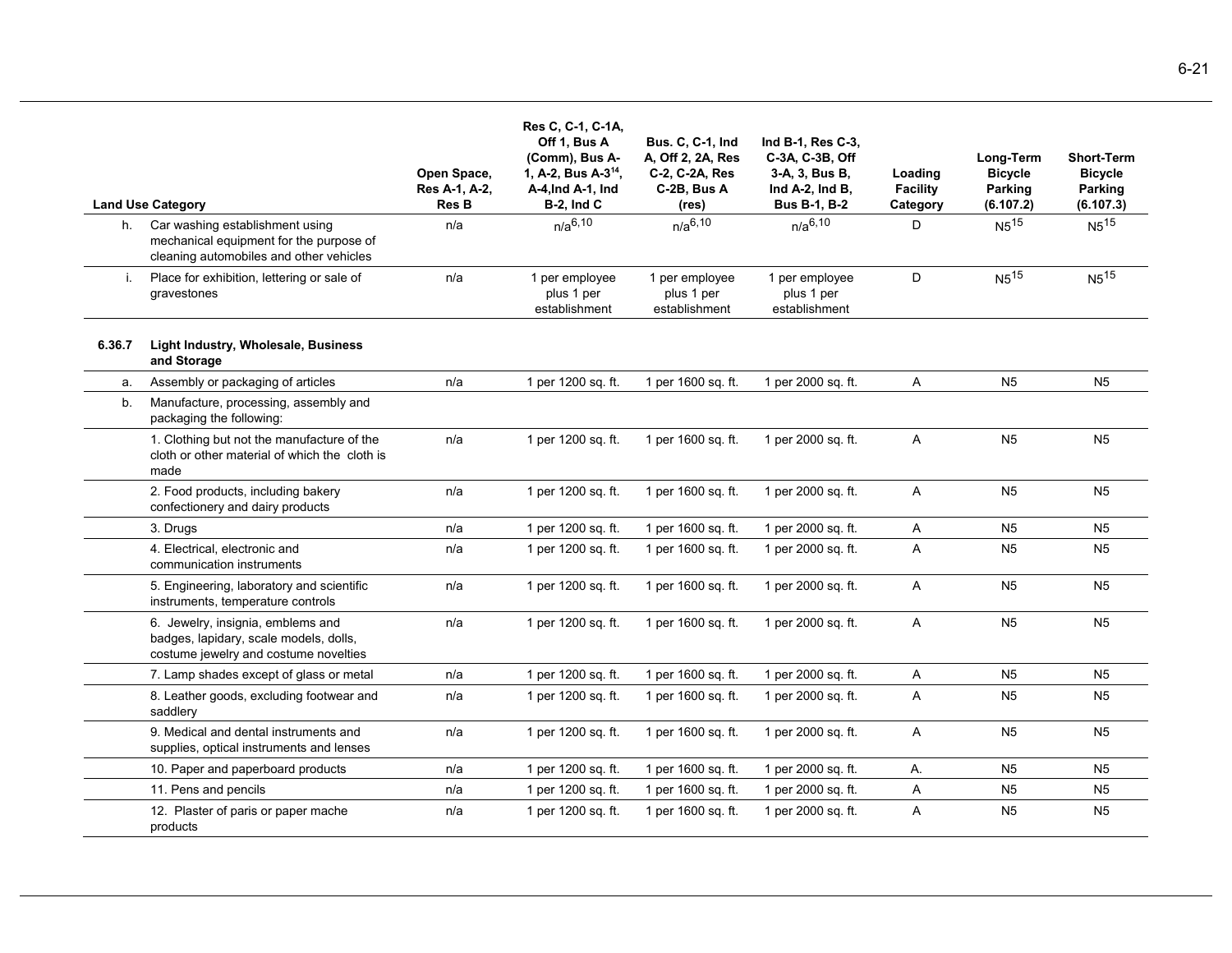|              | <b>Land Use Category</b>                                                                                                                  | Open Space,<br>Res A-1, A-2,<br><b>Res B</b> | Res C, C-1, C-1A,<br>Off 1, Bus A<br>(Comm), Bus A-<br>1, A-2, Bus A-3 <sup>14</sup> ,<br>A-4, Ind A-1, Ind<br>$B-2$ , Ind C | <b>Bus. C. C-1, Ind</b><br>A, Off 2, 2A, Res<br>C-2, C-2A, Res<br>C-2B, Bus A<br>(res) | Ind B-1, Res C-3,<br>C-3A, C-3B, Off<br>3-A, 3, Bus B,<br>Ind A-2, Ind B,<br><b>Bus B-1, B-2</b> | Loading<br><b>Facility</b><br>Category | Long-Term<br><b>Bicycle</b><br><b>Parking</b><br>(6.107.2) | <b>Short-Term</b><br><b>Bicycle</b><br><b>Parking</b><br>(6.107.3) |
|--------------|-------------------------------------------------------------------------------------------------------------------------------------------|----------------------------------------------|------------------------------------------------------------------------------------------------------------------------------|----------------------------------------------------------------------------------------|--------------------------------------------------------------------------------------------------|----------------------------------------|------------------------------------------------------------|--------------------------------------------------------------------|
|              | 13. Office machines, including cash<br>registers, computing machines and<br>typewriters, scales and balances                              | n/a                                          | 1 per 1200 sq. ft.                                                                                                           | 1 per 1600 sq. ft.                                                                     | 1 per 2000 sq. ft.                                                                               | Α                                      | N <sub>5</sub>                                             | N <sub>5</sub>                                                     |
|              | 14. Umbrellas, parasols and canes                                                                                                         | n/a                                          | 1 per 1200 sq. ft.                                                                                                           | 1 per 1600 sq. ft.                                                                     | 1 per 2000 sq. ft.                                                                               | A                                      | N <sub>5</sub>                                             | N <sub>5</sub>                                                     |
|              | 15. Watches, clocks, watchcases,<br>clockwork mechanisms                                                                                  | n/a                                          | 1 per 1200 sq. ft.                                                                                                           | 1 per 1600 sq. ft.                                                                     | 1 per 2000 sq. ft.                                                                               | A                                      | N <sub>5</sub>                                             | N <sub>5</sub>                                                     |
| C.           | Bottling of beverages                                                                                                                     | n/a                                          | 1 per 1200 sq. ft.                                                                                                           | 1 per 1600 sq. ft.                                                                     | 1 per 2000 sq. ft.                                                                               | Α                                      | N <sub>5</sub>                                             | N <sub>5</sub>                                                     |
| d.           | Distribution center, parcel delivery center,<br>delivery warehouse                                                                        | n/a                                          | 1 per 1600 sq. ft.                                                                                                           | 1 per 2000 sq. ft.                                                                     | 1 per 2400 sq. ft.                                                                               | A                                      | N <sub>5</sub>                                             | N <sub>5</sub>                                                     |
| e.           | Laundry, dry cleaning plant                                                                                                               | n/a                                          | 1 per 1200 sq. ft.                                                                                                           | 1 per 1600 sq. ft.                                                                     | 1 per 2000 sq. ft.                                                                               | A                                      | N <sub>5</sub>                                             | N <sub>5</sub>                                                     |
| f.           | Printing, binding, published and related<br>arts and trades                                                                               | n/a                                          | 1 per 1200 sq. ft.                                                                                                           | 1 per 1600 sq. ft.                                                                     | 1 per 2000 sq. ft.                                                                               | $\overline{A}$                         | N <sub>5</sub>                                             | N <sub>5</sub>                                                     |
| g.           | Auto body or paint shop                                                                                                                   | n/a                                          | 2 per bay                                                                                                                    | 2 per bay                                                                              | 2 per bay                                                                                        | Α                                      | N <sub>5</sub>                                             | <b>N5</b>                                                          |
| h.           | Automotive repair garage                                                                                                                  | n/a                                          | 2 per bay                                                                                                                    | 2 per bay                                                                              | 2 per bay                                                                                        | A                                      | N <sub>5</sub>                                             | N <sub>5</sub>                                                     |
| i.           | Food commissary                                                                                                                           | n/a                                          | 1 per 1200 sq. ft.                                                                                                           | 1 per 1600 sq. ft.                                                                     | 1 per 2000 sq. ft.                                                                               | A                                      | <b>N5</b>                                                  | N <sub>5</sub>                                                     |
| j.           | Wholesale business and storage in roofed<br>structure, but not including wholesale<br>storage of flammable liquid, gas or<br>explosives   | n/a                                          | 1 per 1600 sq. ft.                                                                                                           | 1 per 2000 sq. ft.                                                                     | 1 per 2400 sq. ft.                                                                               | A                                      | <b>N5</b>                                                  | <b>N5</b>                                                          |
| k.           | Storage warehouse, cold storage plant,<br>storage building                                                                                | n/a                                          | 1 per 1600 sq. ft.                                                                                                           | 1 per 2000 sq. ft.                                                                     | 1 per 3000 sq. ft.                                                                               | A                                      | N <sub>5</sub>                                             | N <sub>5</sub>                                                     |
| $\mathbf{L}$ | Open lot storage of new building materials,<br>machinery and new metals                                                                   | n/a                                          | 1 per 1600 sq. ft.<br>lot area.                                                                                              | 1 per 2000 sq. ft.<br>lot area.                                                        | 1 per 3000 sq. ft.<br>lot area                                                                   | A                                      | N <sub>5</sub> 15                                          | $N5^{15}$                                                          |
| m.           | Open lot storage of coal, coke, sand or<br>other similar material, or such storage in<br>silos or hoppers                                 | n/a                                          | 1 per 1600 sq. ft.<br>lot area                                                                                               | 1 per 2000 sq. ft.<br>lot area                                                         | 1 per 3000 sq. ft.<br>lot area                                                                   | A                                      | $N5^{15}$                                                  | $N5^{15}$                                                          |
| 6.36.8       | <b>Heavy Industry</b>                                                                                                                     |                                              |                                                                                                                              |                                                                                        |                                                                                                  |                                        |                                                            |                                                                    |
| a.           | Dismantling or wrecking of used motor<br>vehicles and storage or sale of dismantled,<br>inoperative or wrecked vehicles or their<br>parts | n/a                                          | n/a                                                                                                                          | n/a                                                                                    | n/a <sup>6</sup>                                                                                 | A                                      | <b>N5</b>                                                  | N <sub>5</sub>                                                     |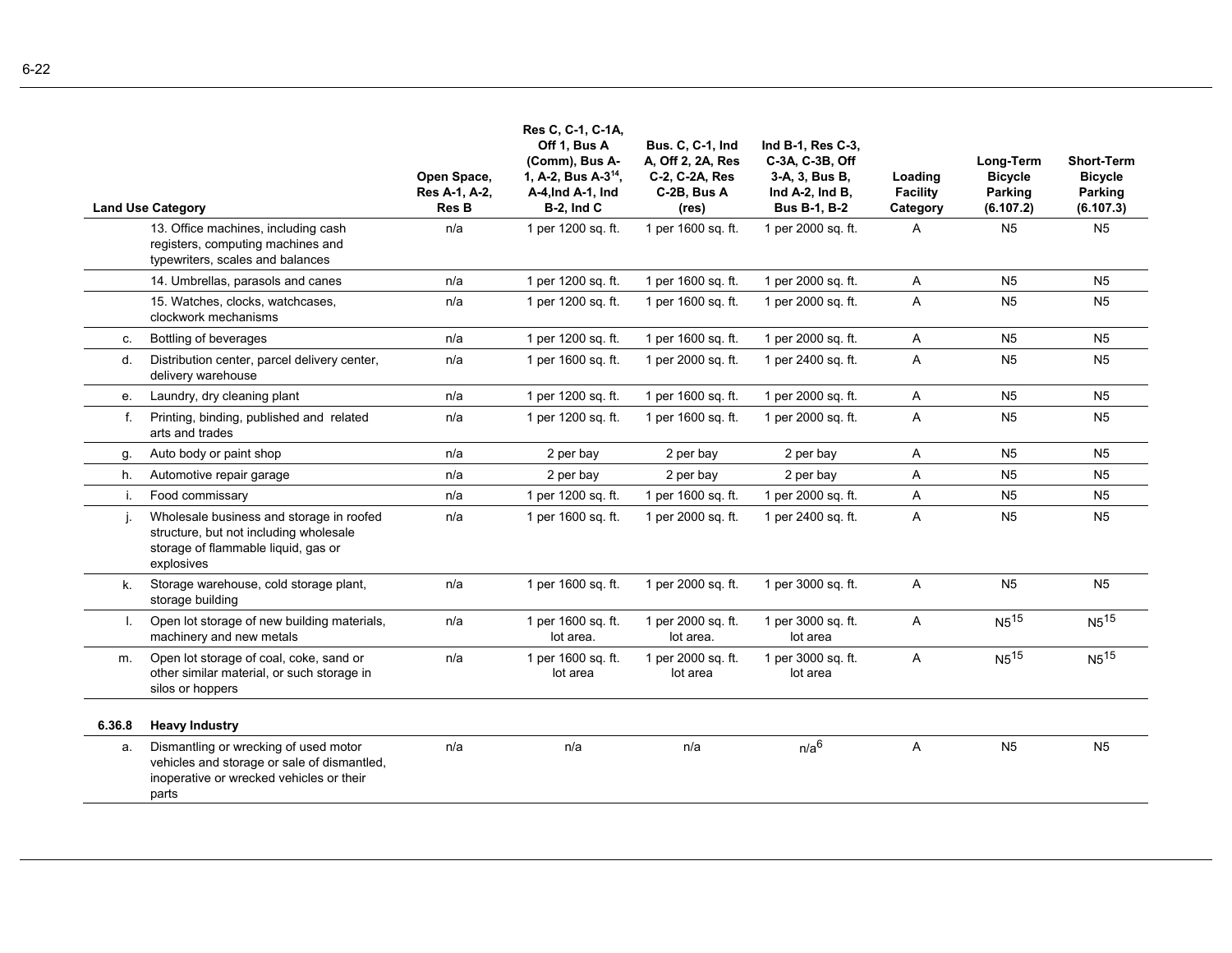|    | <b>Land Use Category</b>                                                                                                                                                                                                                                                                                                                                                                                                                                                        | Open Space,<br>Res A-1, A-2,<br><b>Res B</b> | Res C, C-1, C-1A,<br>Off 1, Bus A<br>(Comm), Bus A-<br>1, A-2, Bus A-3 <sup>14</sup> ,<br>A-4, Ind A-1, Ind<br><b>B-2, Ind C</b> | <b>Bus. C. C-1, Ind</b><br>A, Off 2, 2A, Res<br>C-2, C-2A, Res<br>C-2B, Bus A<br>(res) | Ind B-1, Res C-3,<br>C-3A, C-3B, Off<br>3-A, 3, Bus B,<br>Ind A-2, Ind B,<br><b>Bus B-1, B-2</b> | Loading<br><b>Facility</b><br>Category | Long-Term<br><b>Bicycle</b><br>Parking<br>(6.107.2) | <b>Short-Term</b><br><b>Bicycle</b><br>Parking<br>(6.107.3) |
|----|---------------------------------------------------------------------------------------------------------------------------------------------------------------------------------------------------------------------------------------------------------------------------------------------------------------------------------------------------------------------------------------------------------------------------------------------------------------------------------|----------------------------------------------|----------------------------------------------------------------------------------------------------------------------------------|----------------------------------------------------------------------------------------|--------------------------------------------------------------------------------------------------|----------------------------------------|-----------------------------------------------------|-------------------------------------------------------------|
| b. | Rendering or preparing of grease, tallow,<br>fats, and oils, manufacturing or shortening,<br>table oil, margarine and other food oils, but<br>not including garbage, dead animals, offal<br>or refuse reduction                                                                                                                                                                                                                                                                 | n/a                                          | n/a                                                                                                                              | n/a                                                                                    | 1 per 2000 sq. ft.                                                                               | Α                                      | N <sub>5</sub>                                      | N <sub>5</sub>                                              |
| C. | Stone cutting, shaping, and finishing, in<br>completely enclosed buildings                                                                                                                                                                                                                                                                                                                                                                                                      | n/a                                          | 1 per 1600 sq. ft.                                                                                                               | 1 per 2000 sq. ft.                                                                     | 1 per 3000 sq. ft.                                                                               | Α                                      | N <sub>5</sub>                                      | N <sub>5</sub>                                              |
| d. | Textile mill, except mill for processing of<br>jute, burlap, or sisal                                                                                                                                                                                                                                                                                                                                                                                                           | n/a                                          | n/a                                                                                                                              | n/a                                                                                    | 1 per 2000 sq. ft.                                                                               | $\overline{A}$                         | N <sub>5</sub>                                      | N <sub>5</sub>                                              |
| е. | Manufacturing, processing, assembly,<br>packaging or other industrial operation, but<br>the following are expressly prohibited<br>Acid manufacture<br>$\mathbf{1}$ .<br>Cement, lime, gypsum manufacture<br>2.<br>Explosives or fireworks manufacture<br>3.<br>Glue manufacture<br>4.<br>Incineration or reduction of garbage,<br>5.<br>offal or dead animals<br>Petroleum Refining<br>6.<br>Smelting of zinc, copper, tin or iron<br>7.<br>ores<br>8.<br>Stockyard or abattoir | n/a                                          | 1 per 1200 sq. ft.                                                                                                               | 1 per 1600 sq. ft.                                                                     | 1 per 2000 sq. ft.                                                                               | Α                                      | N <sub>5</sub>                                      | N <sub>5</sub>                                              |
| f. | Open lot storage of second hand lumber<br>or other used building material                                                                                                                                                                                                                                                                                                                                                                                                       | n/a                                          | 1 per 1600 sq. ft.<br>of lot area                                                                                                | 1 per 2000 sq. ft.<br>of lot area                                                      | 1 per 3000 sq. ft.<br>of lot area                                                                | n/a                                    | $N5^{15}$                                           | $N5$ <sup>15</sup>                                          |
| g. | Open lot storage of junk, scrap, paper,<br>rags, unrepaired or unclean containers or<br>other salvage articles                                                                                                                                                                                                                                                                                                                                                                  | n/a                                          | 1 per 1000 sq. ft.<br>of lot area                                                                                                | 1 per 2000 sq. ft.<br>of lot area                                                      | 1 per 3000 sq. ft.<br>of lot area                                                                | n/a                                    | $N5^{15}$                                           | $N5^{15}$                                                   |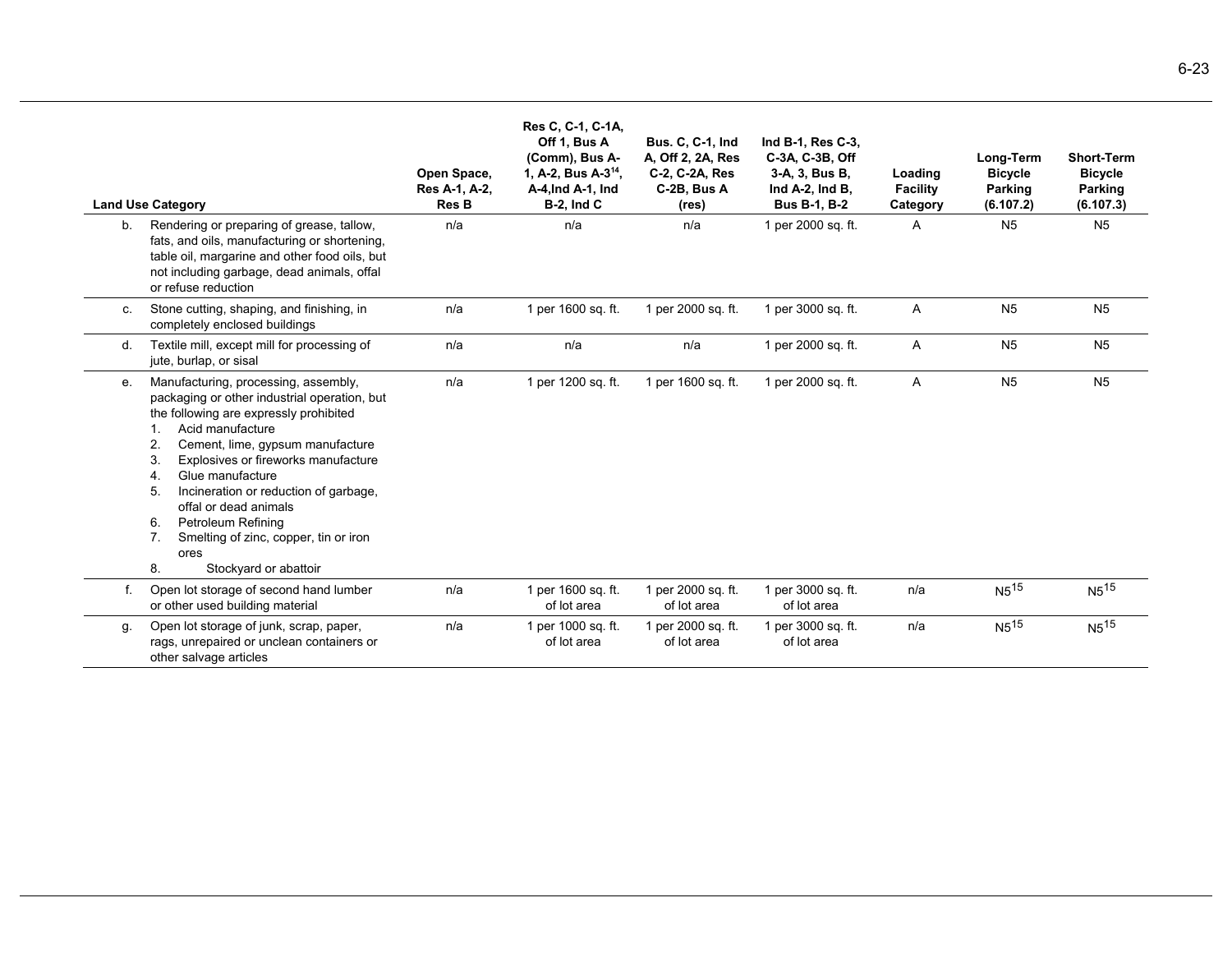## **Parking Table Footnotes**

- 1. Required parking may be reduced if a special permit is granted by the Board of Appeals upon determination that the criteria of Subsection 6.35 will be satisfied.
- 2. See also Section 11.16.
- 3. Special permit granting authority may require visitor spaces in excess of the minimum requirement.
- 4. The requirement for elderly oriented housing may be reduced below the requirement specified in the table but not below one space per four dwelling units.
- 5. Additional parking spaces shall be provided for public restaurants in excess of two thousand (2000) square feet for a hotel or motel containing up to one hundred (100) rooms, in excess of five thousand (5000) square feet for one containing between one hundred and one (101) rooms and two hundred and fifty (250) rooms, and eight thousand (8,000) square feet in one containing more than two hundred and fifty (250) rooms. The number of such spaces shall equal fifty (50) percent of the requirement for such uses specified in Subsection 6.36.5. Additional parking spaces shall also be provided for function rooms in an amount equal to one space per three hundred (300) square feet of floor area contained in such rooms.
- 6. The amount of parking and bicycle parking required for this use shall be at the discretion of the special permit granting authority. In making its determination of required parking, the Board shall consider the size of the staff customarily occupying the premises, the nature of the client, resident, or customer population and the extent to which additional off street parking will be detrimental to the physical character of the neighborhood.
- 7. The required number of spaces shall be reduced by not more than fifty (50) percent if the place of worship is located within five hundred (500) feet of any public parking facility or any other parking facility where an equivalent number of spaces are available without charge during the time of services.
- 8. The requirement for areas devoted to fabrication shall be based on the parking requirement for the applicable industrial use category listed in Subsection 6.36.7 or 6.36.8.
- 9. This requirement shall not apply to accessory employee cafeterias.
- 10. A queue line for five (5) cars shall be provided for each window, bay, or other service providing unit. Such unit shall not block any parking spaces and shall be in addition to other applicable requirements.
- 11. A queue line for three (3) cars or comparable loading or live parking area shall also be provided for dropping off and picking up students.
- 12. Providing that the establishment is located in a structure also containing nonretail uses, and that no establishment shall exceed two thousand five hundred (2,500) square feet of gross floor area.
- 13. In Residence C, C-1, C-2, C-2A, C-2B, C-3, C-3A districts the amount of parking required for this use may be reduced at the discretion of the Board of Zoning Appeal in accordance with Section 4.28.
- 14. No accessory parking or loading shall be required for any permitted nonresidential use in Business A-3 district.
- 15. Also see Subsection 6.107.4 regarding bicycle parking for Open-Air Uses.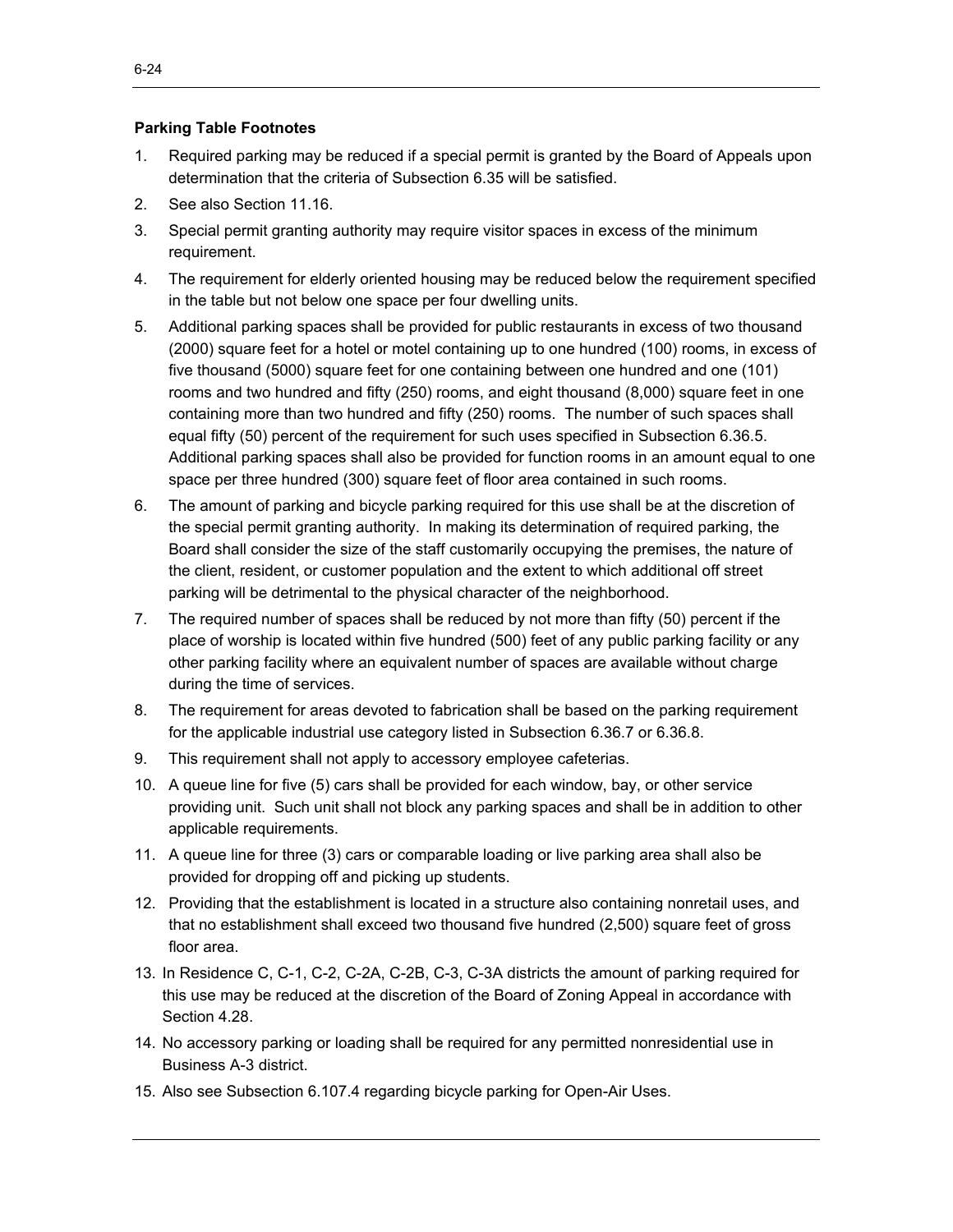## **6.40 DESIGN AND MAINTENANCE OF OFF STREET PARKING FACILITIES**

- **6.41** *Purpose.* The regulations governing the design and maintenance of off street parking facilities are intended to protect the health, safety and welfare of the users of the parking facility and of abutting properties, including pedestrians and motorists. Therefore, the regulations herein provide for internal and perimeter landscaping, planting, walls, fences and other improvements to reduce noise, glare or reflection from autos, lights, fumes and the like, and minimum standards for parking space and aisle dimensions to ensure safe traffic circulation within the parking facility and from entrances and exits.
- **6.42** *Dimensions for Off Street Parking Spaces.* The minimum dimensions for off street parking spaces, exclusive of drives and maneuvering spaces, shall be as follows:

| Space       | Equivalent<br>90° Width | Equivalent<br>90° Depth | Vertical<br>Clearance | Minimum<br>Angel of<br>Parking | Width of<br>Aisles |
|-------------|-------------------------|-------------------------|-----------------------|--------------------------------|--------------------|
| Regular     | 8 1/2 feet              | 18 feet                 | 7 1/2 feet            | $60^{\circ}$                   | 22 feet            |
| Compact Car | 7 1/2 feet              | 16 feet                 | 7 1/2 feet            | $60^{\circ}$                   | 20 feet            |
| Handicapped | 12 feet                 | 18 feet                 | 7 1/2 feet            | $60^{\circ}$                   | 22 feet            |

- **6.43** *Access for Off Street Parking Facilities.* Off street parking facilities shall have maneuvering areas and appropriate means of vehicle access to a street and shall be so designed as not to constitute a nuisance, hazard, or unreasonable impediment to traffic.
- **6.43.1** All parking spaces within the Business B-1 and Business B-2 districts shall be both covered and enclosed. All vehicle access for office and retail uses in those districts shall be from Massachusetts Avenue or from a side street perpendicular to it that will allow traffic flow toward Massachusetts Avenue. The open area of any lot in the Business B-1 and Business B-2 districts devoted to vehicular movements such as driveways shall be not more than the minimum necessary for vehicular access to covered and enclosed parking.
- **6.43.2** The layout of parking spaces shall permit entering and exiting without moving any other vehicles parked in other spaces except where more than one space is provided for any dwelling unit, such spaces may be located in tandem to the required parking spaces for that dwelling unit.
- **6.43.3** Curb cuts for off street parking facilities shall comply with the following standards:
	- (a) In Residential districts, the maximum width of a curb cut shall be twenty (20) feet at the street line.
	- (b) In Open Space, Business, Office and Industrial districts, the maximum width of a curb cut shall be thirty (30) feet.
	- (c) No more than one curb cut per lot for lots with less than one hundred (100) feet of frontage shall be allowed. A maximum of one curb cut for every one hundred (100) feet of street frontage or portion thereof shall be allowed for lots having frontage in excess of one hundred feet.
- **6.43.4** Driveways for off street parking facilities shall comply with the following standards: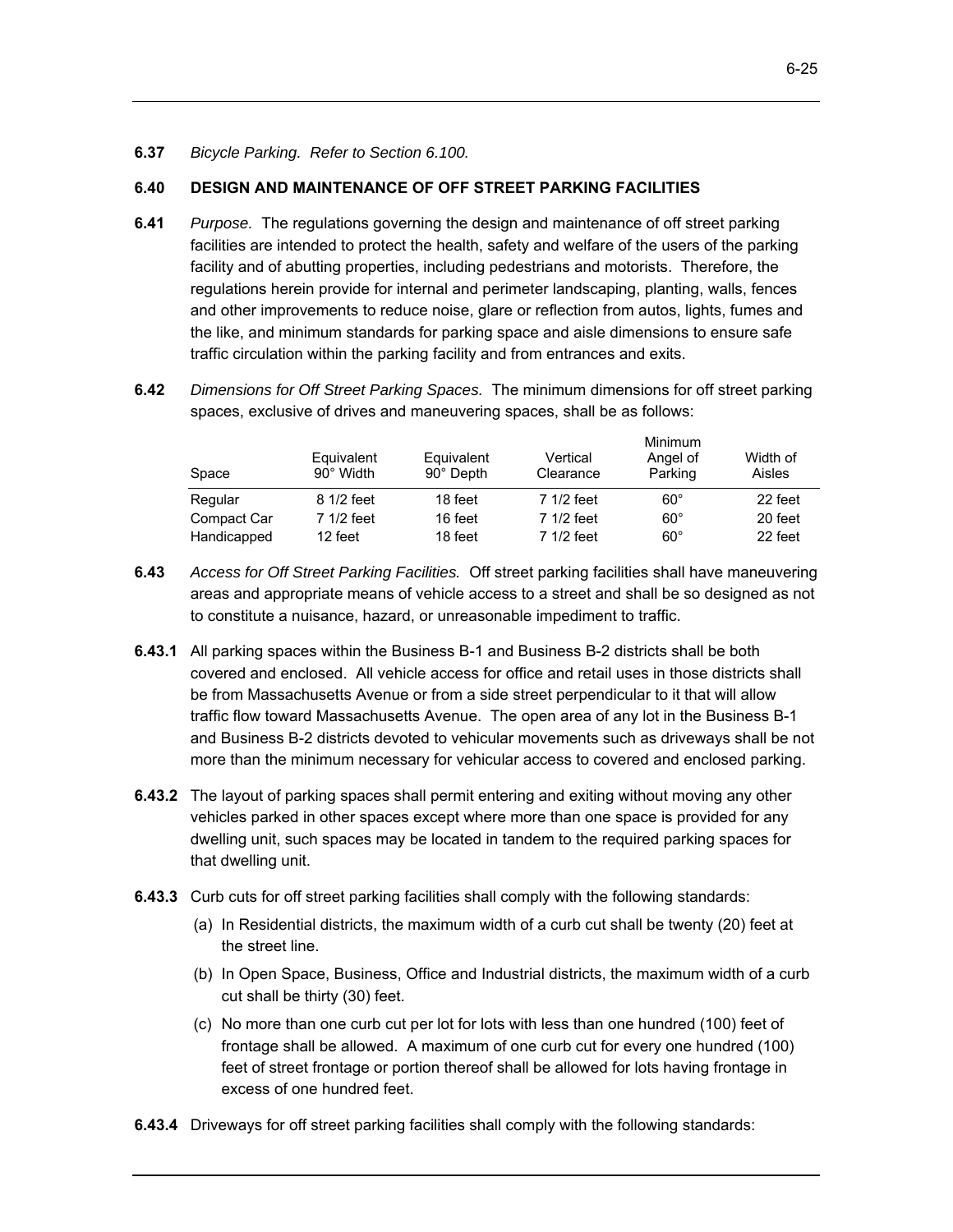- (a) The minimum width for a one way driveway shall be ten (10) feet.
- (b) No driveway curb cut shall be located closer than twenty five (25) feet to a street intersection or within fifteen (15) feet of a crosswalk.
- (c) The grade and design of any driveway providing access to an off street parking facility shall permit a clear view, to the driver of any car exiting from the facility, of traffic on the street and of pedestrians.
- **6.43.5** The Board of Zoning Appeal may grant a special permit modifying the provisions of this subsections 6.43 in accordance with the following conditions:
	- (a) The provisions for layout of parking spaces in paragraph 6.43.2 may be modified where there is a valet parking arrangement for an off street parking facility.
	- (b) The maximum curb cut width specified in paragraphs 6.43.3 (a) and 6.43.3 (b) may be modified if the Board determines that an increased curb cut width would facilitate traffic and safety.
	- (c) The maximum of one curb cut for every one hundred (100) feet of street frontage as required in paragraph 6.43.3 (c) may be modified if the Board determines that traffic and safety would be facilitated by exceeding this maximum.
	- (d) The distance of driveways from street corners or crosswalks as required in paragraphs 6.43.4 (b) may be modified if the Board determines that an alternate arrangement would better facilitate traffic and safety.
- **6.43.6** The Board of Zoning Appeal may grant a special permit authorizing owners of adjacent properties to establish common driveways under mutual easements but such special permit shall not become effective until an appropriate easement has been duly recorded at the Middlesex County Registry of Deeds.
- **6.44** *Layout of Off Street Parking Facilities.* Any parking facility located within a structure, unless it is completely underground, must conform to the yard requirements for the zoning district in which it is located. On grade, open parking spaces may be located in required yards only as provided in this Subsection 6.44.
- **6.44.1** Setbacks for on grade open parking facilities shall be provided as follows:
	- (a) No on grade open parking space shall be located within ten (10) feet of that portion of a building wall containing windows of habitable or occupiable rooms at basement or first story. However, on grade open parking spaces serving one, two, or three family dwellings may be located within five (5) feet of that portion of such building wall.
	- (b) Except for one, two, or three family dwellings existing at the time of the effective date of this Ordinance or amendment thereto, no on grade open parking space or driveway shall be located within five (5) feet of any side or rear property line.
	- (c) No on grade open parking space shall be located within a required front yard setback
	- (d) The area between the required parking setback line and the building or lot line shall be landscaped and maintained in accordance with the requirements of Subsection 6.48.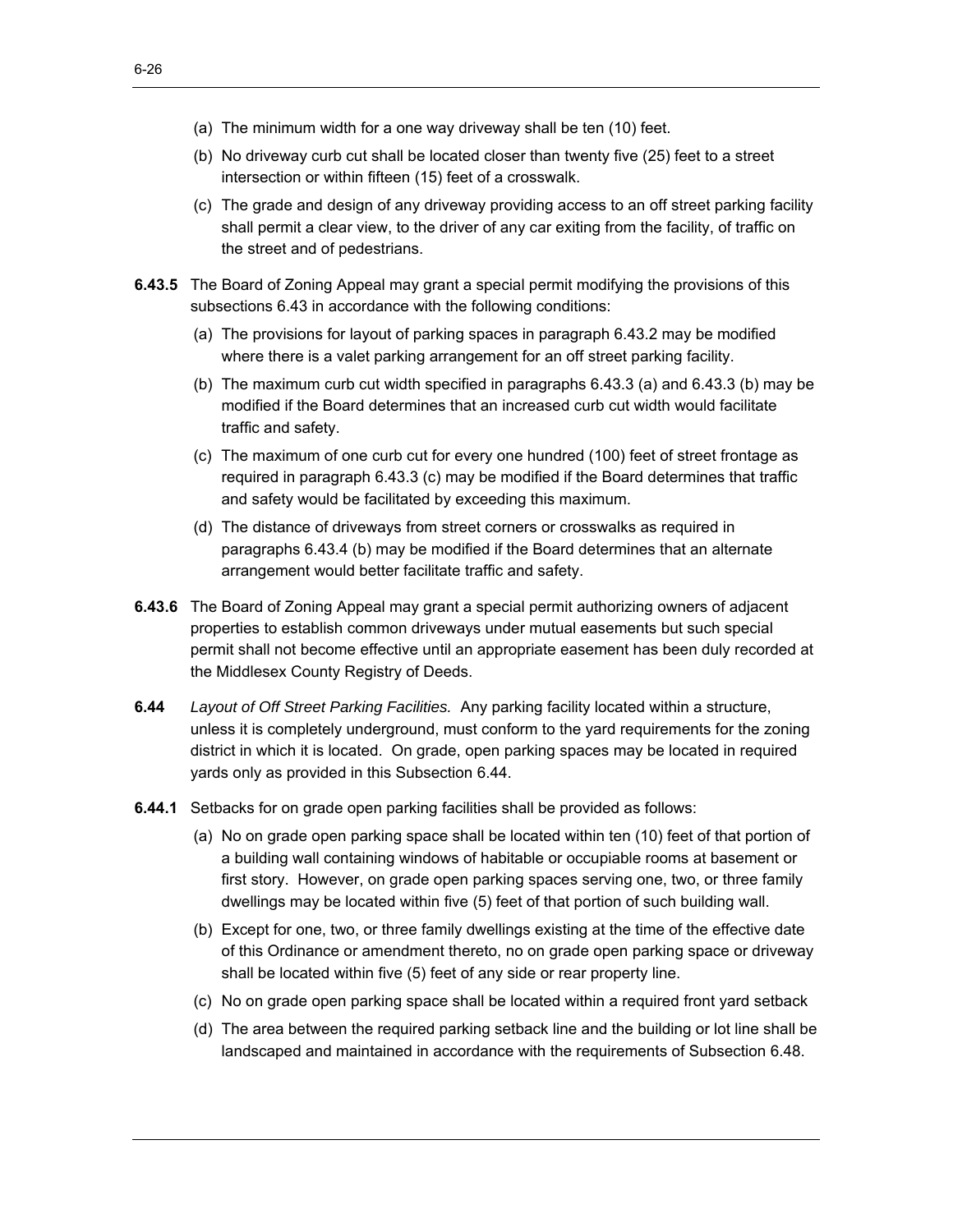- (e) No on grade open parking shall be allowed in a Residence C-2A district within one hundred and twenty five (125) feet of a Residence A-1, A-2, B, C, C-1, C-2, or C-2B District.
- (f) In an Industry C district, no parking lot shall be located within fifty (50) feet of a residential district or within twenty five (25) feet of an open space district, a park or public recreation area or the right of way of a designated parkway.
- (g) The Board of Zoning Appeal may grant a special permit to allow for modification of the requirements in 6.44.1 (a) or (b) if site specific factors favor such modification.
- **6.44.2** All roads, streets, alleys, sidewalks and other public rights of way and all landscaped areas shall be protected from vehicular overhang by wheel bumpers, curbs or other suitable method except those off street parking facilities provided for one, two or three family dwellings.
- **6.44.3** Off street parking facilities shall be marked so as to indicate clearly the space to be occupied by each vehicle, in accordance with the dimensions specified in Subsection 6.42 and including directional arrows and traffic signs as necessary for traffic control. Such markings shall be maintained so as to be plainly visible.
- **6.45** *Drainage, Surfacing, and Maintenance.* All sections of off street parking facilities which are not landscaped according to the requirements of Subsection 6.48 shall be graded, surfaced (preferably with durable pervious paving materials such as modular paving blocks, bricks or similar materials), and maintained to the satisfaction of the Superintendent of Buildings to the extent necessary to prevent nuisance of dust, erosion, or excessive water flow onto any public way or onto another lot.
- **6.45.1** A parking space for a one, two, or three family dwelling may consist of two parallel paved strips, each at least eighteen (18) feet long separated by a landscaped area.
- **6.45.2** Off street parking areas shall be kept plowed, clean and free from rubbish and debris. All fences, barriers, walls, landscaping and lighting shall be maintained and kept repaired or replaced with facilities satisfying the requirements of this Section 6.40.
- **6.46** *Lighting.* Off street parking facilities which are used at night shall be provided with adequate lighting installed and maintained in such a manner so as not to reflect or cause glare on abutting or facing residential premises nor to cause reflection nor glare which adversely affects safe vision of operators of vehicles moving on nearby streets. A recommended standard for lighting is a minimum intensity of one (1) foot candle on the entire surface of the parking facility.
- **6.47** *Screening.* Off street parking facilities containing five or more spaces and not in a structure shall be effectively screened from abutting streets and lots. However, such screening shall not obstruct vehicle sight distances, entrances and exits.
- **6.47.1** Screening shall consist of one or a combination of the following:
	- (a) A strip at least five (5) feet in width of densely planted shrubs or trees which are at least two (2) feet high at the time of planting and are of a type that may be expected to form, within three (3) years after time of planting, a continuous, unbroken, year round visual screen.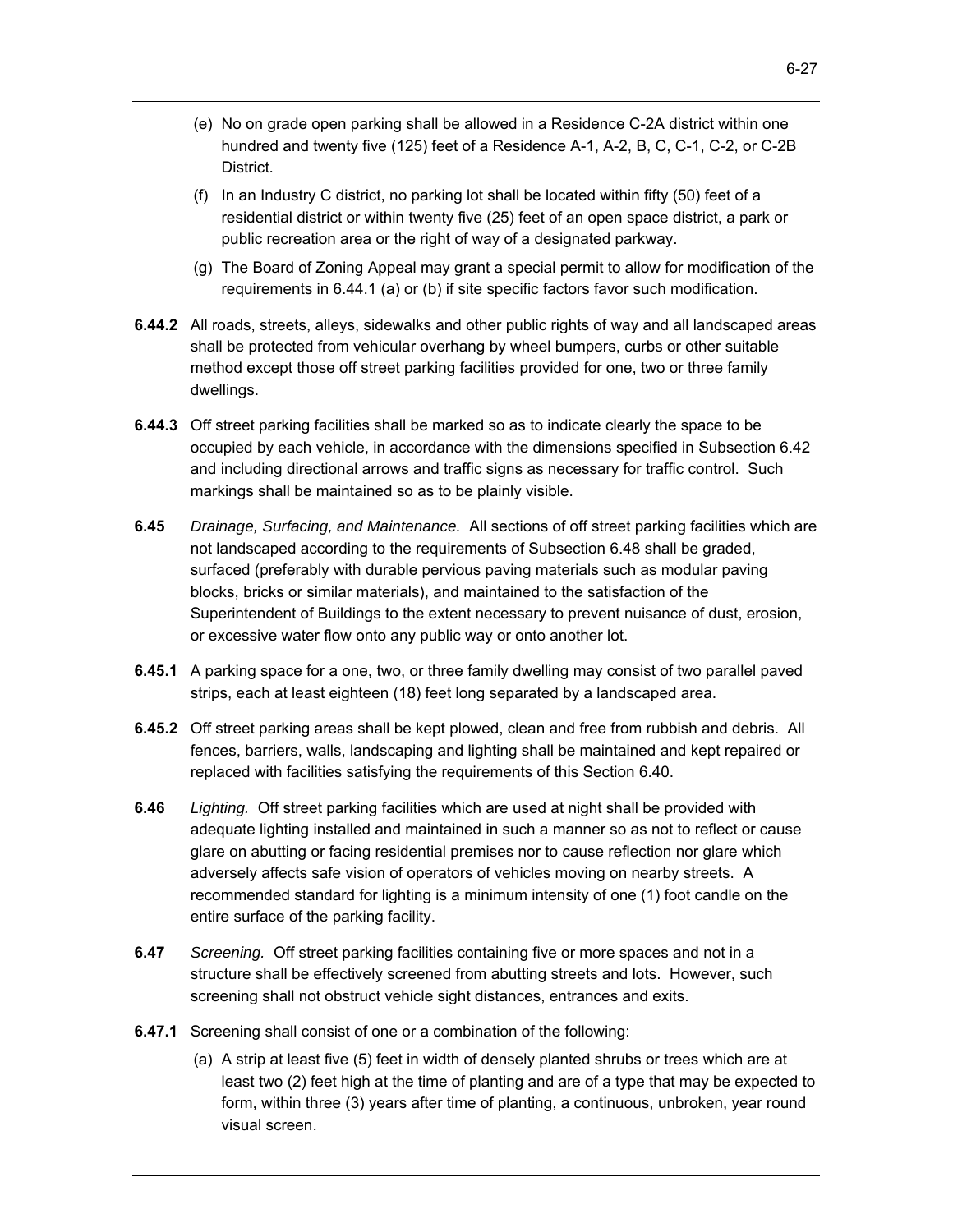- (b) A wall, barrier, or fence of uniform appearance. Such wall, barrier, or fence may be opaque or perforated provided that not more than fifty (50) percent of the face is open. The wall, barrier or fence shall be at least four (4) feet and not more than six (6) feet in height.
- **6.47.2** The screening as required in this Subsection 6.47 shall be located so as not to obstruct vehicle sight distances, entrances and exits. Such screening shall not be higher than two (2) feet within thirty (30) feet of an intersection or ten (10) feet of a driveway. In no case shall the screening of parking facilities from abutting streets exceed four (4) feet in height.
- **6.47.3** Every effort shall be made to retain existing trees. Removal of any tree exceeding six (6) inch caliper to accommodate construction of a parking facility is discouraged.
- **6.47.4** Perimeter landscaping required for screening may include any landscaped yard area otherwise required.
- **6.47.5** Screening shall be continuously maintained so as to effectively serve the purpose for which it is intended. No advertising devices of any kind shall be allowed on screening.
- **6.47.6** Screening shall be continuous except for required access.
- **6.47.7** In residential districts, any on grade, open parking area located in a front yard shall provide a visual definition of the front lot line and separation of public from private space in keeping with the appearance and character of the existing streetscape. Such definition shall be achieved by using a change of ground materials at the front lot line and by installing at least one of the following: fences, plantings, walls, or stone monuments which mark the transitions from street or sidewalk to residential lot.
- **6.47.8** Screening requirements may be waived in the following cases:
	- (a) If said parking facility is already effectively screened by an existing building, wall, fence, or hedge on an adjoining lot and within five feet of the common property line, screening shall not be required so long as such adjoining screening is maintained.
	- (b) If said parking facility is already effectively screened by a natural terrain feature, railroad tracks, or change in grade.
	- (c) If said parking facility abuts another parking facility under different use or ownership, a landscaped planting strip at least five (5) feet in width may be used in lieu of screening along the common property line.
- **6.48** *Landscaping.* For the purpose of this Section 6.40, landscaping shall consist of any of the following or combination thereof: grass, ground covers, shrubs, vines, hedges, or trees; and nonliving durable material commonly used in landscaping, such as but not limited to rocks, pebbles or wood chips, but excluding asphalt or concrete. Required screening elements as specified in Subsection 6.47.1(a) and (b) may be allowed in perimeter landscaped areas.
- **6.48.1** On grade, open parking facilities which contain five (5) or more parking spaces shall be landscaped in accordance with the following requirements: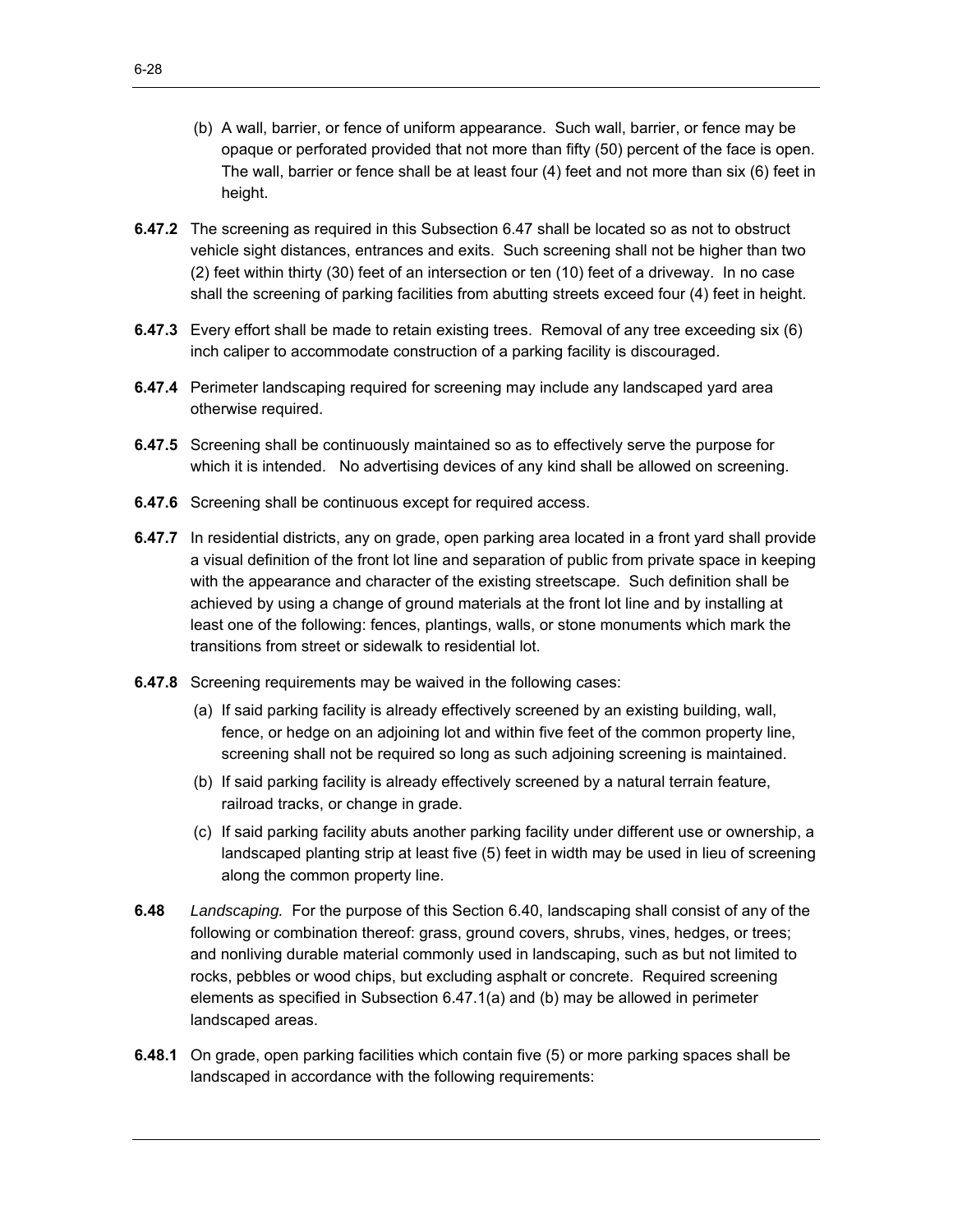- (a) At least five percent of the interior area of the parking facility shall be landscaped. This does not include the perimeter planting provided for beautification or to satisfy screening requirements.
- (b) Each planting area shall be at least twenty five (25) square feet in area and have no dimension less than five feet.
- (c) Each planting area shall contain at least one tree and the facility as a whole shall contain at least one tree for every ten parking spaces.
- (d) Trees used to satisfy parking lot landscaping requirements shall be a minimum of three (3) inch caliper at planting and shall be suitable for location in parking lots. Recommended species are listed in Section 11.16.4(4)(b).
- (e) Existing trees shall be preserved wherever possible.
- (f) Existing and new trees shall be protected by bollards, high curbs or other barriers sufficient to minimize damage.
- (g) Extensive unbroken paved areas in large on grade open parking facilities shall not be permitted. In parking lots containing twenty five (25) or more spaces, a row shall contain no more than fifteen contiguous parking spaces without a densely planted landscaped buffer of at least the dimensions of one space.
- **6.48.2** No regular certificate of occupancy shall be issued unless an inspection by a representative of the Inspectional Services Department establishes that the landscaping meets the requirements provided herein. Pending issuance of a regular certificate of occupancy, a temporary certificate may be issued for such period as the Superintendent of Buildings may designate but no longer than one year.
- **6.49** *Design of Bicycle Parking spaces. Refer to Section 6.100.*

## **6.50 PARKING PLAN INFORMATION REQUIREMENTS**

- **6.51** Any application for a building permit for construction of a new building or for an alteration of an existing building increasing the gross floor area or intensity of use, (as specified in Subsection 6.12b), or for a certificate of occupancy where no building permit is required, shall be accompanied by one or more plans - drawn to scale and fully dimensioned showing any parking, bicycle parking and/or loading facilities to be provided.
- **6.52** Every such plan for a proposed new, altered, or expanded use which provides five or more parking spaces shall indicate thereon the location of and provision for:
	- (1) parking spaces and access routes (6.34 and 6.40)
	- (2) curbing and wheel stops (6.44.2)
	- (3) pavement markings (6.44.3)
	- (4) surfacing (6.45)
	- (5) screening and landscaping (6.47 and 6.48)
	- (6) lighting (6.46)
	- (7) drainage (6.45)
	- (8) loading areas (6.60)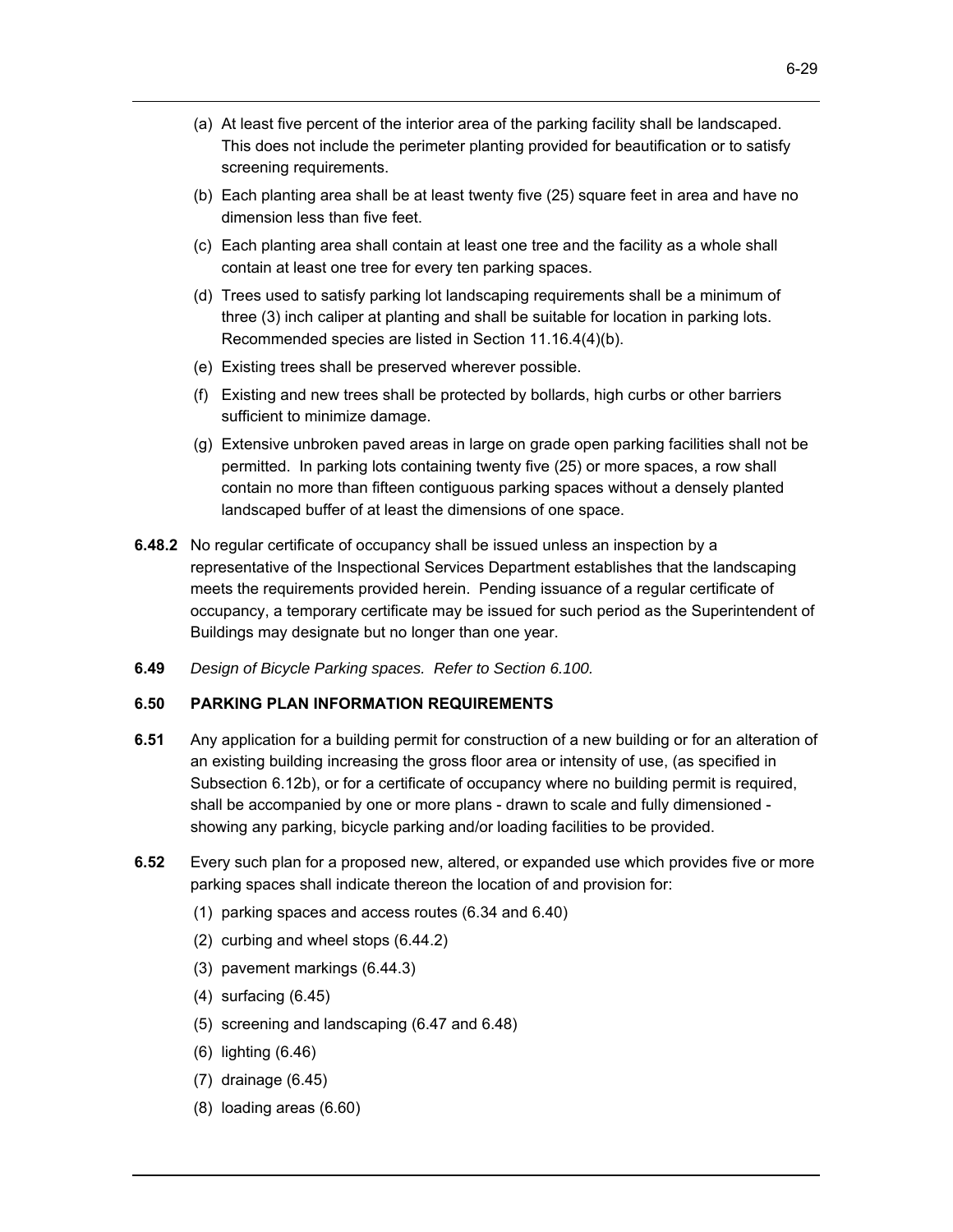- (9) other pertinent data reasonably required by the Superintendent of Buildings or his designee.
- **6.52.1** Every such plan for a proposed new, altered, or expanded use which provides two or more Bicycle Parking Spaces as required in Section 6.100 shall provide a plan or plans drawn at a scale of 1 inch = 10 feet or closer which indicates the location and dimensions of Bicycle Parking Spaces, including the following information:
	- (1) classification of Long-Term Bicycle Parking Spaces and Short-Term Bicycle Parking Spaces (6.102)
	- (1) clear spacing around Bicycle Racks or interior dimensions of Bicycle Lockers (6.105)
	- (2) access routes (6.106)
	- (3) total area (indicated via shading or hatching) dedicated exclusively to bicycle parking that shall be exempt from Gross Floor Area calculations
	- (4) other pertinent data reasonably required by the Superintendent of Buildings or his designee.
- **6.53** The Superintendent of Buildings may forward a copy of the plan indicating off street parking and loading arrangements to the Community Development Department and the Department of Traffic and Parking for review and comment. The departments must return the plan to the Building Department with written approval or recommended modifications within a period not to exceed five (5) business days from the date of receipt.
- **6.54** Any land use involving a fleet of vehicles for operation of the use shall be required to provide information demonstrating provision of space for such fleet before issuance of an occupancy permit for said use.
- **6.55** In the event that the plan for off street parking and loading arrangements requires a special permit or variance, an applicant for such approvals shall submit the following information to the permit or special permit granting authority to assist in their determination:
	- (1) A written statement describing in detail the parking generating characteristic of the land use.
	- (2) A plan drawn to scale showing the various uses within respective floor areas of the building of structure.
	- (3) The number of employees during largest work shift.
	- (4) The number of customers, patrons or other visitors expected to be served.
	- (5) Any other statements to show the actual extent of off street parking space required or generated by particular use.

#### **6.60 PURPOSE AND INTENT OF LOADING REQUIREMENTS**

**6.61** It is the intention of this Ordinance that all buildings and uses requiring the delivery of goods as part of their function be provided with necessary space for off street loading.

## **6.70 APPLICATION OF LOADING REQUIREMENTS**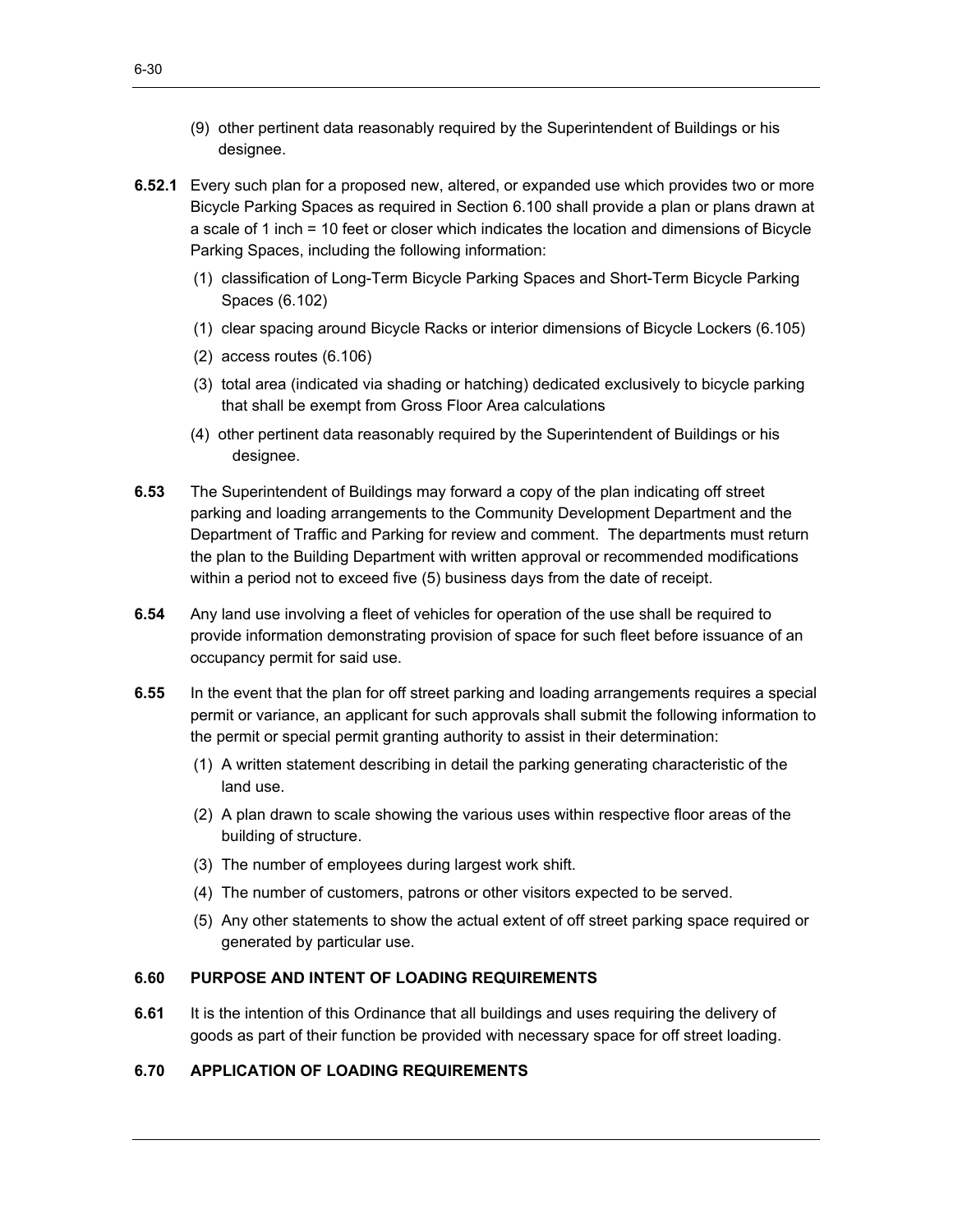- **6.71** No application for a permit for the erection of a new building, for the activities described in Subsection 6.12(b) and (c), or for the development of a land use, shall be approved, unless it indicates a plan for off street loading facilities required to comply with the regulations set forth in this Article.
- **6.72** Where a building existing on the effective date of this Ordinance is altered or extended in such a way as to increase the gross floor area, only the additional gross floor area shall be counted in computing the off street loading requirements.
- **6.73** Where a building or lot is used by two activities that fall into different loading facility categories under Subsection 6.36, the facilities required shall be the sum of the requirements for the individual loading facility categories, including fractional requirements as specified in Subsection 6.74 of the different categories. Where a building or lot is used by three or more activities that fall into different loading facility categories under Subsection 6.36, the facilities required shall be one half the sum of the requirements for the individual loading facility categories, including fractional requirements as specified in Subsection 6.74 for the different categories.
- **6.74** The required amount of loading facilities required to serve an institutional use listed in Subsection 6.36.3b may be calculated in aggregate for a use or uses on a lot and any lot contiguous thereto. However, such institutional use shall be located within a five (5) acre area containing one or more lots, contiguous except for streets, owned by a single institution.
- **6.75** Where the computation of total required loading bays results in a fractional number, only the fraction of one half or more shall be counted as one.

#### **6.80 REQUIRED AMOUNT OF LOADING FACILITIES**

- **6.81** Off street loading facilities shall be provided based on the category of land use and the area of that use.
- **6.82** The loading facility category shall be as listed in Subsection 6.36. The required number of loading bays shall be determined by the schedule in Subsection 6.83.
- **6.83** Minimum Number of Off Street Loading Bays

| Loading Facility<br>Category | Area at which First<br>Bay is Required | Area at which Second<br>Bay is Required | Incremental Area for which<br>Each additional Bay is<br>Required Beyond the Second |
|------------------------------|----------------------------------------|-----------------------------------------|------------------------------------------------------------------------------------|
| A                            | 5                                      | 40                                      | 50                                                                                 |
| B                            | 10                                     | 20                                      | 50                                                                                 |
| С                            | 10                                     | 25                                      | 40                                                                                 |
| D                            | 10                                     | 40                                      | 50                                                                                 |
| E                            | 10                                     | 100                                     | 100                                                                                |
| F                            | 10                                     | 100                                     | 200                                                                                |

#### **Gross Floor Area (in thousands of square feet)**

#### **6.90 LOCATION AND LAYOUT OF LOADING FACILITIES**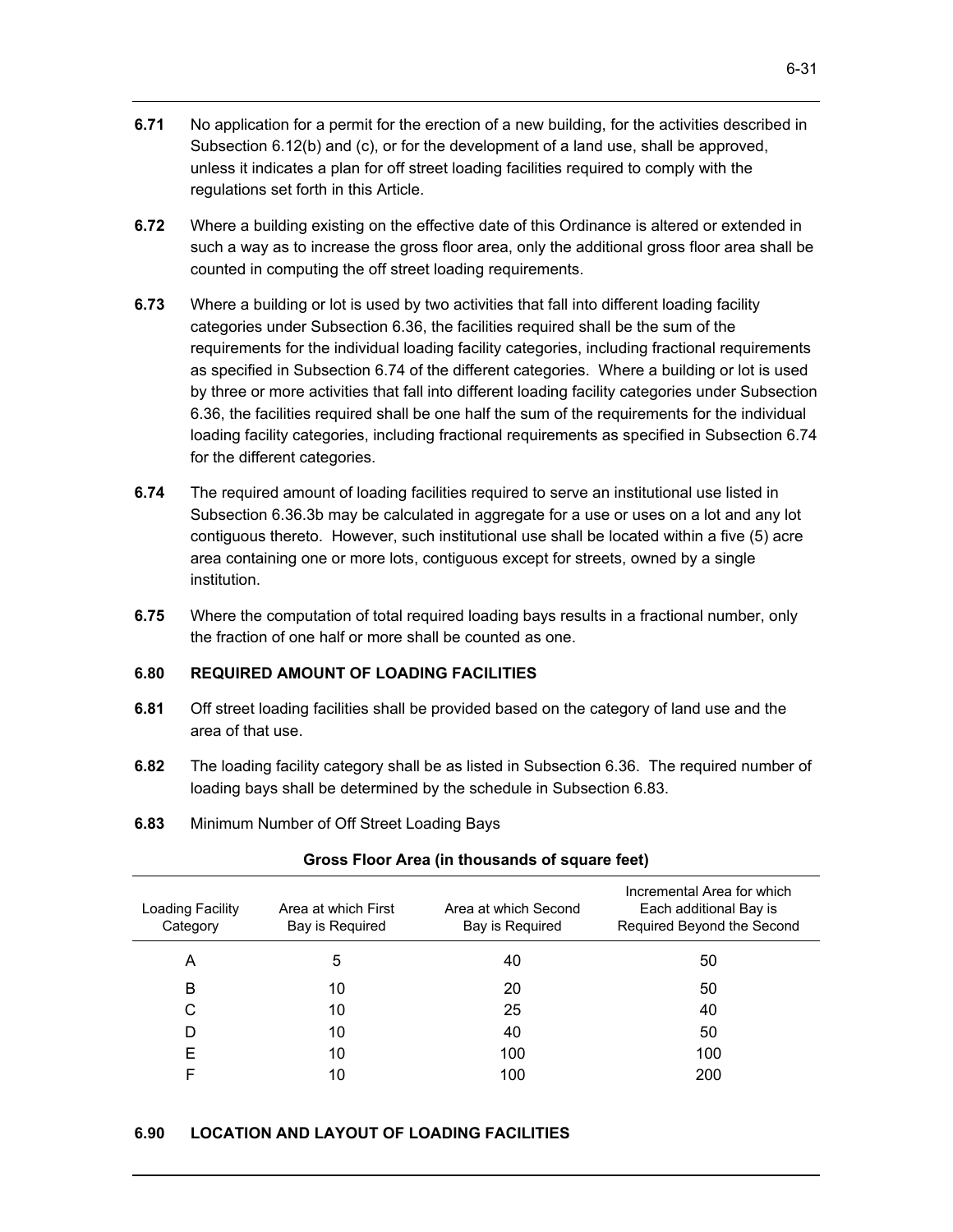- **6.91** Where a building or lot contains uses requiring compliance with loading facility categories C, D, E, and F, the first required bay shall be no less than ten (10) feet in width, thirty (30) feet in length and fourteen (14) feet in height. Each additional required loading bay for categories C, D, E, and F and any loading bay required by categories A and B shall be no less than ten (10) feet in width, fifty (50) feet in length, and fourteen (14) feet in height, such requirements to be exclusive of drives and maneuvering space.
- **6.92** All loading bays, drives, and a maneuvering space shall located entirely on the lot with immediate and direct ingress to the building intended to be served. A bay need not be enclosed in a structure provided any yard area used as a loading bay shall not infringe on front, side, and rear yard requirements as indicated in Article 5.000. All such facilities shall be designed with appropriate means of vehicular access to a street or alley as well as maneuvering area, and no driveways or curb cuts shall exceed thirty (30) feet.
- **6.93** Off street loading bays may be enclosed in a structure and must be so enclosed if located within fifty (50) feet of a Residence District where the use involves regular night operation, such as that of a bakery, restaurant, hotel, bottling plant, or similar uses. Any lighting provided shall be install in a manner that will prevent direct light from shining onto any street or adjacent property.
- **6.94** All accessory driveways and entranceways shall be graded, surfaced, drained and suitably maintained to the satisfaction of the Superintendent of Buildings to the extent necessary to avoid nuisances of dust, erosion, or excessive water flow across public ways.
- **6.95** Loading facilities shall not be reduced in total extent of usability after their installation, except when such reduction is in conformity with the requirements of the Article. Such facilities shall be designed and used in such a manner as at no time to constitute a nuisance or hazard or unreasonable impediment to traffic.
- **6.96** Adoption of the Recommendations of the Regional Truck Study dated September 2001.

All trucks 2.5 tons or more in gross weight traveling on streets under the control and jurisdiction of the City of Cambridge are prohibited from using any City streets between the hours of 11:00 p.m. and 6:00 a.m., except for the following signed and designated truck routes or except when a local delivery or pick-up requires traveling off of the following signed and designated truck routes:

Brattle Street between Massachusetts Avenue and Eliot Street;

Eliot Street between Brattle Street and Mount Auburn Street; Mount Auburn Street between Eliot Street and Massachusetts Avenue; the entirety of JFK Street

the entirety of Main Street

the entirety of Galileo Galilei Way;

Binney Street between Galileo Galilei Way and Land Boulevard;

the entirety of First Street;

Cambridge Street between First Street and the O'Brien Highway;

Broadway between Galileo Galilei Way and the Longfellow Bridge; and

Vassar Street between Main Street and Massachusetts Avenue.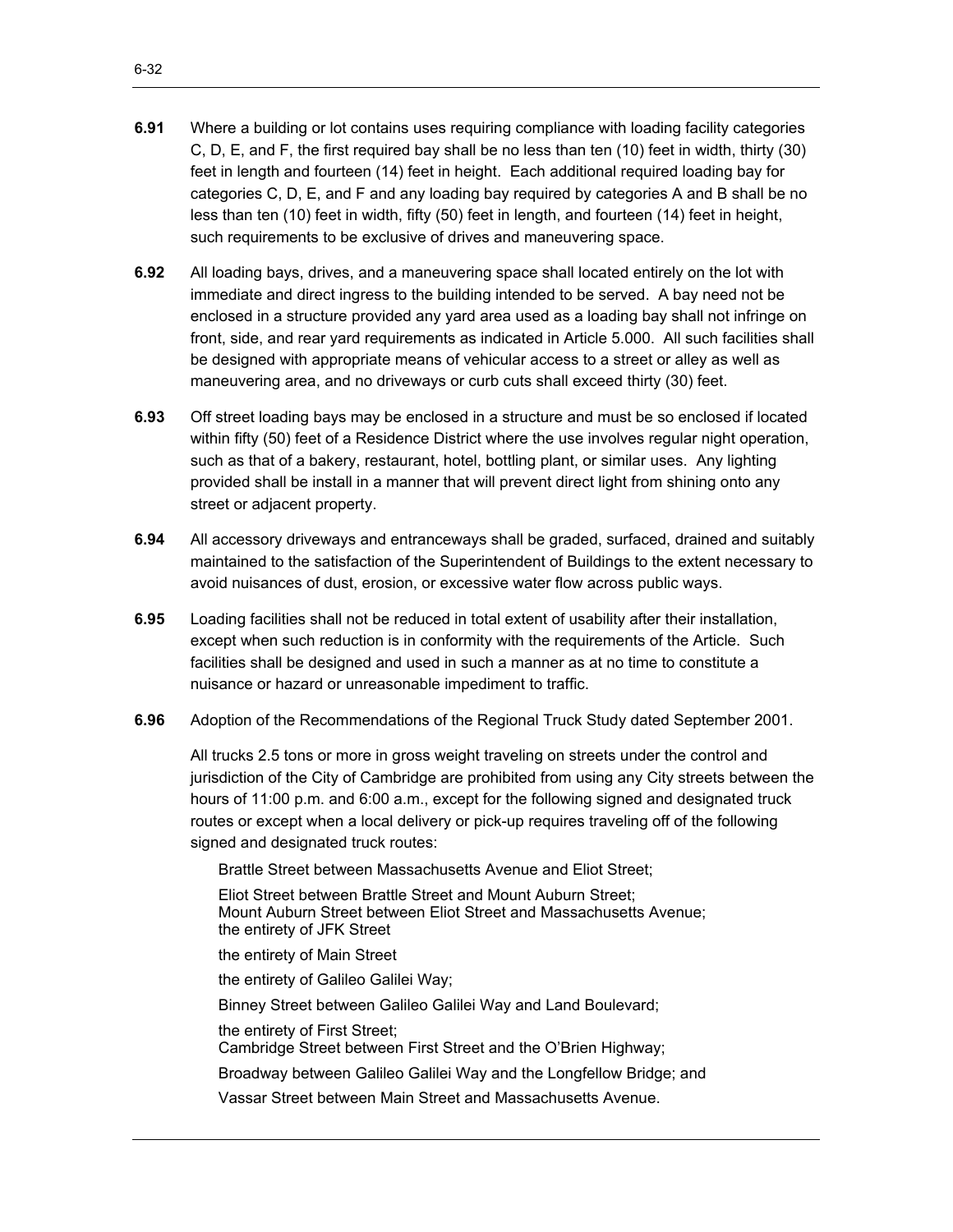In addition, the following signed and designated Hazardous Materials (HAZMAT) routes shall be open to Hazardous Material carriers at all times:

the entirety of River Street; and

the entirety of Western Avenue.

All trucks 2.5 tons or more in gross weight traveling on the following streets under the control and jurisdiction of the City of Cambridge are prohibited from using them at all times, except for a delivery or pick-up on these streets:

the entirety of Putnam Avenue;

the entirety of Cardinal Medeiros Avenue; and

the entirety of Warren Street.

 Nothing herein shall affect in any way restrictions on trucks currently in effect. Nothing herein shall affect the use of roadways under the control and jurisdiction of the Metropolitan District Commission or any state numbered routes, including the following:

the entirety of Massachusetts Avenue (Route 2A); the entirety of Peabody Street (Route 2A); the entirety of the O'Brien Highway (Route 28); the entirety of Concord Parkway (Route 2); the entirety of the Alewife Brook Parkway and a portion of Concord Avenue designated as Routes 2, 3 & 16; the entirety of the Fresh Pond Parkway (Routes 2, 3 & 16); the entirety of Memorial Drive (Routes 2 & 3); the entirety of Land Boulevard; the entirety of Aberdeen Avenue (Route 16); and portions of Huron Avenue and Mount Auburn Street designated as Route 16.

#### **6.100 BICYCLE PARKING**

- **6.101** *Purpose.* In order to support the ongoing viability of bicycle travel as a transportation option that mitigates the impacts of automobile use, the following regulations are provided to ensure that secure, conveniently accessible bicycle parking is provided in adequate quantity to serve new development and land uses throughout the city.
- **6.102** *General Terms and Standards for Bicycle Parking*
- **6.102.1** *Definition and Use.* Bicycle parking, as the term is applied in this Zoning Ordinance, shall refer to the accessory storage of non-motorized bicycles (which may include trailers or other customary accessories) in a secure manner that allows for quick and convenient access, storage and removal of the bicycles by users who are making trips to or from the associated principal use.
- **6.102.2** Bicycle parking serving a principal use in accordance with this Article shall be maintained exclusively for the parking of bicycles, and not for the storage of other objects unrelated to bicycle use or for other purposes, so long as the use exists which the facilities were designed to serve. Bicycle parking facilities designed in accordance with this Article shall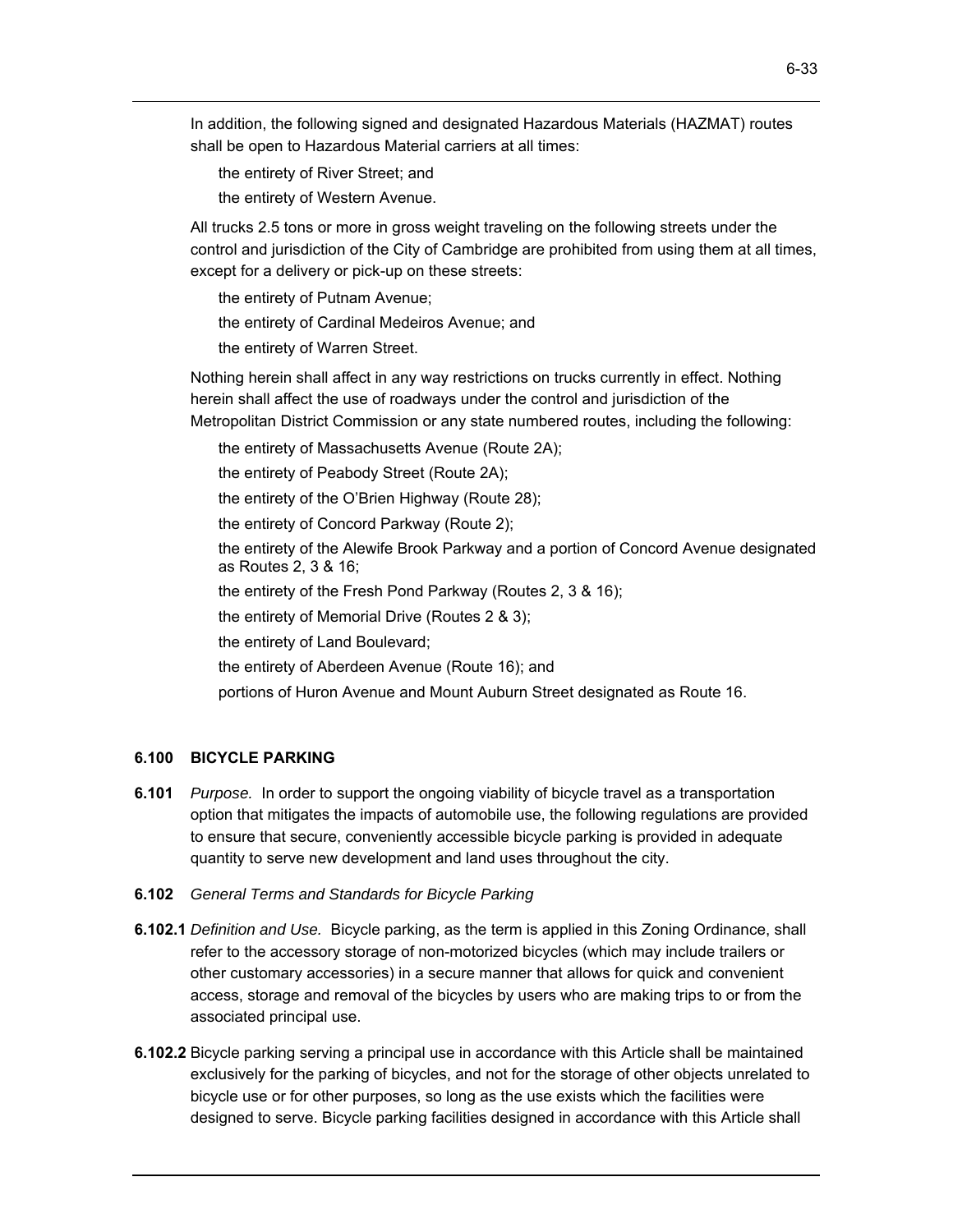be available for use at all times when the associated principal use is in operation, except when access may be restricted for necessary maintenance from time to time.

- **6.102.3** Wherever else in this Zoning Ordinance the term "parking" is used without specific reference to bicycle parking, such term shall refer only to parking for motor vehicles and not to bicycle parking.
- **6.102.4** *Bicycle Parking Spaces.* A Bicycle Parking Space shall be defined as an area within which one intact bicycle may be conveniently and securely stored and removed in an upright position with both wheels resting upon a stable surface, without requiring the use of a kickstand, and without requiring the movement of other parked bicycles, vehicles or other objects to access the space.
- **6.102.5** *Types of Bicycle Parking.* Bicycle Parking Spaces may be classified as Long-Term or Short-Term depending on their characteristics as set forth below.
	- a. *Long-Term Bicycle Parking* shall be located within an enclosed, limited-access area designed so as to protect bicycles from precipitation and from theft. Long-Term Bicycle Parking shall be intended primarily to serve residents, employees or other persons who would require storage of a bicycle for a substantial portion of the day, for an overnight period, or for multiple days; however, it may serve other bicycle users as needed. Long-Term Bicycle Parking may be provided within the following types of facilities:
		- (i) Enclosed spaces within a building, such as bicycle rooms or garages.
		- (ii) Bicycle sheds, covered bicycle cages, or other enclosed structures designed to provide secure and fully covered parking for bicycles.
		- (iii) Bicycle lockers, or fixed-in-place containers into which single bicycles may be securely stored and protected.
		- (iv) Weather-protected bicycle parking spaces that are monitored at all times by an attendant or other security system to prevent unauthorized use or theft.
	- b. *Short-Term Bicycle Parking* shall be located in a publicly accessible space near pedestrian entrances to the uses they are intended to serve. Short-Term Bicycle Parking shall be intended primarily to serve visitors, such as retail patrons, making trips of up to a few hours to a particular use; however, it may serve other bicycle users as needed. Short-Term Bicycle Parking may be provided adjacent to public streets and sidewalks, or in some cases within the public right of way, as set forth further below in this Section.

## **6.103** *Applicability of Bicycle Parking Requirements*

- **6.103.1** Bicycle parking requirements shall apply to the following projects, except where exempted by Subsection 6.103.2 below:
	- a. The construction of a new building or establishment of a new open-air use on a lot.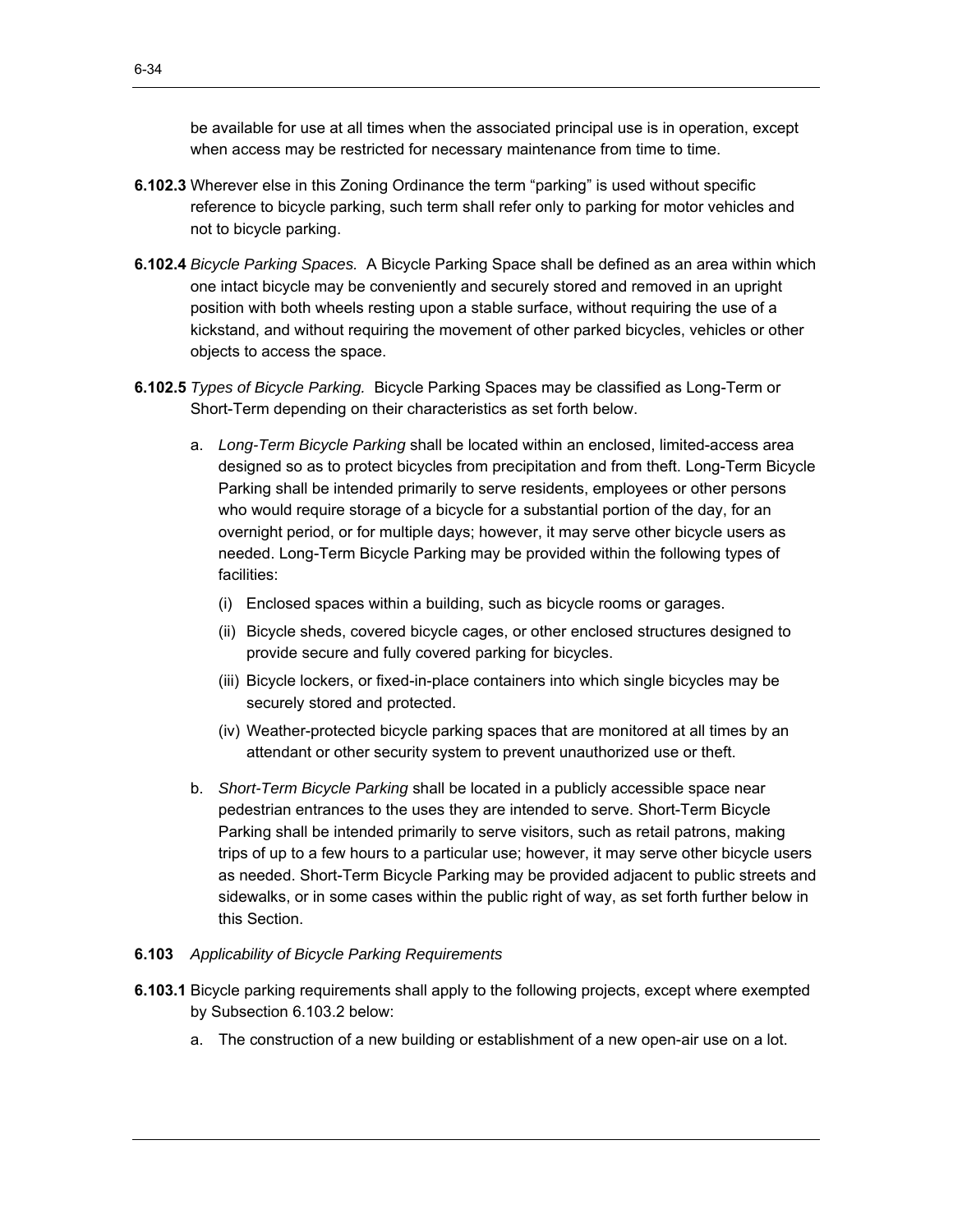- b. An increase of at least fifteen percent (15%) in the number of residential dwelling units on a lot or in the amount of non-residential Gross Floor Area on a lot from the time of adoption of this Section 6.100.
- c. The conversion of existing Gross Floor Area to a new category of non-residential use, where such conversion results in at least a fifteen percent (15%) increase in the total number of bicycle parking spaces that would be required for the entire building by this Section 6.100
- **6.103.2** Notwithstanding the requirements in 6.103.1 above, bicycle parking shall not be required for the following:
	- a. Detached one-family or two-family dwellings as set forth in Section 4.31, Paragraphs (a-c) of this Zoning Ordinance.
	- b. The enlargement, expansion or conversion of an existing building, where the difference between the bicycle parking required for the proposed building and the bicycle parking that would be required for the existing building (under this Section 6.100) equals fewer than two (2) bicycle parking spaces.
	- c. The enlargement, expansion or conversion of an existing building resulting in a dwelling containing three (3) or fewer dwelling units.
- **6.103.3** Where bicycle parking requirements are applicable pursuant to this Section, they shall be applied to the entirety of any use that is established, expanded or enlarged within a building or on a lot, and not only to the incremental increase in the intensity of such use.
- **6.104** *Location of Bicycle Parking*
- **6.104.1** *Long-Term Bicycle Parking* shall be provided within the building containing the use or uses that it is intended to serve, or within a structure whose pedestrian entrance is no more than two hundred feet (200') from a pedestrian entrance to such building. Long-Term Bicycle Parking serving multiple uses or buildings may be pooled into a single area, enclosure or facility. Where Long-Term Bicycle Parking is located adjacent to motor vehicle parking or loading facilities, a physical barrier shall be provided to prevent damage to bicycles by other vehicles.
- **6.104.2** *Short-Term Bicycle Parking* shall be located in one of the two following ways:
	- a. *Private Lot*. Short-Term Bicycle Parking on a private lot shall be located within fifty feet (50') feet of a pedestrian entrance to the building or buildings containing the use or uses it serves. For buildings or uses requiring more than eight (8) Short-Term Bicycle Parking Spaces, some of the required spaces may be located at a greater distance from the entrances, so long as eight (8) Short-Term Bicycle Parking Spaces are available within fifty feet (50') of any entrance.
	- b. *Public Contribution*. If Short-Term Bicycle Parking cannot be reasonably provided on the lot, a property owner may satisfy the requirements for Short-Term Bicycle Parking by providing funds for the installation of bicycle parking on public land. The City shall determine the location and design of such bicycle parking, which may include permanent bicycle racks, seasonal bicycle corrals or other facilities, and may vary from the standards set forth in this Section 6.100. The City shall have the right to install bicycle parking on the sidewalk adjacent to the lot, or may choose to retain the funds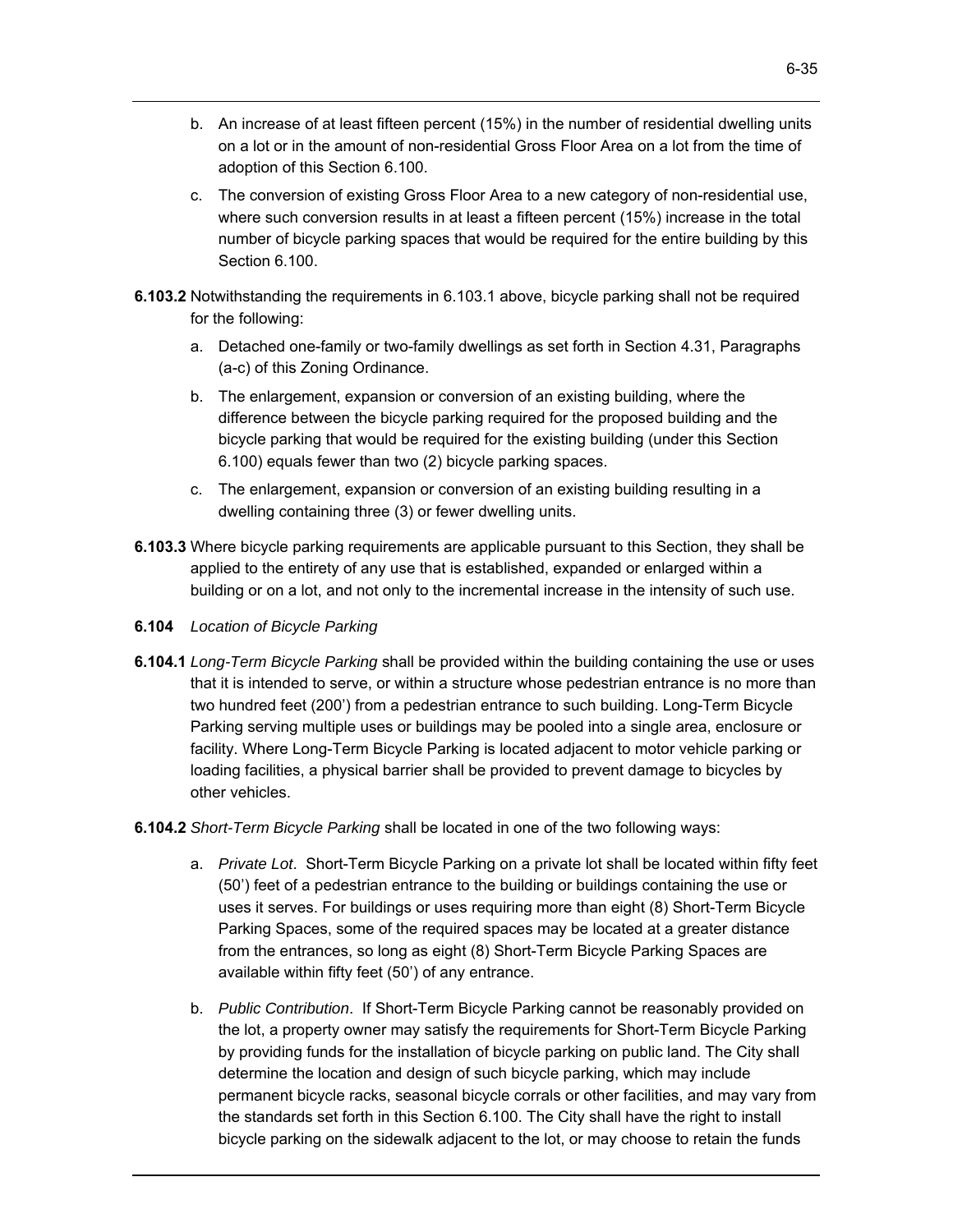provided in a Public Bicycle Parking Fund to support the installation or replacement of public bicycle parking at a future time. In either case, prior to issuance of a Certificate of Occupancy, the property owner shall enter into an agreement with the City which sets forth the cost of installing the required number of Bicycle Parking Spaces, which shall be the amount of funds provided by the owner, the timing by which payments are made, and each party's responsibilities for ongoing maintenance of the facilities, if applicable.

- **6.105** *Design and Layout of Bicycle Parking*. Required bicycle parking shall be provided in some combination of Bicycle Racks or Bicycle Lockers according to the standards set forth below. Other design options may be allowed pursuant to Section 6.108 further below.
- **6.105.1** *Bicycle Racks.* Long-Term Bicycle Parking or Short-Term Bicycle Parking requirements may be satisfied by the installation of Bicycle Racks which meet the design and layout standards set forth in this Subsection. Installers of Bicycle Racks may consult the *City of Cambridge Bicycle Parking Guide*, 2008 or later version, for illustrations of acceptable Bicycle Rack design and layout.
	- a. A Bicycle Rack shall mean a fixed-in-place stand, solidly anchored to the ground or other fixed object, which allows a bicycle to lean against it in an upright position with both wheels on a level surface. A bicycle shall make contact with the stand at two (2) points along the length of the bicycle and shall allow one or both wheels to be locked to the stand by way of a cable, chain, U-lock or shackle. Types of permissible Bicycle Racks include, but are not necessarily limited to, those commonly known as "Inverted U-shape," "Swerve" and "Post-and-Ring" racks. Stands commonly known as "Wave Racks" do not meet the standards for Bicycle Racks set forth herein.
	- one side of the stand but not the other (as may be the case where a Bicycle Rack is b. Each Bicycle Rack, if designed to the spacing requirements set forth herein, may provide up to two Bicycle Parking Spaces, with one Bicycle Parking Space provided on each side of the Bicycle Rack. If a Bicycle Rack meets the spacing requirements on attached to a wall), then it may provide one Bicycle Parking Space,
	- c. A single interconnected structure may provide parking for more than two bicycles, in which case the term Bicycle Rack as applied in this Ordinance shall refer to any vertical element of the structure upon which one or two bicycles may be secured and which otherwise meets the layout standards set forth herein.
	- d. To provide adequate space to store and remove a standard bicycle, there shall be at least three feet (3') clear horizontal distance from the center point of the Bicycle Rack in a direction perpendicular to the length of the bicycle, and at least four feet (4') clear horizontal distance from the center point of the Bicycle Rack in each direction parallel to the length of the bicycle.
	- e. Where twenty (20) or more Bicycle Parking Spaces are required, at least five percent (5%) of the required spaces must provide an additional two feet (2') of space parallel to the length of the bicycle to accommodate tandem bicycles or bicycles with trailers.
	- f. Bicycle Racks shall generally be arranged either in rows (where bicycles are parked side-to-side) or in alignment (where bicycles are parked end-to-end). Where Bicycle Racks are arranged in rows, they shall be spaced at least three feet (3') apart on-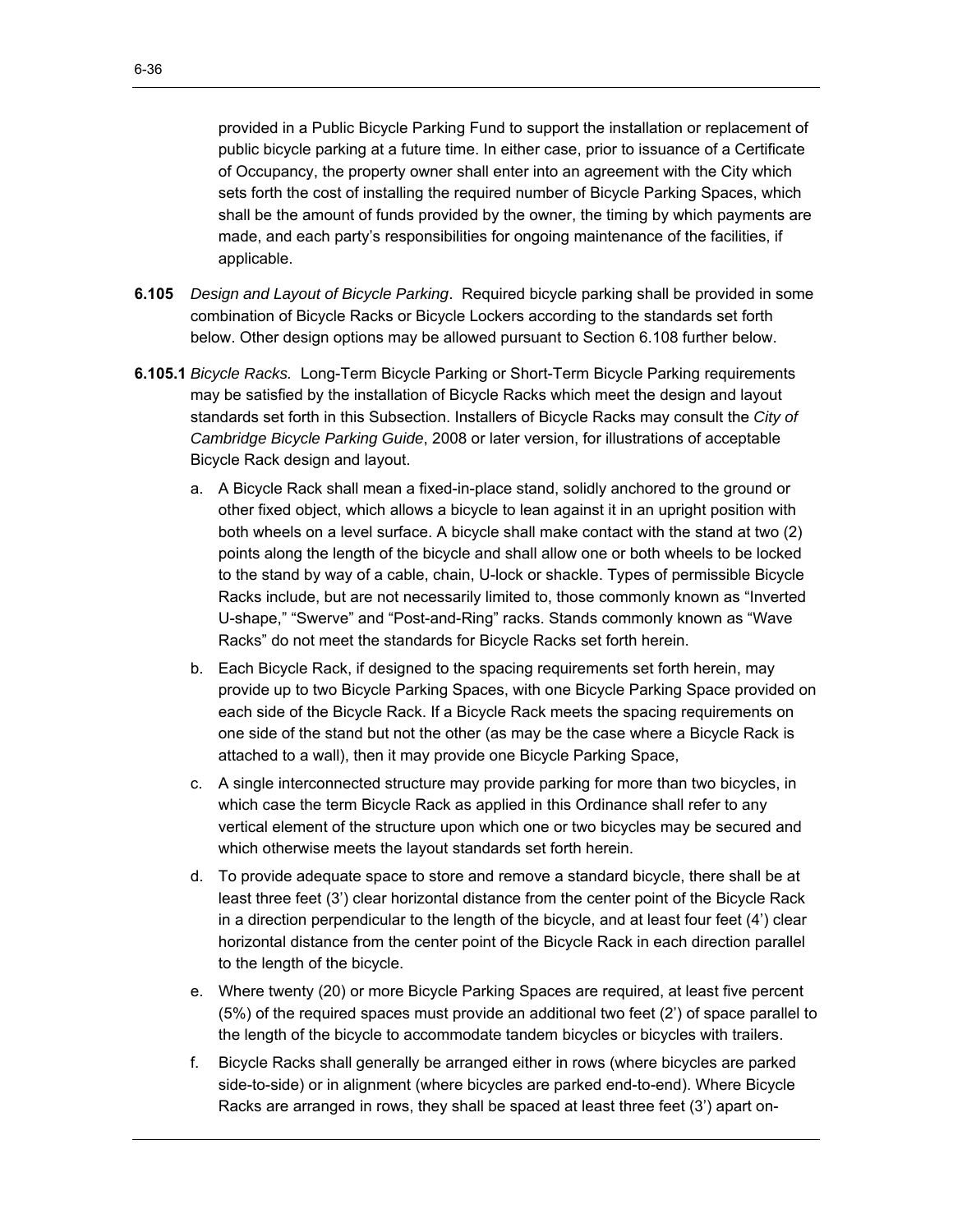center. Where Bicycle Racks are arranged in alignment, they shall be spaced at least eight feet (8') on-center.

- g. In addition to the requirements set forth herein, all Bicycle Racks shall conform to any applicable federal, state or local requirements for accessibility by disabled persons.
- **6.105.2** *Bicycle Lockers.* Long-Term Bicycle Parking or Short-Term Bicycle Parking requirements may be satisfied by the installation of Bicycle Lockers which meet the design and layout standards set forth in this subsection.
	- a. A Bicycle Locker shall mean an enclosed, lockable structure which a single user may open and close for the purpose of storing one or more bicycles. Although a Bicycle Locker is allowed to store more than one bicycle, for the purpose of meeting the requirements of this Section 6.100, a single-use Bicycle Locker may provide only one Bicycle Parking Space. A lockable structure may provide more than one Bicycle Parking Space only if it contains Bicycle Racks designed in accordance with the requirements of 6.105.1 above.
	- b. A Bicycle Locker shall be secured by means of a lockable door or an object inside the Bicycle Locker to which the bicycle frame and one or both wheels may be secured by way of a cable, chain, U-lock or shackle.
	- c. A Bicycle Locker must allow for a bicycle to stand upright within the locker without requiring the use of a kickstand.
	- d. To accommodate a standard bicycle, a Bicycle Locker must provide an interior space at least two feet (2') in width and six feet (6') in length. However, as provided in 6.105.1(d) above, where twenty (20) or more Bicycle Parking Spaces are required, at least five percent (5%) of the required spaces must accommodate an additional two feet (2') of bicycle length to accommodate tandem bicycles or bicycles with trailers.
	- e. In addition to the requirements set forth herein, all Bicycle Lockers shall conform to any applicable federal, state or local requirements for accessibility by disabled persons.
- **6.105.3** *Unacceptable Bicycle Parking Designs.* Bicycle Parking Spaces shall not be deemed to meet the requirements of this Section 6.100 if any of the following are true:
	- a. Bicycles must be stored lying down or require a kickstand to remain upright.
	- b. Bicycles must be "hung" with one or both wheels suspended in the air.
	- c. Bicycles must be lifted off of the ground or floor without any physical assistance provided.

Otherwise, flexibility in the design of bicycle parking shall be allowed pursuant to the provisions for modification by special permit as set forth in Section 6.108 below. Such modifications shall allow for consideration of new or innovative technologies that provide equal or greater convenience and accessibility to bicyclists when compared to facilities designed according to the *Bicycle Parking Guide* standards.

- **6.106** *Access Standards for Bicycle Parking*
- **6.106.1** *Primary Access.* All Bicycle Parking Spaces must be accessible by way of at least one clear, stabilized-surface access route. Such access route shall connect to the Bicycle Parking Spaces from any point or points along the public right of way from which bicyclists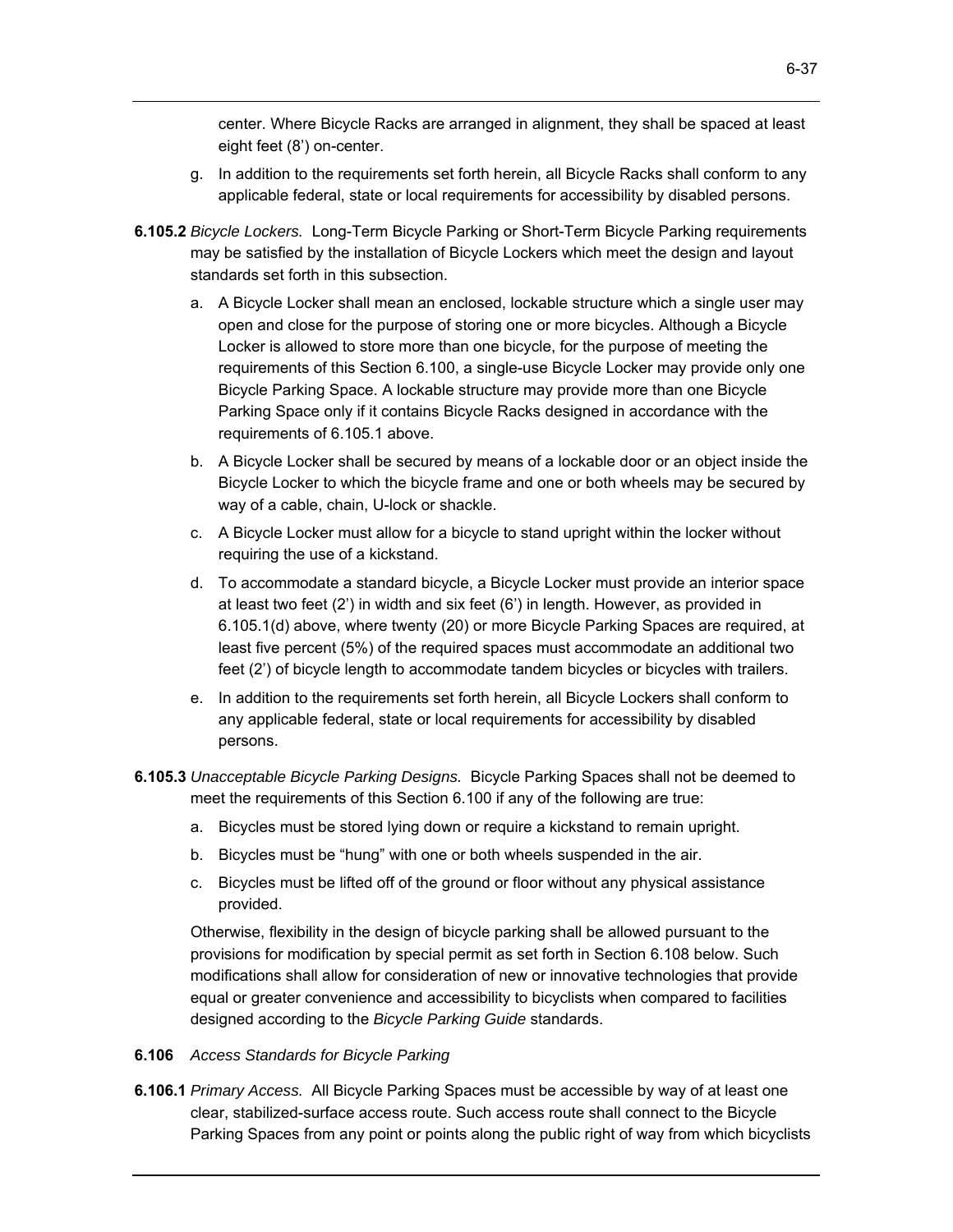would be reasonably expected to approach the site, and shall meet the following additional requirements:

- a. The primary access route must be at least five (5) feet in width.
- b. If there is a change in grade from the public right-of-way to the Bicycle Parking Spaces, then the primary access route must have a slope no greater than five percent (5%), or may have a slope of no greater than eight percent (8%) if level landings are provided at every thirty (30) feet of linear distance; or access may be provided by means of an elevator with minimum interior dimensions of eighty (80) inches by fiftyfour (54) inches.
- c. The primary access route must not require lifting bicycles over any steps or stairs.
- d. All access routes must be clear of obstructions, which shall include Bicycle Parking Spaces, motor vehicle parking spaces and loading spaces; however, doors or gates that must be opened to access the Bicycle Parking Spaces shall not be considered obstructions so long as they may be conveniently opened and closed by bicycle users.
- e. All access routes, along with the Bicycle Parking Spaces themselves, must be appropriately lighted to allow for safe nighttime use.
- **6.106.2** *Additional Access.* So long as there is at least one primary access route meeting the requirements set forth in Section 6.106.1 above, Bicycle Parking Spaces may be accessed secondarily by routes that do not meet those exact requirements, such as parking garage entrance ramps or stairways with adjacent flat stairway channels along at least one edge of the stairway. However, all access routes must be clear of obstructions as set forth in 6.106.1(d) above.
- **6.107** *Required Quantities of Bicycle Parking*
- **6.107.1** *Minimum Number of Bicycle Parking Spaces.* The required quantities of Long-Term Bicycle Parking Spaces and Short-Term Bicycle Parking Spaces shall be calculated by independently applying the minimum rates set forth in the Schedule of Long-Term Bicycle Parking Requirements and the Schedule of Short-Term Bicycle Parking Requirements below. Each rate shall be multiplied by the intensity of the applicable land use or uses, measured in Gross Floor Area, number of dwelling units, or other specified unit of measurement. Wherever the application of such rate results in a fractional value, such fraction shall be considered one required Bicycle Parking Space. The total number of Bicycle Parking Spaces required shall be the sum of the required Long-Term Bicycle Parking Spaces and Short-Term Bicycle Parking Spaces. Any Bicycle Parking Space that meets the requirements for both Long-Term Bicycle Parking and Short-Term Bicycle Parking may contribute to the minimum requirement for one type or the other, but not both.
- **6.107.2** *Schedule of Long-Term Bicycle Parking Requirements.* Minimum rates of Long-Term Bicycle Parking shall apply to specified categories of land use as set forth below. For specific land uses, the following categories are cross-referenced in the Schedule of Parking and Loading Requirements set forth in Section 6.36 of this Zoning Ordinance. In the case of any inconsistency between the list of included uses as set forth below and the categorization set forth in Section 6.36, the categorization in Section 6.36 shall control.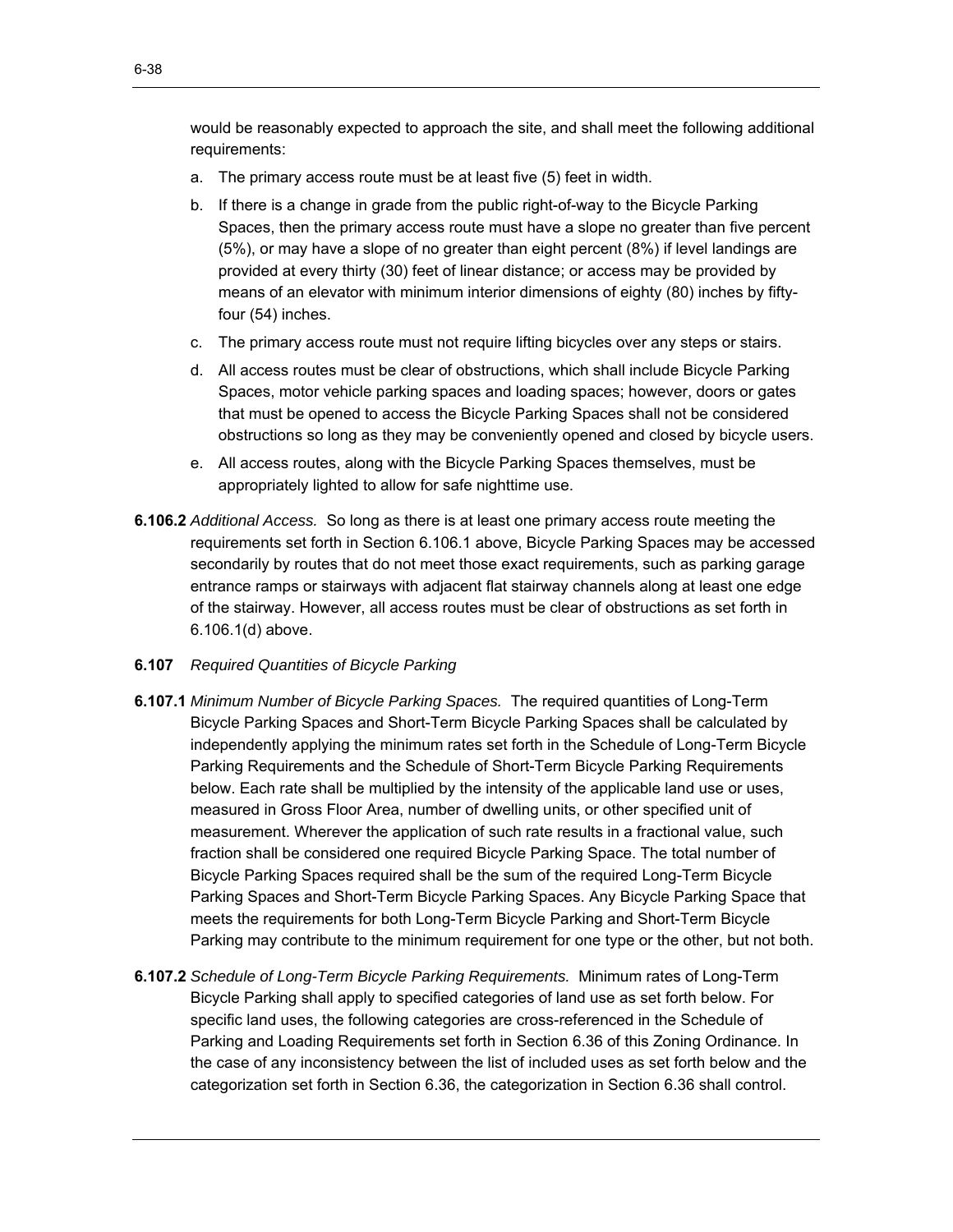| Category       | <b>Included Residential Uses</b>                                                                                                       | Min. Long-Term Bicycle Parking Rate                                                                                                                             |
|----------------|----------------------------------------------------------------------------------------------------------------------------------------|-----------------------------------------------------------------------------------------------------------------------------------------------------------------|
| R <sub>1</sub> | Single-family dwellings, existing single-family<br>dwellings converted for two families, two-family<br>dwellings, rectory or parsonage | No minimum                                                                                                                                                      |
| R <sub>2</sub> | Townhouse dwellings, multifamily dwellings,<br>trailer park or mobile home park                                                        | 1.00 space per dwelling unit for the first<br>twenty (20) units in a building;<br>1.05 spaces per dwelling unit for all units<br>over twenty (20) in a building |
| R <sub>3</sub> | Elderly oriented housing, elderly oriented<br>congregate housing                                                                       | 0.50 space per dwelling unit                                                                                                                                    |
| R <sub>4</sub> | Group housing, including: lodging houses,<br>convents or monasteries, dormitories, fraternities<br>and sororities                      | 0.50 space per bed                                                                                                                                              |
| R <sub>5</sub> | Transient accommodations, including: tourist<br>houses in an existing dwelling, hotels, motels                                         | 0.02 space per sleeping room                                                                                                                                    |

| Category       | <b>Included Non-Residential Uses</b>                                                                                                    | Min. Long-Term Bicycle Parking Rate                                                     |
|----------------|-----------------------------------------------------------------------------------------------------------------------------------------|-----------------------------------------------------------------------------------------|
| N1             | Offices, including: medical, professional,<br>agencies, general, government; radio/television<br>studios, arts/crafts studios           | 0.30 space per 1,000 square feet                                                        |
| N <sub>2</sub> | Technical offices, research facilities                                                                                                  | 0.22 space per 1,000 square feet                                                        |
| N <sub>3</sub> | Hospitals and clinics; veterinary clinics; public<br>safety facilities; restaurants and eating<br>establishments                        | 0.20 space per 1,000 square feet                                                        |
| N4             | Retail stores, consumer service uses,<br>commercial recreation and entertainment                                                        | 0.10 space per 1,000 square feet                                                        |
| N <sub>5</sub> | Transportation and utility uses; religious and<br>civic uses:<br>manufacturing, storage and other industrial uses,<br>auto-related uses | 0.08 space per 1,000 square feet                                                        |
| F <sub>1</sub> | Primary or secondary schools, vocational<br>schools                                                                                     | 0.30 space per classroom or<br>0.015 space per auditorium seat,<br>whichever is greater |
| F <sub>2</sub> | College or university facilities (excluding<br>residences)                                                                              | 0.20 space per 1,000 square feet                                                        |
| P              | Automobile parking lots or parking garages<br>for private passenger cars                                                                | 1.00 space per 10 motor vehicle parking<br>spaces                                       |

**6.107.3** *Schedule of Short-Term Bicycle Parking Requirements.* Minimum rates of Short-Term Bicycle Parking shall apply to specified categories of land use as set forth below. For specific land uses, the following categories are cross-referenced in the Schedule of Parking and Loading Requirements set forth in Section 6.36 of this Zoning Ordinance. In the case of any inconsistency between the list of included uses as set forth below and the categorization set forth in Section 6.36, the categorization in Section 6.36 shall control.

| Category       | <b>Included Residential Uses</b>                                                                                                       | Min. Short-Term Bicycle Parking Rate  |
|----------------|----------------------------------------------------------------------------------------------------------------------------------------|---------------------------------------|
| R <sub>1</sub> | Single-family dwellings, existing single-family<br>dwellings converted for two families, two-family<br>dwellings, rectory or parsonage | No minimum                            |
| R <sub>2</sub> | Townhouse dwellings, multifamily dwellings,<br>trailer park or mobile home park                                                        | 0.10 space per dwelling unit on a lot |
| R <sub>3</sub> | Elderly oriented housing, elderly oriented<br>congregate housing                                                                       | 0.05 space per dwelling unit          |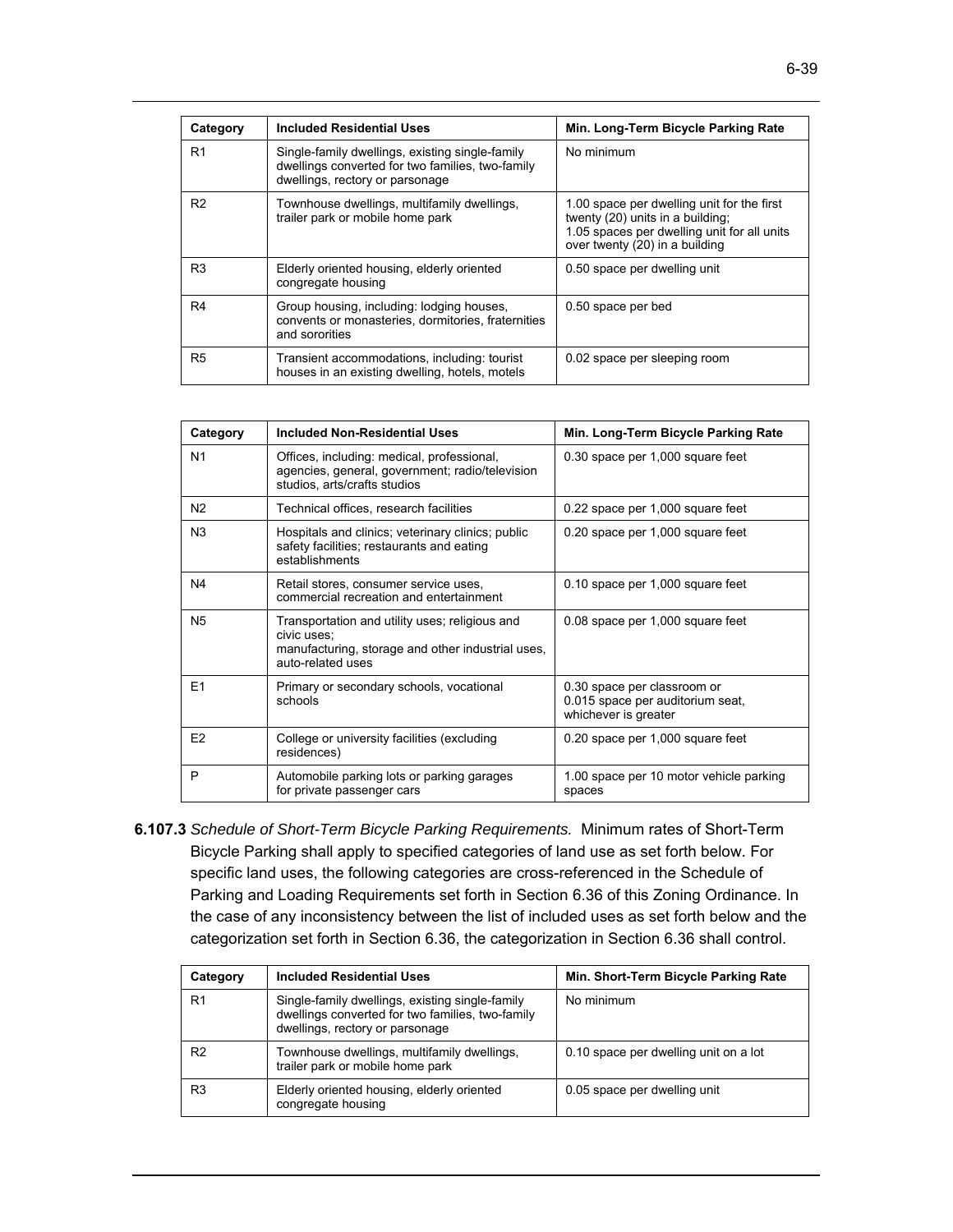| Category | <b>Included Residential Uses</b>                                                                                  | Min. Short-Term Bicycle Parking Rate |
|----------|-------------------------------------------------------------------------------------------------------------------|--------------------------------------|
| R4       | Group housing, including: lodging houses,<br>convents or monasteries, dormitories, fraternities<br>and sororities | 0.05 space per bed                   |
| R5       | Transient accommodations, including: tourist<br>houses in an existing dwelling, hotels, motels                    | 0.05 space per sleeping room         |

| Category       | <b>Included Non-Residential Uses</b>                                                                                                                                                                                                                           | Min. Short-Term Bicycle Parking Rate                                                                                                                                                                                                                |
|----------------|----------------------------------------------------------------------------------------------------------------------------------------------------------------------------------------------------------------------------------------------------------------|-----------------------------------------------------------------------------------------------------------------------------------------------------------------------------------------------------------------------------------------------------|
| N <sub>1</sub> | Convenience and food stores, restaurants and<br>eating establishments, theaters and commercial<br>recreation                                                                                                                                                   | 1.00 space per 1,000 square feet                                                                                                                                                                                                                    |
| N <sub>2</sub> | Retail stores and consumer service<br>establishments                                                                                                                                                                                                           | 0.60 space per 1,000 square feet                                                                                                                                                                                                                    |
| N3             | Passenger transportation; religious and civic<br>uses; government offices, medical offices and<br>clinics, agency offices, banks (ground floor only);<br>veterinary clinics                                                                                    | 0.50 space per 1,000 square feet                                                                                                                                                                                                                    |
| N <sub>4</sub> | Hospitals and infirmaries                                                                                                                                                                                                                                      | 0.10 space per 1,000 square feet                                                                                                                                                                                                                    |
| N <sub>5</sub> | Non-passenger transportation and utility uses;<br>laboratories and research facilities; general,<br>professional and technical offices;<br>radio/television and arts/crafts studios:<br>manufacturing, storage and other industrial<br>uses; auto-related uses | 0.06 space per 1,000 square feet                                                                                                                                                                                                                    |
| E1             | Primary or secondary schools                                                                                                                                                                                                                                   | 1.70 space per classroom or 0.085 space<br>per auditorium seat, whichever is greater                                                                                                                                                                |
| E2             | College or university academic or administrative<br>facilities                                                                                                                                                                                                 | 0.40 space per 1,000 square feet                                                                                                                                                                                                                    |
| E <sub>3</sub> | College or university student activity facilities                                                                                                                                                                                                              | 1.00 space per 1,000 square feet                                                                                                                                                                                                                    |
| P              | Automobile parking lot or parking garage for<br>private passenger cars (6.36.2 b)                                                                                                                                                                              | No additional requirement for Short-Term<br>Bicycle Parking; however, if motor vehicle<br>parking is provided on an open lot, then<br>required Long-Term Bicycle Parking<br>Spaces may be converted to Short-Term<br><b>Bicycle Parking Spaces.</b> |

- **6.107.4** *Open-Air Uses.* For any use that occupies land that is open to the air and not enclosed within a building, the minimum parking rate for the extent of such open-air use shall be applied per 3,000 square feet of land area instead of per 1,000 square feet of Gross Floor Area. For such uses, the combined sum of required Long-Term Bicycle Parking Spaces and Short-Term Bicycle Parking Spaces may be provided as Short-Term Bicycle Parking Spaces.
- **6.107.5** *Permitted Flexibility.* The quantities of Long-Term Bicycle Parking and Short-Term Bicycle Parking may be adjusted as-of-right in the following ways:
	- a. For non-residential uses, up to twenty percent (20%) of the required number of Long-Term Bicycle Parking Spaces or four (4) spaces, whichever is greater, may be converted to Short-Term Bicycle Parking Spaces.
	- b. For residential uses requiring four (4) Long-Term Bicycle Parking Spaces or fewer, the required Long-Term Bicycle Parking Spaces may be designed to meet the requirements for Short-Term Bicycle Parking Spaces, so long as they are covered to